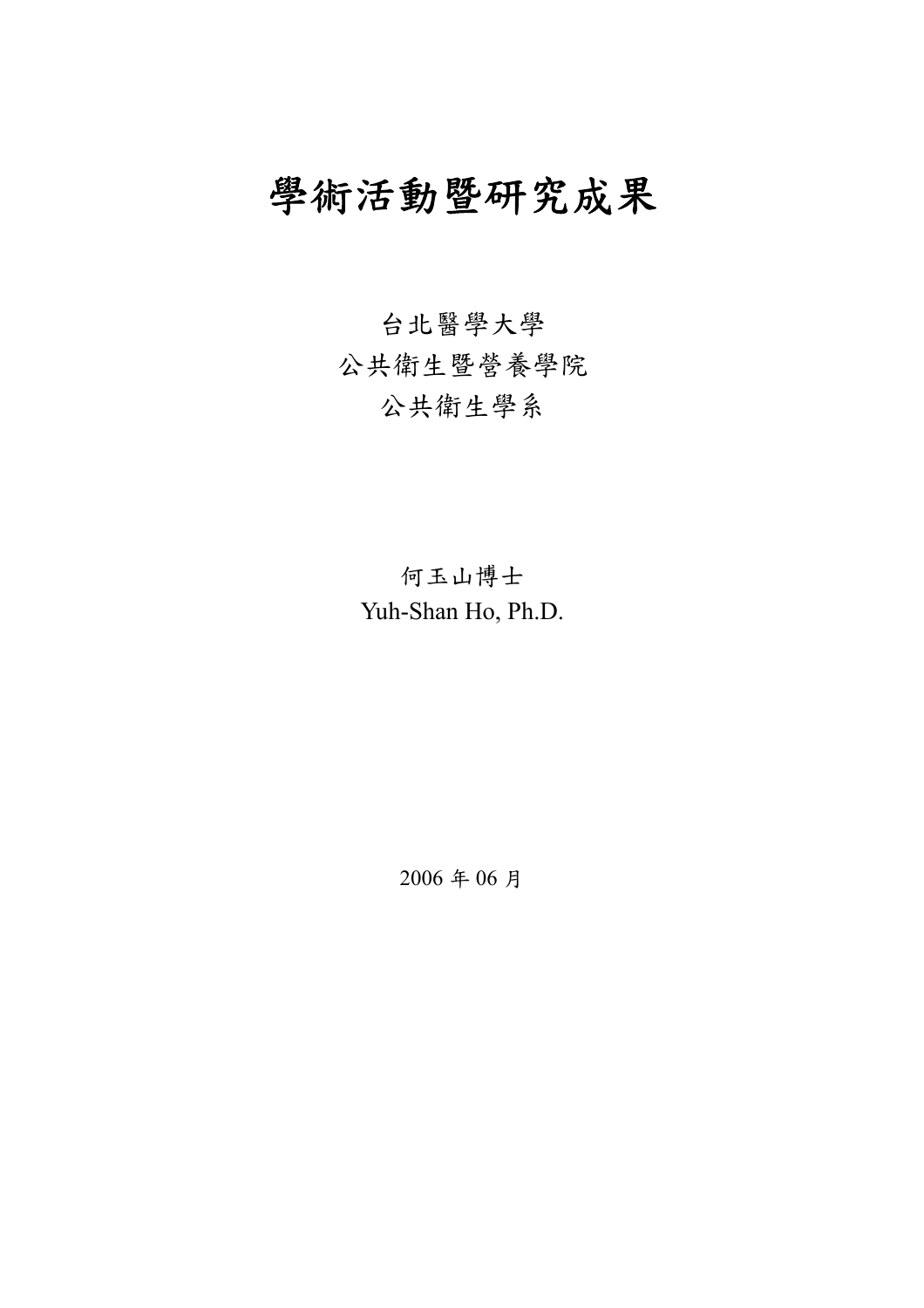目錄

| 33 |
|----|
| 38 |
|    |
| 38 |
| 54 |
| 55 |
| 56 |
|    |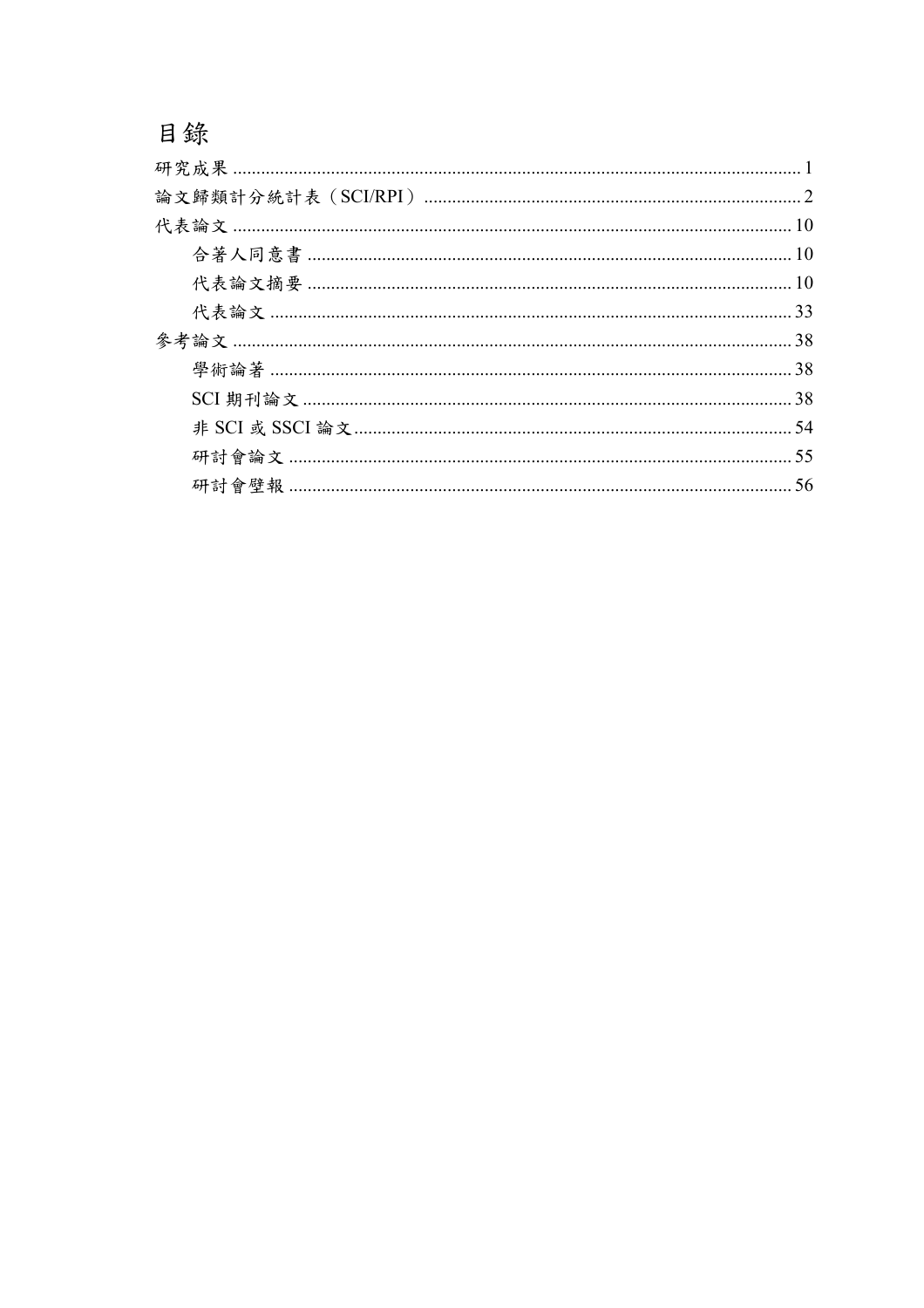# 研究成果

Last data updates: 16 June 2006

Paper submitted: 15

Paper accepted: 10

Paper published:

| Document type Accepted Publication FA CA Times cited Times self cited CPP CPP $_{\rm ex}$ |          |    |          |       |          |          |          |           |
|-------------------------------------------------------------------------------------------|----------|----|----------|-------|----------|----------|----------|-----------|
| Article                                                                                   |          |    |          | 46 24 | 1694     | 405      |          | 30.8 23.4 |
| Review                                                                                    | $\theta$ |    |          |       | 89       | 24       |          | 29.7 21.7 |
| Letter                                                                                    |          | 20 | 19       | -19   | 86       | 72       |          | 4.30 0.70 |
| <b>Note</b>                                                                               | $\theta$ |    | $\theta$ | - 0   |          | $\theta$ |          |           |
| <b>Editorial Material</b>                                                                 |          |    |          | -8    | 38       | 28       |          | 4.75 1.25 |
| Correction                                                                                |          |    |          |       | $\theta$ | $\theta$ | $\theta$ | $\theta$  |
| Total                                                                                     | 10       | 88 |          | 7553  | 1908     | 529      |          | 157       |

FA: Publication with first author

CA: Publication with corresponding author

CPP: Citation per publication

CPPex: Citation per publication excludes self-citation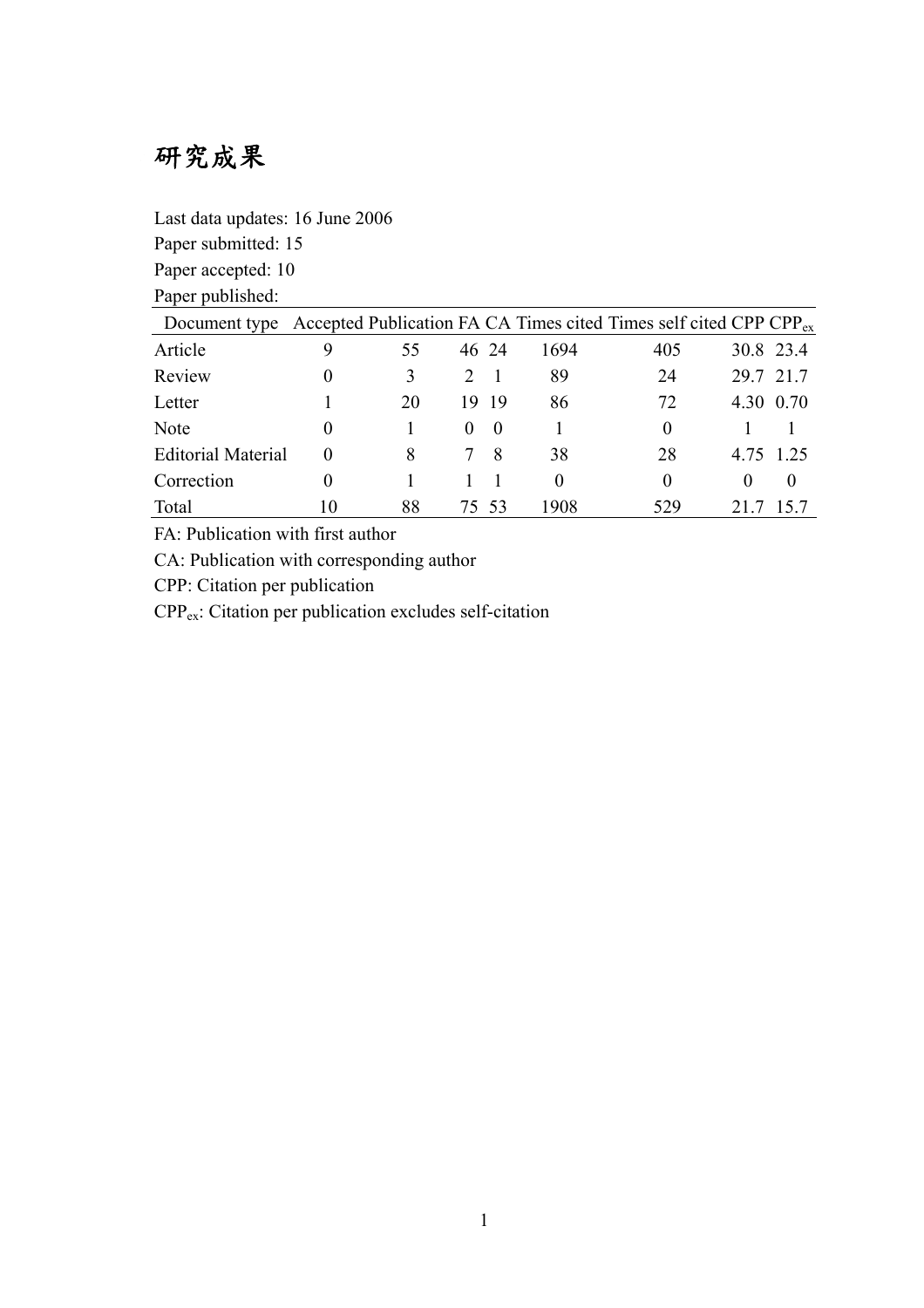# 論文歸類計分統計表(**SCI/RPI**)

五年內(2001/1/1 – 2005/12/31)之研究成果

| 序<br>號 | 研究<br>成果<br>分類 | 五年內研究成果名稱及相關發表資料<br>(期刊名稱及發表年代;卷數:起迄頁數)                                                                                                                                                                                         | 論文歸屬學門領域                | 最佳<br>排名<br>$(\frac{0}{0})$ | 論文性<br>質分類<br>(C) | 刊登雜<br>誌分類<br>排名<br>$\left( \, \mathrm{J} \, \right)$ | 作者排<br>名加權<br>分數<br>(A) | 分數<br>$C\times J\times A$ |
|--------|----------------|---------------------------------------------------------------------------------------------------------------------------------------------------------------------------------------------------------------------------------|-------------------------|-----------------------------|-------------------|-------------------------------------------------------|-------------------------|---------------------------|
|        |                | $\overline{H_0, Y.S.^*}$ , Ng, J.C.Y. and McKay, G., Removal of lead(II) from<br>effluents by sorption on peat using second-order kinetics. Separation<br><b>Science and Technology 2001</b> ; 36 (2): 241-261. (SCI)           | Chemical<br>Engineering | 38                          | 3                 | 4                                                     | 5                       | 60                        |
|        |                | Ho, Y.S. <sup>*</sup> , Chiang, C.C. and Hsu, Y.C., Sorption kinetics for dye<br>removal from aqueous solution using activated clay. Separation Science<br>and Technology 2001; 36 (11): 2473-2488. (SCI)                       | Chemical<br>Engineering | 38                          | 3                 | $\overline{4}$                                        | 5                       | 60                        |
|        |                | Ho, Y.S. <sup>*</sup> and Chiang, C.C., Sorption studies of acid dye by mixed<br>sorbents. Adsorption-Journal of the International Adsorption<br><b>Society 2001</b> ; 7 (2): 139-147. (SCI)                                    | Chemical<br>Engineering | 28                          | 3                 | $\overline{4}$                                        | 5                       | 60                        |
|        |                | $\underline{\textbf{Ho}, \textbf{Y.S.}}^*$ , Huang, C.T. and Huang, H.W., Equilibrium sorption isotherm Chemical<br>for metal ions on tree fern. <b>Process Biochemistry 2002</b> ; 37 (12):<br>1421-1430. (SCI)                | Engineering             | 17                          | 3                 | 5                                                     | 5                       | 75                        |
|        | $\overline{2}$ | <b>Ho, Y.S.</b> *, Comment on 'Removal of $Ni^{2+}$ and $Cu^{2+}$ ions from aqueous<br>solutions on to lignite-based carbon', by S.E. Samra. <b>Adsorption</b><br><b>Science &amp; Technology 2002</b> ; 20 (2): 199-201. (SCI) | Chemical<br>Engineering | 54                          | $\overline{2}$    | 3                                                     | 6                       | 36                        |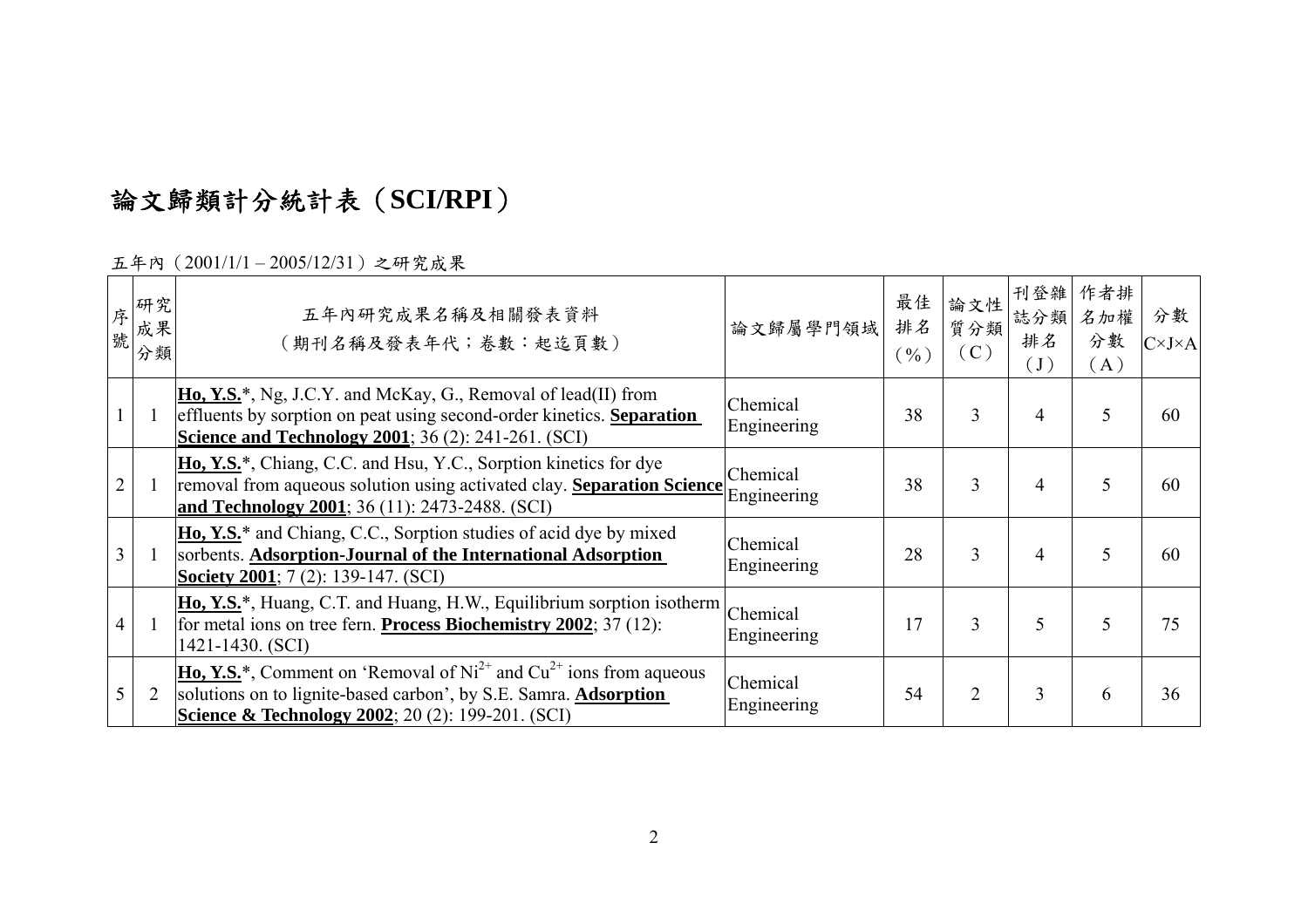| 序<br>號 | 研究<br>成果<br>分類 | 五年內研究成果名稱及相關發表資料<br>(期刊名稱及發表年代;卷數:起迄頁數)                                                                                                                                                                                                                                | 論文歸屬學門領域                                               | 最佳<br>排名<br>$(\frac{0}{0})$ | 論文性<br>質分類<br>(C) | 刊登雜<br>誌分類<br>排名<br>$(\mathrm{J})$ | 作者排<br>名加權<br>分數<br>(A) | 分數<br>$C\times J\times A$ |
|--------|----------------|------------------------------------------------------------------------------------------------------------------------------------------------------------------------------------------------------------------------------------------------------------------------|--------------------------------------------------------|-----------------------------|-------------------|------------------------------------|-------------------------|---------------------------|
| 6      |                | Ho, Y.S., Porter, J.F. and McKay, G., Equilibrium isotherm studies for<br>the sorption of divalent metal ions onto peat: Copper, nickel and lead<br><b>Water Resources</b><br>single component systems. Water Air and Soil Pollution 2002; 141<br>$(1-4): 1-33. (SCI)$ |                                                        | 25                          | 3                 | $\overline{4}$                     | 5                       | 60                        |
|        |                | Ho, Y.S. and McKay, G., Application of kinetic models to the sorption of<br>copper(II) on to peat. <b>Adsorption Science &amp; Technology 2002</b> ; 20 (8):<br>797-815. (SCI)                                                                                         | Chemical<br>Engineering                                | 54                          | 3                 | 3                                  | 5                       | 45                        |
| 8      |                | Ho, Y.S. <sup>*</sup> , Removal of copper ions from aqueous solution by tree fern.<br>Water Research 2003; 37 (10): 2323-2330. (SCI)                                                                                                                                   | <b>Water Resources</b>                                 | 1.8                         | 3                 | 8                                  | 6                       | 144                       |
| 9      | $\overline{2}$ | Ho, Y.S.*, Affinity dye-ligand poly(hydroxyethyl methacrylate)/chitosan<br>composite membrane for adsorption lysozyme and kinetic properties G.<br>Bayramoğlu, M. Yilmaz, M.Y. Arica. Biochemical Engineering<br><b>Journal 2003</b> ; <b>15</b> (1): 77-78. (SCI)     | Chemical<br>Engineering                                | 11                          | $\overline{2}$    | 5                                  | 6                       | 60                        |
| 10     | $\overline{2}$ | Ho, Y.S. <sup>*</sup> , Comment on 'Adsorption of fluoride, phosphate, and arsenate<br>ions on a new type of ion exchange fiber' by R.X. Liu, J.L. Guo, and<br>H.X. Tang. Journal of Colloid and Interface Science 2003; 262 (1):<br>307-308. (SCI)                    | Physical Chemistry                                     | 45                          | $\overline{2}$    | 3                                  | 6                       | 36                        |
| 11     |                | Ho, Y.S. <sup>*</sup> and McKay, G., Sorption of dyes and copper ions onto<br>biosorbents. Process Biochemistry 2003; 38 (7): 1047-1061. (SCI)                                                                                                                         | Chemical<br>Engineering                                | 17                          | 3                 | 5                                  | 5                       | 75                        |
| 12     |                | Ho, Y.S., Chiu, C.H., Tseng, T.M. and Chiu, W.T., Assessing stem cell<br>research productivity. Scientometrics 2003; 57 (3): 369-376. (SCI,<br>SSCI)                                                                                                                   | Computer Science,<br>Interdisciplinary<br>Applications | 29                          | 3                 | $\overline{4}$                     | 5                       | 60                        |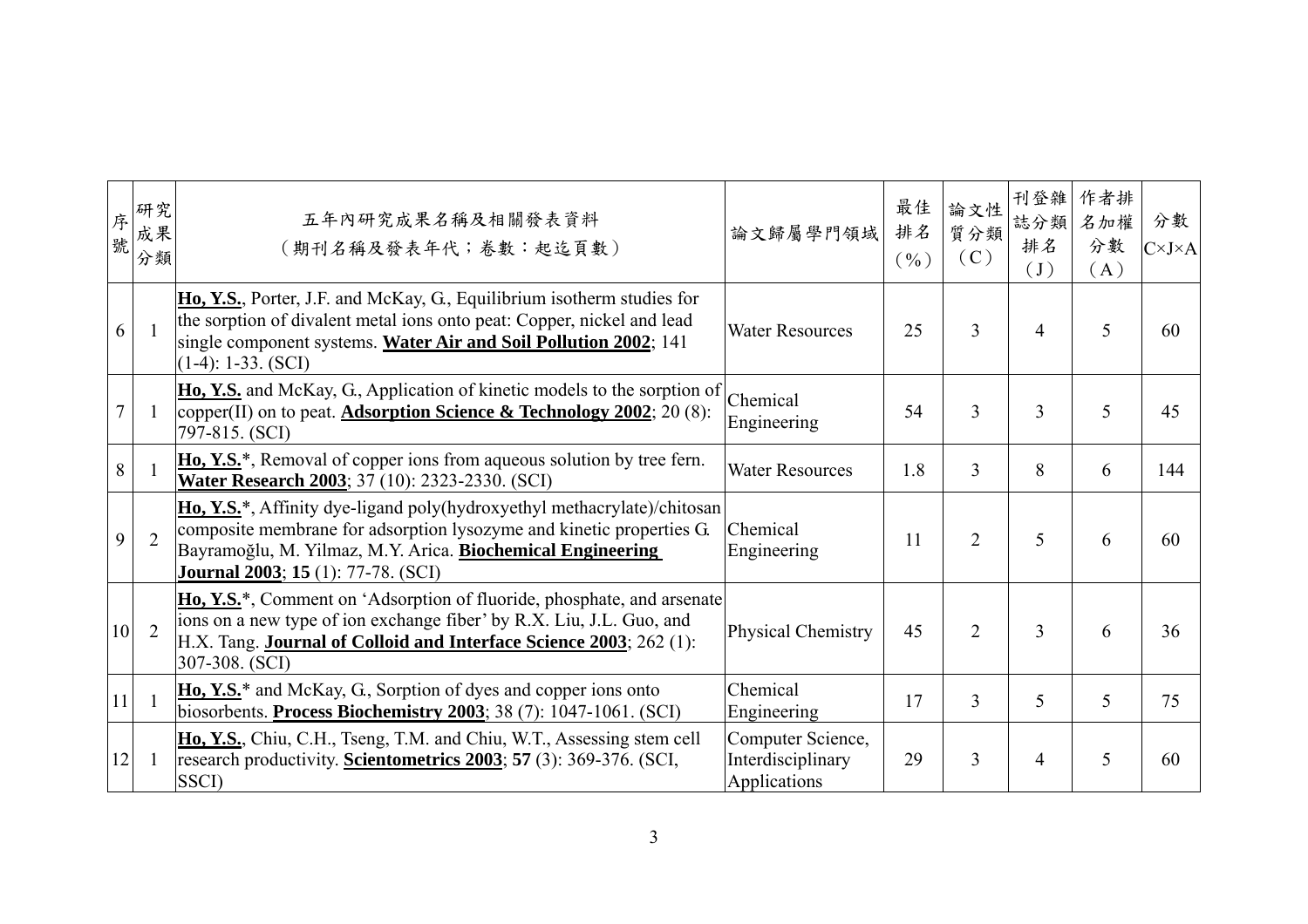| 序<br>號 | 研究<br>成果<br>分類 | 五年內研究成果名稱及相關發表資料<br>(期刊名稱及發表年代;卷數:起迄頁數)                                                                                                                                                                                                                                                                                                 | 論文歸屬學門領域                                               | 最佳<br>排名<br>$($ %) | 論文性<br>質分類<br>(C) | 刊登雜<br>誌分類<br>排名<br>$(\mathrm{J})$ | 作者排<br>名加權<br>分數<br>(A) | 分數<br>$C\times J\times A$ |
|--------|----------------|-----------------------------------------------------------------------------------------------------------------------------------------------------------------------------------------------------------------------------------------------------------------------------------------------------------------------------------------|--------------------------------------------------------|--------------------|-------------------|------------------------------------|-------------------------|---------------------------|
| 13     | $\overline{2}$ | Ho, Y.S. <sup>*</sup> , Letter to the editor. <b>Journal of Chemical Technology and</b><br><b>Biotechnology 2003</b> ; 78 (6): 724. (SCI)                                                                                                                                                                                               | Chemical<br>Engineering                                | 37                 | $\overline{2}$    | $\overline{4}$                     | 6                       | 48                        |
| 14     | 2              | Chiu, W.T., Ho, Y.S. and Lee, Y.S., Sharp decline of injury mortality rate<br>in a developing country. Journal of Trauma-Injury Infection and<br><b>Critical Care 2003</b> ; 55 (2): 391-392. (SCI)                                                                                                                                     | Surgery                                                | 29                 | 2                 | 4                                  | 3                       | 24                        |
| 15     | -1             | <b>Ho, Y.S.*</b> , Removal of metal ions from sodium arsenate solution using<br>tree fern. Process Safety and Environmental Protection 2003; 81<br>$(B5): 352-356. (SCI)$                                                                                                                                                               | Chemical<br>Engineering                                | 77                 | 3                 |                                    | 6                       | 18                        |
| 16     | $\overline{2}$ | <b>Ho, Y.S.</b> <sup>*</sup> , Citation review of Lagergren kinetic rate equation on<br>adsorption reactions. Scientometrics 2004; 59 (1): 171-177. (SCI, SSCI)                                                                                                                                                                         | Computer Science,<br>Interdisciplinary<br>Applications | 29                 | $\overline{2}$    | $\overline{4}$                     | 6                       | 48                        |
| 17     |                | Ho, Y.S. <sup>*</sup> and Wang, C.C., Pseudo-isotherms for the sorption of<br>cadmium ion onto tree fern. Process Biochemistry 2004; 39 (6),<br>759-763. (SCI)                                                                                                                                                                          | Chemical<br>Engineering                                | 17                 | 3                 | 5                                  | 5                       | 75                        |
| 18     | 2              | Ho, Y.S. <sup>*</sup> , Comment on "An alternative Avrami equation to evaluate<br>kinetic parameters of the interaction of Hg(II) with thin chitosan<br>membranes," by E.C.N. Lopes, F.S.C. dos Anjos, E.F.S. Vieira, and A.R. Physical Chemistry<br>Cestari. Journal of Colloid and Interface Science 2004; 272 (1),<br>249-250. (SCI) |                                                        | 45                 | $\overline{2}$    | 3                                  | 6                       | 36                        |
| 19     |                | Ho, Y.S. <sup>*</sup> , Chiu, W.T., Hsu, C.S. and Huang, C.T., Sorption of lead ions<br>from aqueous solution using tree fern as a sorbent. Hydrometallurgy<br>$2004$ ; 73 (1-2), 55-61. (SCI)                                                                                                                                          | Metallurgy $&$<br>Metallurgical<br>Engineering         | 17                 | 3                 | 5                                  | 5                       | 75                        |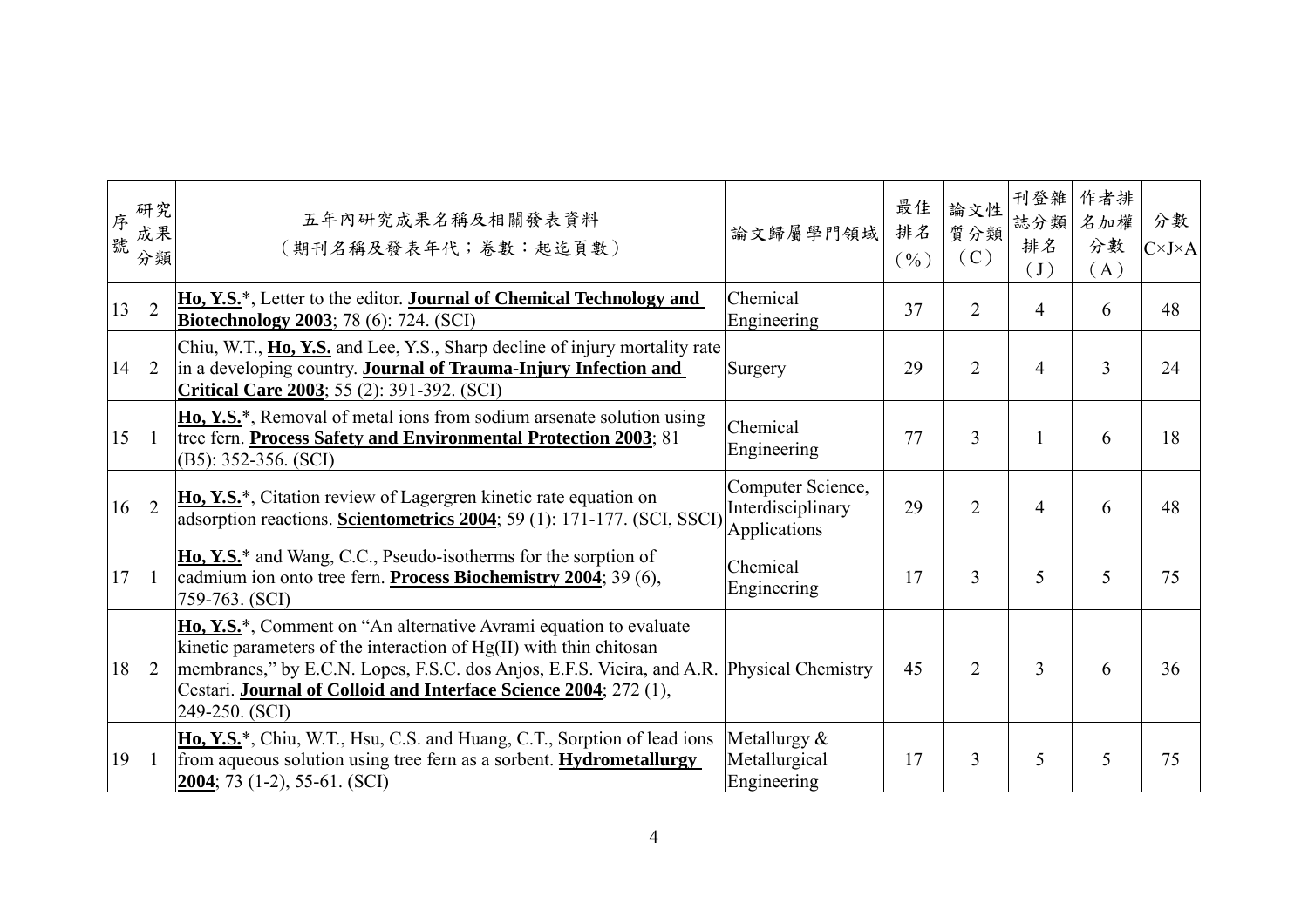| 序<br>號 | 研究<br>成果<br>分類 | 五年內研究成果名稱及相關發表資料<br>(期刊名稱及發表年代;卷數:起迄頁數)                                                                                                                                                                                                                                               | 論文歸屬學門領域                                                     | 最佳<br>排名<br>$(\frac{0}{0})$ | 論文性<br>質分類<br>(C) | 刊登雜<br>誌分類<br>排名<br>$(\mathrm{J})$ | 作者排<br>名加權<br>分數<br>(A) | 分數<br>$C\times J\times A$ |
|--------|----------------|---------------------------------------------------------------------------------------------------------------------------------------------------------------------------------------------------------------------------------------------------------------------------------------|--------------------------------------------------------------|-----------------------------|-------------------|------------------------------------|-------------------------|---------------------------|
| 20     | $\overline{2}$ | Ho, Y.S. <sup>*</sup> , "Kinetic modeling and equilibrium studies during cadmium<br>biosorption by dead Sargassum sp biomass" by Cruz, C.C.V., da Costa,<br>A.C.A., Henriques, C.A., Luna, A.S. Bioresource Technology 2004; 93<br>$(3), 321-323. (SCI)$                              | Agricultural<br>$\overline{2}$<br>11<br>Engineering          |                             |                   | 5                                  | 6                       | 60                        |
| 21     | -1             | Hsieh, W.H., Chiu, W.T., Lee, Y.S. and Ho, Y.S. <sup>*</sup> , Bibliometric analysis<br>of patent ductus arteriosus treatments. <b>Scientometrics 2004</b> ; 60 (2),<br>205-215. (SCI & SSCI)                                                                                         | Computer Science,<br>Interdisciplinary<br>Applications       | 29                          | 3                 | $\overline{4}$                     | 5                       | 60                        |
| 22     | -1             | Chiu, W.T., Huang, J.S. and Ho, Y.S. <sup>*</sup> , Bibliometric analysis of severe<br>acute respiratory syndrome-related research in the beginning stage.<br>Scientometrics 2004; 61 (1), 69-77. (SCI & SSCI)                                                                        | Computer Science,<br>29<br>Interdisciplinary<br>Applications |                             | 3                 | $\overline{4}$                     | 5                       | 60                        |
| 23     | $\overline{2}$ | <b>Ho, Y.S.*</b> , Comment on "Removal of heavy metal ions by modified<br>sawdust of walnut" by Bulut, Y. and Tez, Z. Fresenius Environmental<br><b>Bulletin 2004;</b> 13 (4), 370-373. (SCI)                                                                                         | Environmental<br>Sciences                                    | 88                          | $\overline{2}$    |                                    | 6                       | 12                        |
| 24     | $\overline{2}$ | <b>Ho, Y.S.*</b> , Comment on "Removal of copper from aqueous solution by<br>aminated and protonated mesoporous aluminas: Kinetics and<br>equilibrium," by S. Rengaraj, Y. Kim, C.K. Joo, and J. Yi. Journal of<br><b>Colloid and Interface Science 2004; 276 (1), 255-258. (SCI)</b> | Physical Chemistry                                           | 45                          | $\overline{2}$    | $\overline{3}$                     | 6                       | 36                        |
| 25     | 2              | Ho, Y.S. <sup>*</sup> , Cadmium removal from aqueous solutions by chitin: Kinetic<br>and equilibrium studies. Water Research 2004; 38 (12), 2962-2964.<br>(SCI)                                                                                                                       | <b>Water Resources</b>                                       | 1.8                         | $\overline{2}$    | 8                                  | 6                       | 96                        |
| 26     | $\overline{2}$ | Ho, Y.S. <sup>*</sup> , Selection of optimum sorption isotherm. <b>Carbon 2004</b> ; 42<br>$(10), 2115-2116. (SCI)$                                                                                                                                                                   | Multidisciplinary<br>Materials Science                       | 9                           | $\overline{2}$    | 5                                  | 6                       | 60                        |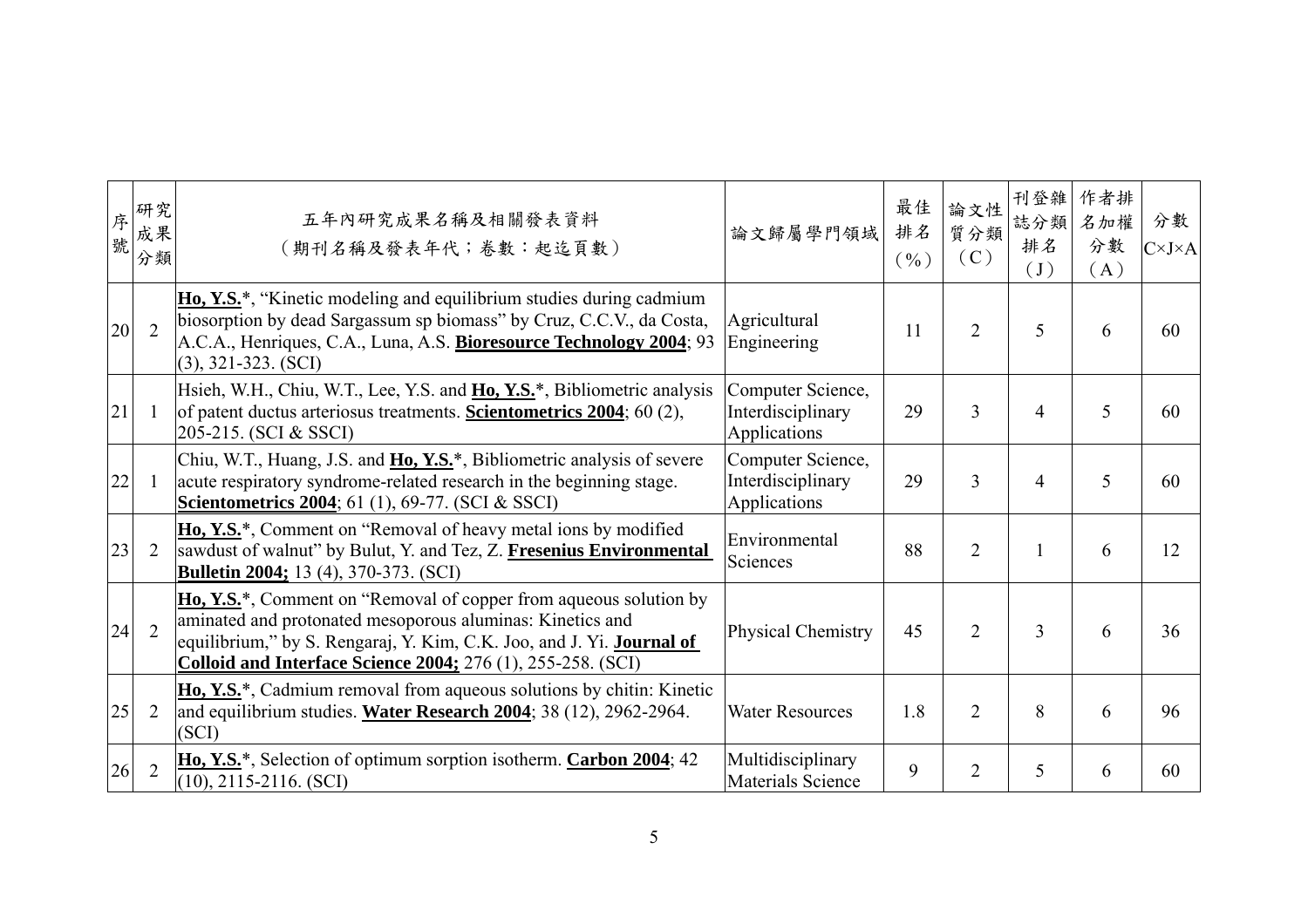| 序<br>號 | 研究<br>成果<br>分類 | 五年內研究成果名稱及相關發表資料<br>(期刊名稱及發表年代;卷數:起迄頁數)                                                                                                                                                                                    | 論文歸屬學門領域                  | 最佳<br>排名<br>$(\frac{0}{0})$ | 論文性<br>質分類<br>(C) | 刊登雜<br>誌分類<br>排名<br>$(\mathrm{J})$ | 作者排<br>名加權<br>分數<br>(A) | 分數<br>$C\times J\times A$ |
|--------|----------------|----------------------------------------------------------------------------------------------------------------------------------------------------------------------------------------------------------------------------|---------------------------|-----------------------------|-------------------|------------------------------------|-------------------------|---------------------------|
| 27     | $\overline{2}$ | Ho, Y.S. <sup>*</sup> , Comment on "Arsenic removal using mesoporous alumina"<br>prepared via a templating method". <b>Environmental Science &amp;</b><br>Technology 2004; 38 (11), 3214-3215. (SCI)                       | Environmental<br>Sciences | 3.0                         | $\overline{2}$    | 8                                  | 6                       | 96                        |
| 28     | -1             | <b>Ho, Y.S.</b> *, Pseudo-isotherms using a second order kinetic expression<br>constant. Adsorption-Journal of the International Adsorption Society<br>$2004$ ; 10 (2), 151-158. (SCI)                                     | Chemical<br>Engineering   | 28                          | 3                 | $\overline{4}$                     | 6                       | 72                        |
| 29     | 2              | Ho, Y.S. <sup>*</sup> , Comments on "Collagen-fiber-immobilized tannins and their<br>adsorption of Au(III)". <b>Industrial &amp; Engineering Chemistry Research</b><br>$2004$ ; 43 (19), 6265. (SCI)                       | Chemical<br>Engineering   | 15                          | $\overline{2}$    | 5                                  | 6                       | 60                        |
| 30     |                | <b>Ho, Y.S.</b> and McKay, G. Sorption of copper(II) from aqueous solution by<br>peat. Water Air and Soil Pollution 2004; 158 (1), 77-97. (SCI)                                                                            | <b>Water Resources</b>    | 25                          | 3                 | $\overline{4}$                     | 5                       | 60                        |
| 31     | $\overline{2}$ | Ho, Y.S. <sup>*</sup> , Comment on "Sorption of basic dyes from aqueous solution"<br>by activated sludge" [J. Hazard. Mater. 108 (2004) 183–188]. <b>Journal</b><br>of Hazardous Materials 2004; 114 (1-3), 241-245. (SCI) | Engineering, Civil        | 2.5                         | $\overline{2}$    | 8                                  | 6                       | 96                        |
| 32     |                | Ho, Y.S. <sup>*</sup> , Chiang, T.H. and Hsueh, Y.M., Removal of basic dye from<br>aqueous solution using tree fern as a biosorbent. <b>Process Biochemistry</b><br>$2005$ ; 40 (1), 119-124. (SCI)                        | Chemical<br>Engineering   | 17                          | 3                 | 5                                  | 5                       | 75                        |
| 33     | $\overline{2}$ | Zheng, S.K., Yang, Z.F., Jo, D.H., Park, Y.H. and <b>Ho, Y.S.</b> *, Comment<br>on "Removal of chlorophenols from groundwater by chitosan sorption".<br><b>Water Research 2005</b> ; 39 (1), 264-268. (SCI)                | <b>Water Resources</b>    | 1.8                         | $\overline{2}$    | 8                                  | 0.5                     | 8                         |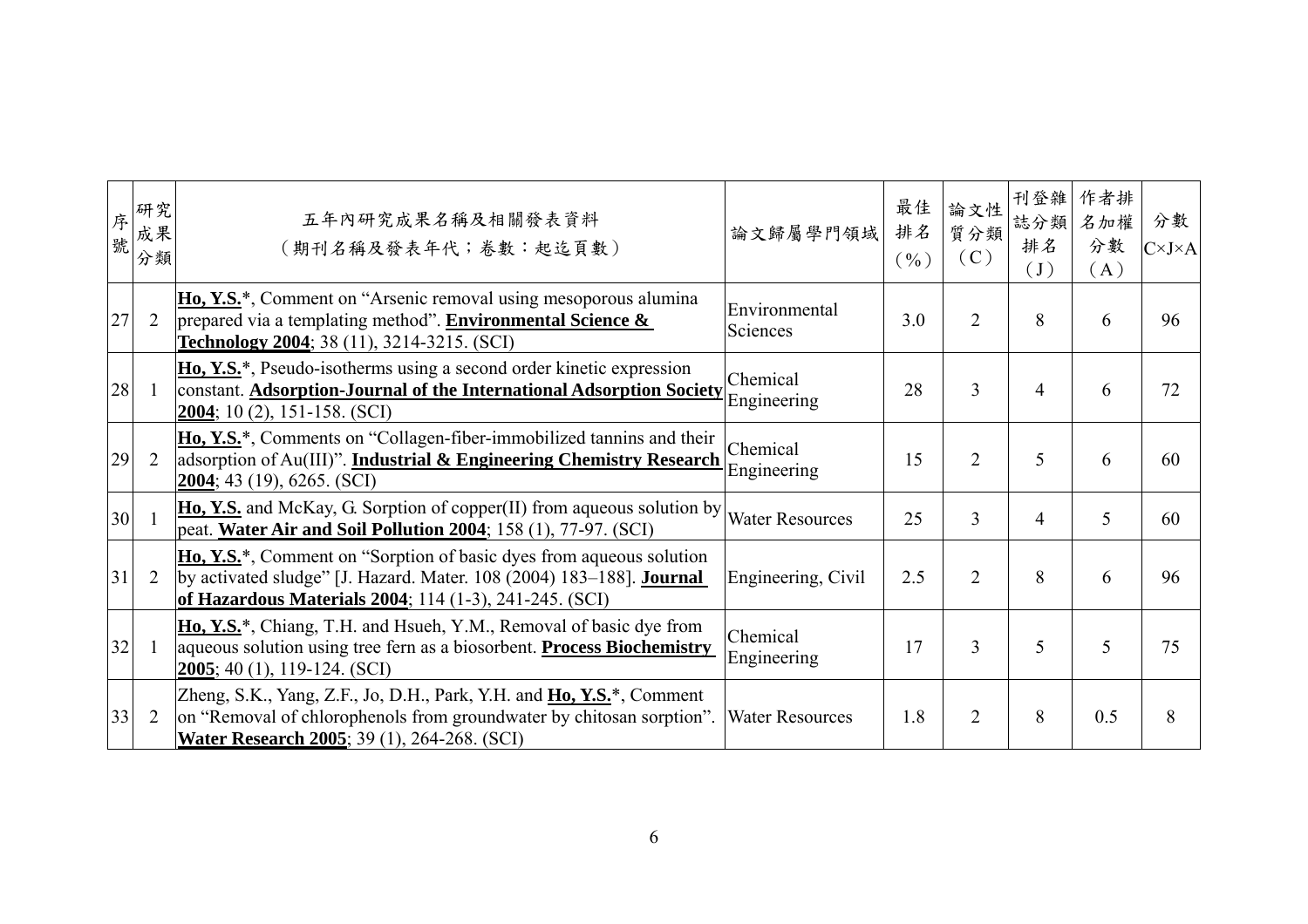| 序<br>號 | 研究<br>成果<br>分類 | 五年內研究成果名稱及相關發表資料<br>(期刊名稱及發表年代;卷數:起迄頁數)                                                                                                                                                                                                                                                                         | 論文歸屬學門領域                          | 最佳<br>排名<br>$(\frac{0}{0})$ | 論文性<br>質分類<br>(C) | 刊登雜<br>誌分類<br>排名<br>$\begin{pmatrix} 1 \end{pmatrix}$ | 作者排<br>名加權<br>分數<br>(A) | 分數<br>$C\times J\times A$ |
|--------|----------------|-----------------------------------------------------------------------------------------------------------------------------------------------------------------------------------------------------------------------------------------------------------------------------------------------------------------|-----------------------------------|-----------------------------|-------------------|-------------------------------------------------------|-------------------------|---------------------------|
| 34     |                | Chiu, W.T. and <b>Ho, Y.S.</b> *, Bibliometric analysis of homeopathy research Computer Science,<br>during the period of 1991 to 2003. Scientometrics $2005$ ; 63 (1), 3-23.<br>(SCI & SSCI)                                                                                                                    | Interdisciplinary<br>Applications | 29                          | 3                 | 4                                                     | 5                       | 60                        |
| 35     |                | Ho, Y.S. <sup>*</sup> , Comments on "Chitosan functionalized with<br>2[-bis-(pyridylmethyl) aminomethyl]4-methyl-6-formyl-phenol:<br>Equilibrium and kinetics of copper(II) adsorption". Polymer 2005; 46<br>$(5)$ , 1451-1452. (SCI)                                                                           | Polymer Science                   | 9.3                         | 3                 | 5                                                     | 6                       | 90                        |
| 36     | $\overline{2}$ | Ho, Y.S. <sup>*</sup> , Comment on "Adsorption of naphthalene on zeolite from<br>aqueous solution" by C.F. Chang, C.Y. Chang, K.H. Chen W.T., Tsai,<br>J.L. Shie, Y.H. Chen. Journal of Colloid and Interface Science 2005;<br>283 (1), 274-277. (SCI)                                                          | Physical Chemistry                | 45                          | $\overline{2}$    | 3                                                     | 6                       | 36                        |
| 37     | 2              | <b>Ho, Y.S.*</b> , Comment on "Removal of heavy metals from aqueous<br>solution by carbon nanotubes: adsorption equilibrium and kinetics" by<br>Li, Y.H., Di, Z.C., Luan, Z.K., Ding, J., Zuo, H., Wu, X.Q., Xu, C.L. and<br>Wu, D.H. Journal of Environmental Sciences-China 2005; 17 (1),<br>$175-176. (SCI)$ | Environmental<br>Sciences         | 97                          | $\overline{2}$    |                                                       | 6                       | 12                        |
| 38     | -1             | Ho, Y.S. <sup>*</sup> , Comment on "Nitrate removal from aqueous solution by<br>adsorption onto various materials" by N. Öztürk, T.E. Bektaş. Journal<br>of Hazardous Materials 2005; 118 (1-3), 253-254. (SCI)                                                                                                 | Engineering, Civil                | 2.5                         | 3                 | 8                                                     | 6                       | 144                       |
| 39     |                | Ho, Y.S. <sup>*</sup> , Effect of pH on lead removal from water using tree fern as<br>the sorbent. <b>Bioresource Technology 2005</b> ; 96 (11), 1292-1296. (SCI)                                                                                                                                               | Agricultural<br>Engineering       | 11                          | 3                 | 5                                                     | 6                       | 90                        |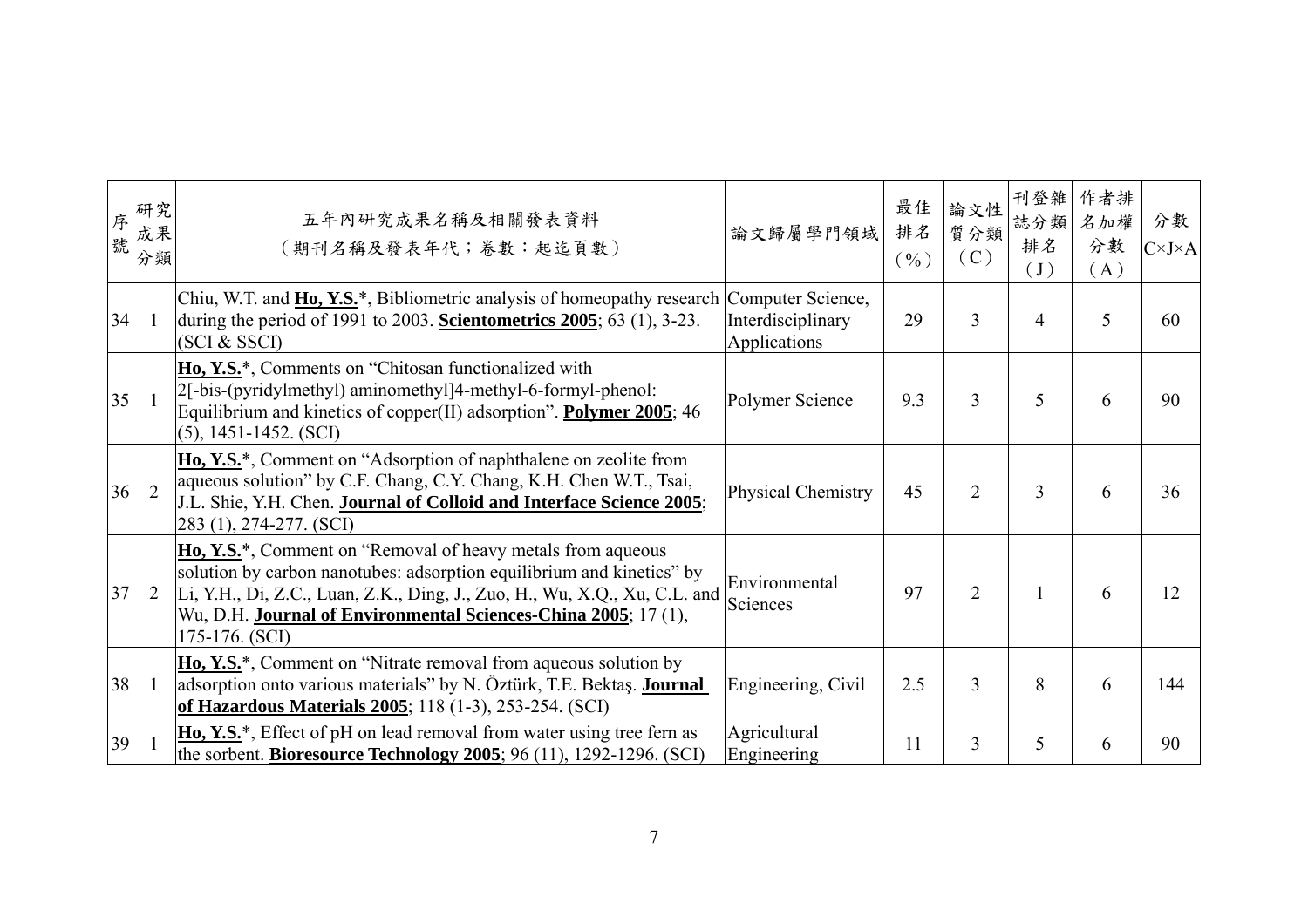| 序<br>號 | 研究<br>成果<br>分類 | 五年內研究成果名稱及相關發表資料<br>(期刊名稱及發表年代;卷數:起迄頁數)                                                                                                                                                                                                                                                   | 論文歸屬學門領域                       | 最佳<br>排名<br>$(\frac{0}{0})$ | 論文性<br>質分類<br>(C) | 刊登雜<br>誌分類<br>排名<br>(J) | 作者排<br>名加權<br>分數<br>(A) | 分數<br>$C\times J\times A$ |
|--------|----------------|-------------------------------------------------------------------------------------------------------------------------------------------------------------------------------------------------------------------------------------------------------------------------------------------|--------------------------------|-----------------------------|-------------------|-------------------------|-------------------------|---------------------------|
| 40     |                | <b>Ho, Y.S.</b> <sup>*</sup> , Chiu, W.T. and Wang, C.C., Regression analysis for the<br>sorption isotherms of basic dyes on sugarcane dust. <b>Bioresource</b><br>Technology 2005; 96 (11), 1285-1291. (SCI)                                                                             | Agricultural<br>Engineering    | 11                          | 3                 | 5                       | 5                       | 75                        |
| 41     | $\overline{2}$ | <b>Ho, Y.S.</b> *, Comment on "Two-stage batch sorber design using<br>second-order kinetic model for the sorption of metal complex dyes onto<br>pine sawdust" by Özacar, M. and Şengýl, I.A. Biochemical<br><b>Engineering Journal 2005</b> ; 23 (3), 291-292. (SCI)                      | Chemical<br>Engineering        | 11                          | $\overline{2}$    | 5                       | 6                       | 60                        |
| 42     | -1             | Ho, Y.S. <sup>*</sup> and Ofomaja, A.E., Effects of calcium competition on lead<br>sorption by palm kernel fibre. Journal of Hazardous Materials 2005;<br>$120(1-3), 157-162. (SCI)$                                                                                                      | Engineering, Civil             | 2.5                         | 3                 | 8                       | 5                       | 120                       |
| 43     | $\overline{2}$ | Ho, Y.S. <sup>*</sup> , Comment on "Biosorption of cadmium using the fungus<br>Aspergillus niger". by Barros, L.M., Macedo, G.R., Duarte, M.M.L.,<br>Silva, E.R and Lobato, A.K.C.L. Brazilian Journal of Chemical<br><b>Engineering 2005</b> ; 22 (2), 319-322. (SCI)                    | Chemical<br>Engineering        | 87                          | $\overline{2}$    |                         | 6                       | 12                        |
| 44     | $\overline{2}$ | Ho, Y.S. <sup>*</sup> , Comment on "Selective adsorption of tannins onto hide<br>collagen fibres". Science in China Series B-Chemistry 2005; 48 (2),<br>176. (SCI)                                                                                                                        | Multidisciplinary<br>Chemistry | 54                          | $\overline{2}$    | $\overline{2}$          | 6                       | 24                        |
| 45     |                | Taty-Costodes, V.C., Fauduet, H., Porte, C. and <b>Ho, Y.S.</b> , Removal of<br>lead(II) ions from synthetic and real effluents using immobilized Pinus<br>sylvestris sawdust: Adsorption on a fixed-bed column. <b>Journal of</b><br>Hazardous Materials 2005; 123 (1-3), 135-144. (SCI) | Engineering, Civil             | 2.5                         | 3                 | 8                       |                         | 24                        |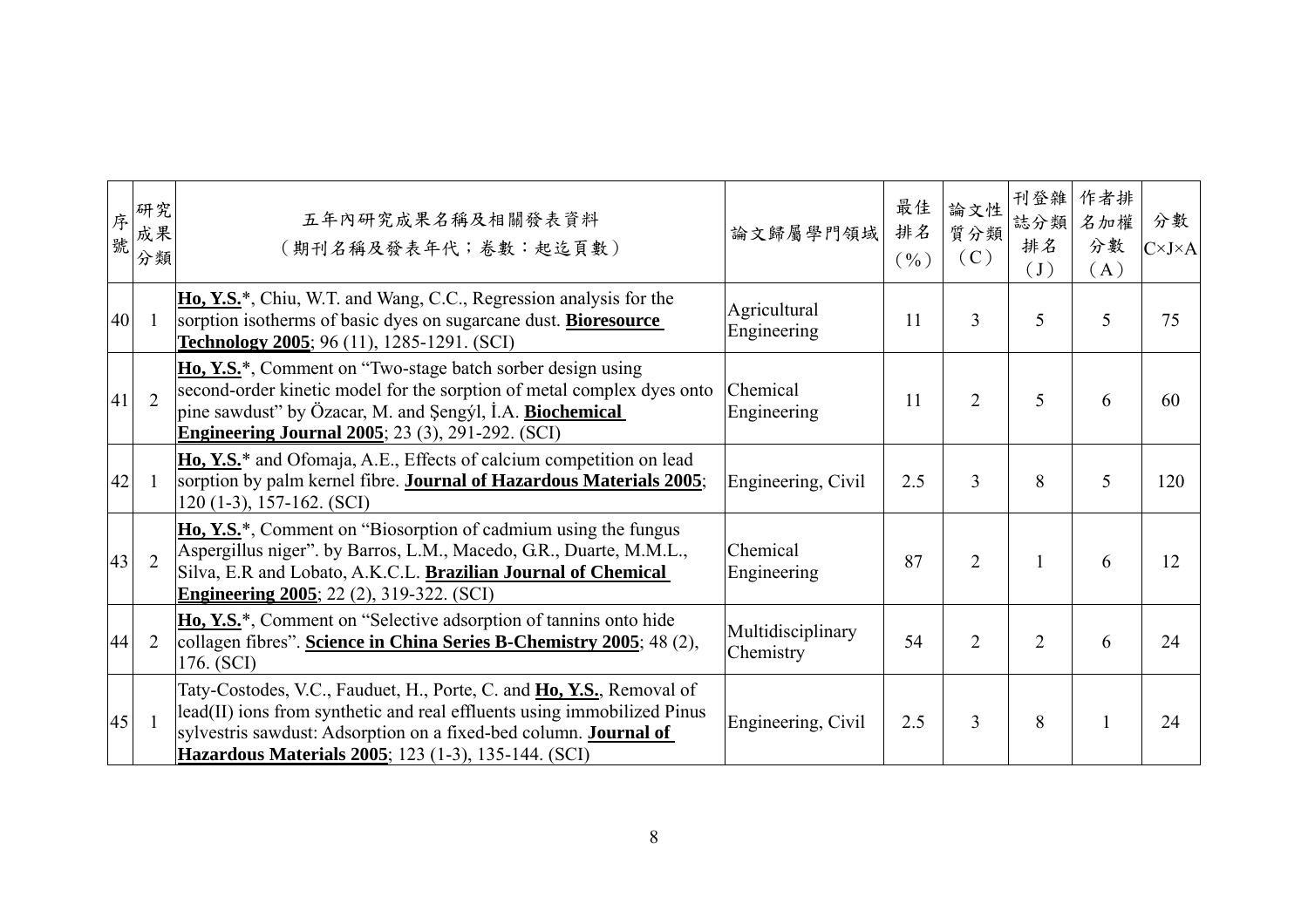| 序<br>號 | 研究<br>成果<br>分類 | 五年內研究成果名稱及相關發表資料<br>(期刊名稱及發表年代;卷數:起迄頁數)                                                                                                                                                                                                                                     | 論文歸屬學門領域                | 最佳<br>排名<br>$(\frac{0}{0})$ | 論文性<br>質分類<br>(C) | 刊登雜<br>誌分類<br>排名<br>$(\mathrm{J})$ | 作者排<br>名加權<br>分數<br>(A) | 分數<br>$C\times J\times A$ |
|--------|----------------|-----------------------------------------------------------------------------------------------------------------------------------------------------------------------------------------------------------------------------------------------------------------------------|-------------------------|-----------------------------|-------------------|------------------------------------|-------------------------|---------------------------|
| 46     | $\overline{2}$ | Ho, Y.S. <sup>*</sup> , Adsorption characteristics of zinc-cyanide complexes by<br>waste brewery biomass. Journal of Industrial and Engineering<br><b>Chemistry 2005</b> ; 11 $(3)$ , 478-479. (SCI)                                                                        | Chemical<br>Engineering | 22                          | $\overline{2}$    | $\overline{4}$                     | 6                       | 48                        |
| 47     | -1             | Chen, S.R., Chiu, W.T. and Ho, Y.S. <sup>*</sup> , Asthma in children: Mapping the<br>literature by bibliometric analysis. Revue Française d'Allergologie et<br><b>d'Immunologie Clinique 2005</b> ; 45 (6), 442-446. (SCI)                                                 | Allergy                 | 93                          | 3                 |                                    | 5                       | 15                        |
| 48     |                | Ho, Y.S. <sup>*</sup> , Harouna-Oumarou, H.A., Fauduet, H. and Porte, C., Kinetics<br>and model building of a solid-liquid extraction of water-soluble<br>compounds of Tilia sapwood. Separation and Purification Technology Engineering<br>$2005$ ; 45 (3), 169-173. (SCI) | Chemical                | 25                          | 3                 | 4                                  | 5                       | 60                        |
| 49     | - 1            | Ho, Y.S. <sup>*</sup> and Ofomaja, A.E., Kinetics and thermodynamics of lead ion<br>sorption on palm kernel fibre from aqueous solution. <b>Process</b><br><b>Biochemistry 2005</b> ; 40 (11), 3455-3461. (SCI)                                                             | Chemical<br>Engineering | 17                          | 3                 | 5                                  | 5                       | 75                        |
| 50     | $\overline{2}$ | <b>Ho, Y.S.</b> <sup>*</sup> , Comments on "Study on biosorption of $Cr(VI)$ by Mucor<br>hiemalis". Biochemical Engineering Journal 2005; 26 (1), 82-83.<br>(SCI)                                                                                                           | Chemical<br>Engineering | 11                          | $\overline{2}$    | 5                                  | 6                       | 60                        |
| 51     | $\overline{2}$ | Ho, Y.S.*, Comments on "Efficiency of membrane-sorption integrated<br>processes". <b>Journal of Membrane Science 2005</b> ; 263 (1-2), 160-161.<br>(SCI)                                                                                                                    | Chemical<br>Engineering | 6                           | 2                 | 5                                  | 6                       | 60                        |
|        |                |                                                                                                                                                                                                                                                                             |                         |                             |                   |                                    |                         | 3011                      |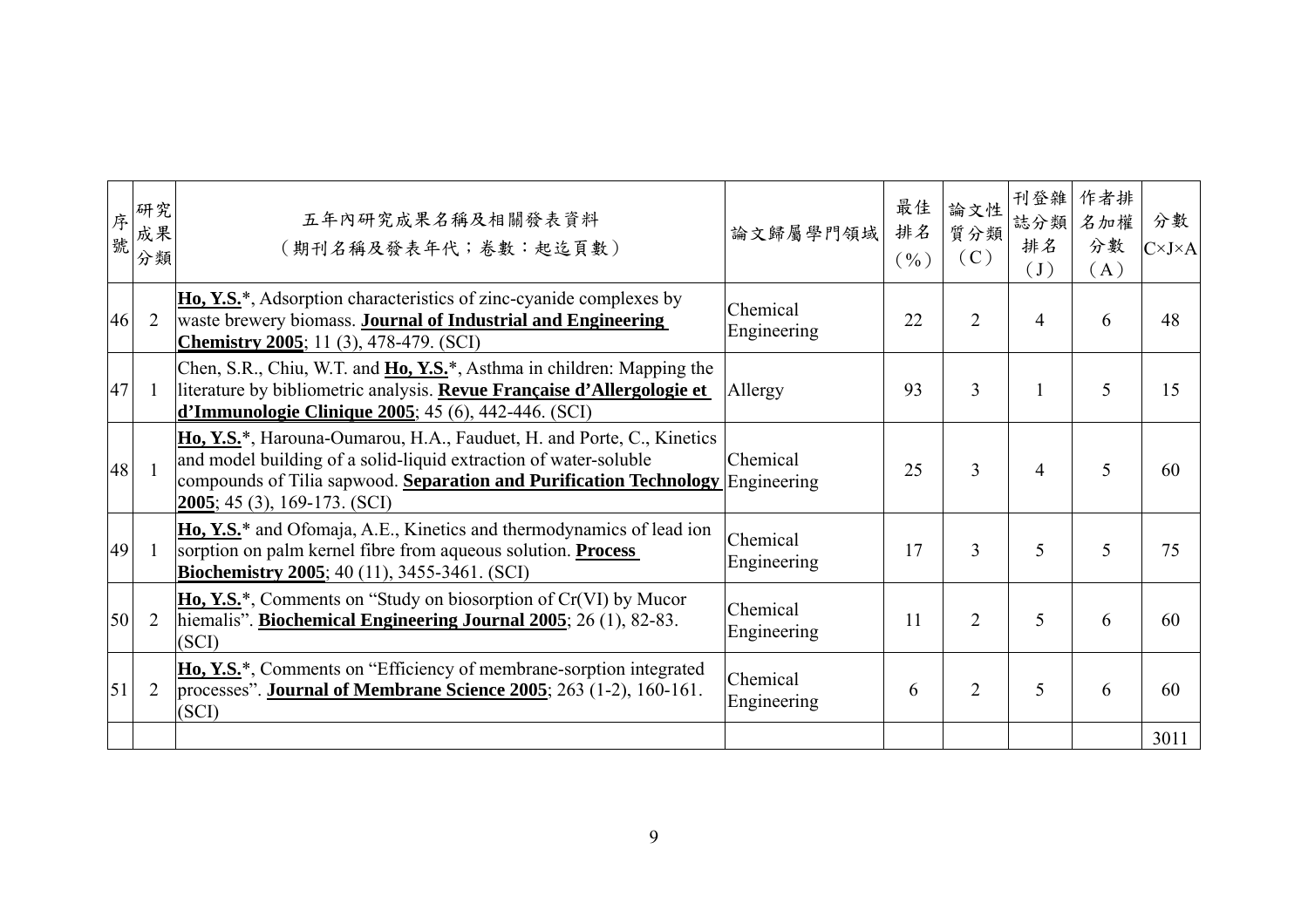## 代表論文

### 合著人同意書

主論文 **Ho, Y.S.**\* (2003), Removal of copper ions from aqueous solution by tree fern. *Water Research*, **37** (10), 2323-2330. **(SCI)** 代表著作中文譯名:蛇木屑去除水溶液中銅離子之研究 為單一作者無合著人

## 代表論文摘要

### 代表論文(一)

**Ho, Y.S.**\* (2003), Removal of copper ions from aqueous solution by tree fern. *Water Research*, **37** (10), 2323-2330. **(SCI)**

Rank 1st in citation from 529 articles of *Water Research* (2003), Last data updates: 07 May 2006

Abstract: Tree fern, an agricultural by-product, was used for the sorptive removal of copper ions from aqueous solution. The experimental data was analysed by Langmuir, Freundlich and Redlich-Peterson isotherms. The equilibrium sorption capacity of copper ions was determined from the Langmuir equation and found to be 11.7 mg/g. A batch sorption model, based on the assumption of the pseudo-second-order mechanism, was developed to predict the rate constant of sorption, the equilibrium sorption capacity and the initial sorption rate with the effect of initial copper ion concentration and the tree fern dose. Various thermodynamic parameters, such as  $\Delta G^0$ ,  $\Delta H^0$  and  $\Delta S^0$ , have been calculated. The thermodynamics of copper ion/tree fern system indicates spontaneous and endothermic nature of the process.

Subject Categories:

Engineering, Civil: Impact Factor 1.512, 1/58 (1997); Impact Factor 1.616, 1/63 (1998) Engineering, Environmental: Impact Factor 1.748, 3/36 (1999); Impact Factor 1.258, 3/36 (2000); Impact Factor 1.376, 5/38 (2001); Impact Factor 1.611, 3/37 (2002); Impact Factor 1.812, 4/35 (2003); Impact Factor 2.304, 3/35 (2004) Environmental Sciences: Impact Factor 1.512, 20/117 (1997); Impact Factor 1.616, 17/126 (1998); Impact Factor 1.748, 17/126 (1999); Impact Factor 1.258, 30/127 (2000); Impact Factor 1.376, 31/129 (2001); Impact Factor 1.611, 24/132 (2002); Impact Factor 1.812, 23/131 (2003); Impact Factor 2.304, 14/134 (2004)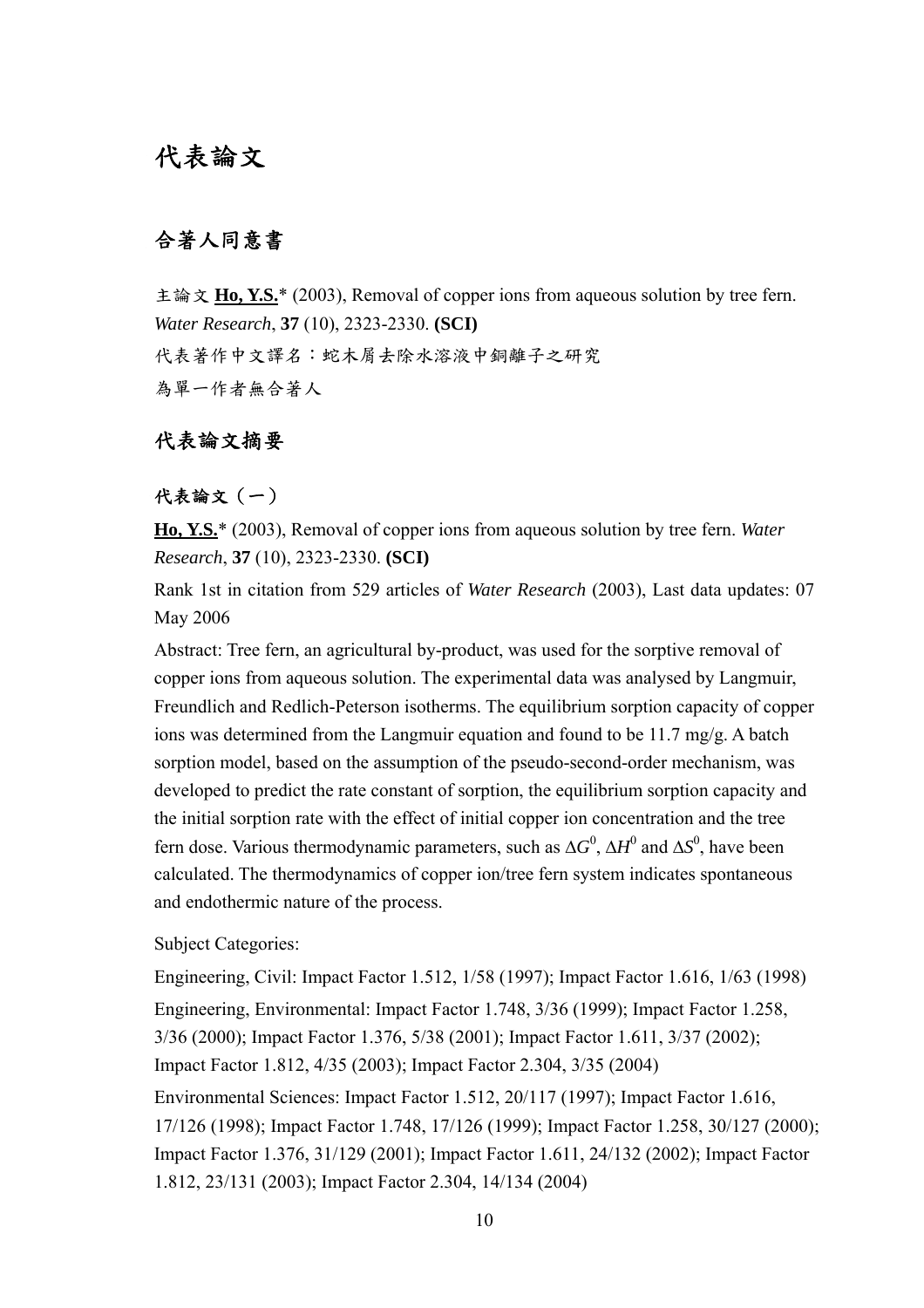Water Resources: Impact Factor 1.512, 2/44 (1997); Impact Factor 1.616, 3/46 (1998); Impact Factor 1.748, 2/46 (1999); Impact Factor 1.258, 2/47 (2000); Impact Factor 1.376, 2/50 (2001); Impact Factor 1.611, 3/53 (2002); Impact Factor 1.812, 1/55 (2003); Impact Factor 2.304, 1/55 (2004)

ISI highly cited article

Cited by papers as fallows:

- 1. Nacèra, Y. and Aicha, B. (2006), Equilibrium and kinetic modelling of methylene blue biosorption by pretreated dead streptomyces rimosus: Effect of temperature. *Chemical Engineering Journal*, (Acccepted).
- 2. Bhattacharyya, K.G. and Gupta, S.S. (2006), Kaolinite, montmorillonite, and their modified derivatives as adsorbents for removal of Cu(II) from aqueous solution. *Separation and Purification Technology*, (Acccepted).
- 3. Senthilkumaar, S., Kalaamani, P., Porkodi, K., Varadarajan, P.R. and Subburaam, C.V. (2006), Adsorption of dissolved Reactive red dye from aqueous phase onto activated carbon prepared from agricultural waste. *Bioresource Technology*, (Acccepted).
- 4. Pehlivan, E., Cetin, S. and Yanık, B.H. (2006), Equilibrium studies for the sorption of zinc and copper from aqueous solutions using sugar beet pulp and fly ash. *Journal of Hazardous Materials*, **135** (1-3), 193-199.
- 5. Ho, Y.S. (2004), Comment on "An alternative Avrami equation to evaluate kinetic parameters of the interaction of Hg(II) with thin chitosan membranes" by E.C.N. Lopes, F.S.C. dos Anjos, E.F.S. Vieira, and A.R. Cestari. *Journal of Colloid and Interface Science*, **272** (1), 249-250.
- 6. Silva, J.P., Sousa, S., Rodrigues, J., Antunes, H., Porter, J.J., Gonçalves, I. and Ferreira-Dias, S. (2004), Adsorption of acid orange 7 dye in aqueous solutions by spent brewery grains. *Separation and Purification Technology*, **40** (3), 309-315.
- 7. Lodeiro, P., Barriada, J.L., Herrero, R. and Sastre de Vicente, M.E. (2006), The marine macroalga *Cystoseira* baccata as biosorbent for cadmium(II) and lead(II) removal: Kinetic and equilibrium studies. *Environmental Pollution*, **142** (2), 264-273.
- 8. Chingombe, P., Saha, B. and Wakeman, R.J. (2006), Effect of surface modification of an engineered activated carbon on the sorption of 2,4-dichlorophenoxyacetic acid and benazolin from water. *Journal of Colloid and Interface Science*, **297** (2), 434-442.
- 9. Crini, G. (2006), Non-conventional low-cost adsorbents for dye removal: A review. *Bioresource Technology*, **97** (9), 1061-1085.
- 10. Bhattacharyya, K.G. and Gupta, S.S. (2006), Pb(II) uptake by kaolinite and montmorillonite in aqueous medium: Influence of acid activation of the clays.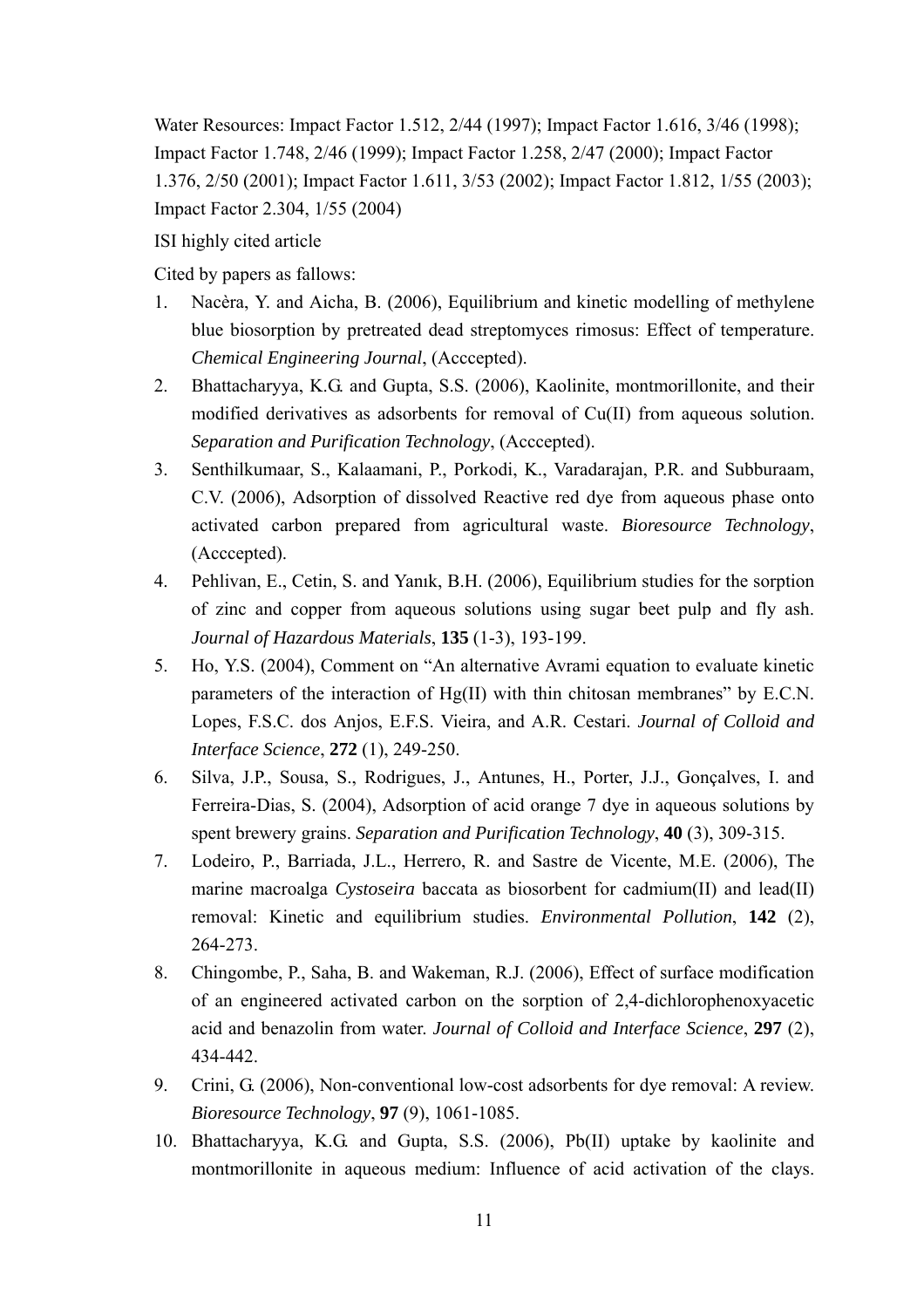*Colloids and Surfaces A-Physicochemical and Engineering Aspects*, **277** (1-3), 191-200.

- 11. Ferruti, P., Ranucci, E., Bianchi, S., Falciola, L., Mussini, P.R. and Ross, M. (2006), Novel polyamidoamine-based hydrogel with an innovative molecular architecture as a  $Co^{2+}$ , Ni<sup>2+</sup>-, and  $Cu^{2+}$ -sorbing material: Cyclovoltammetry and extended X-ray absorption fine structure studies. *Journal of Polymer Science Part A: Polymer Chemistry*, **44** (7), 2316-2327.
- 12. Herrero, R., Cordero, B., Lodeiro, P., Rey-Castro, C. and Sastre de Vicente, M.E. (2006), Interactions of cadmium(II) and protons with dead biomass of marine algae *Fucus sp*. *Marine Chemistry*, **99** (1-4), 106-116.
- 13. Wang, X.S., Qin, Y. and Li, Z.F. (2006), Biosorption of zinc from aqueous solutions by rice bran: Kinetics and equilibrium studies. *Separation Science and Technology*, **41** (4), 747-756.
- 14. Gupta S.S. and Bhattacharyya, K.G. (2006), Removal of Cd(II) from aqueous solution by kaolinite, montmorillonite and their poly(oxo zirconium) and tetrabutylammonium derivatives. *Journal of Hazardous Materials*, **128** (2-3), 247-257.
- 15. O'Connell, D.W., Birkinshaw, C. and O'Dwyer, T.F. (2006), A chelating cellulose adsorbent for the removal of Cu(II) from aoueous solutions. *Journal of Applied Polymer Science*, **99** (6), 2888-2897.
- 16. Weng, C.H. and Pan, Y.F. (2006), Adsorption characteristics of methylene blue from aqueous solution by sludge ash. *Colloids and Surfaces A-Physicochemical and Engineering Aspects*, **274** (1-3), 154-162.
- 17. Crini, G. and Peindy, H.N. (2006), Adsorption of C.I. Basic Blue 9 on cyclodextrin-based material containing carboxylic groups. *Dyes and Pigments*, **70** (3), 204-211.
- 18. Yan, C.Z., Wang, S.R., Zeng, A.Y., Jin, X.C., Xu, Q.J. and Zhao, J.Z. (2005), Equilibrium and kinetics of copper(II) biosorption by Myriophyllum spicatum L.. *Journal of Environmental Sciences-China*, **17** (6), 1025-1029.
- 19. Ramesh, A., Lee, D.J. and Wong, J.W.C. (2005), Thermodynamic parameters for adsorption equilibrium of heavy metals and dyes from wastewater with low-cost adsorbents. *Journal of Colloid and Interface Science*, **291** (2), 588-592.
- 20. Kumar, K.V. and Kumaran, A. (2005), Removal of Methylene blue by mango seed kernel powder. *Biochemical Engineering Journal*, **27** (1), 83-93.
- 21. Horsfall, Jr., M. and Spiff, A.I. (2005), Effects of temperature on the sorption of  $Pb^{2+}$  and  $Cd^{2+}$  from aqueous solution by *Caladium bicolor* (Wild Cocoyam) biomass. *Electronic Journal of Biotechnology*, **8** (2), 162-169.
- 22. Ringot, D., Lerzy, B., Bonhoure, J.P., Auclair, E., Oriol, E. and Larondelle, Y. (2005), Effect of temperature on in vitro ochratoxin A biosorption onto yeast cell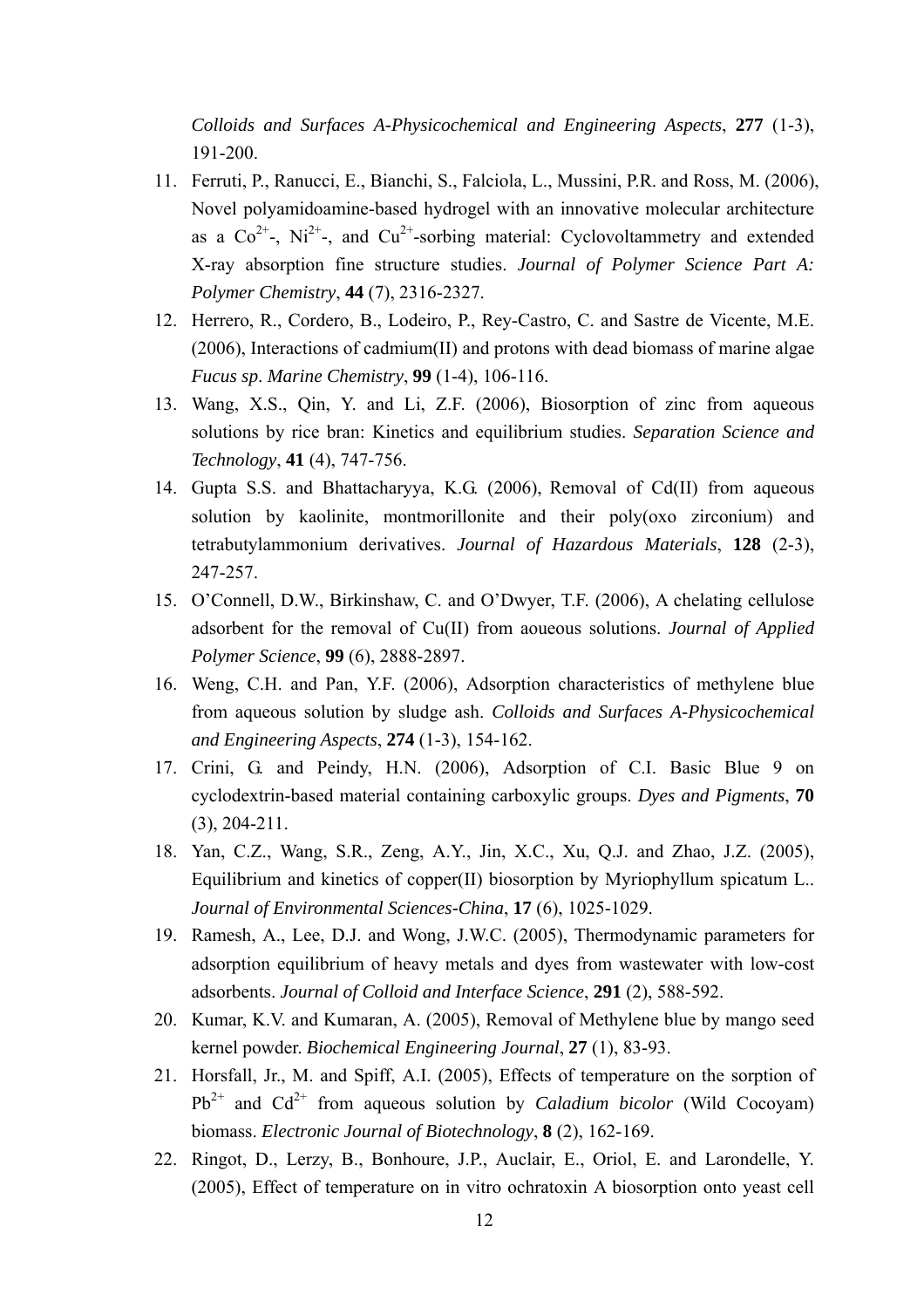wall derivatives. *Process Biochemistry*, **40** (9), 3008-3016.

- 23. Aksu, Z. and İşoğlu, İ.A. (2005), Removal of copper(II) ions from aqueous solution by biosorption onto agricultural waste sugar beet pulp. *Process Biochemistry*, **40** (9), 3031-3044.
- 24. Singh, K.K., Rastogi, R. and Hasan, S.H. (2005), Removal of Cr(VI) from wastewater using rice bran. *Journal of Colloid and Interface Science*, **290** (1), 61-68.
- 25. Lodeiro, P., Rey-Castro, C., Barriada, J.L., Sastre de Vicente, M.E. and Herrero, R. (2005), Biosorption of cadmium by the protonated macroalga *Sargassum muticum*: Binding analysis with a nonideal, competitive, and thermodynamically consistent adsorption (NICCA) model. *Journal of Colloid and Interface Science*, **289** (2), 352-358.
- 26. Özcan, A., Özcan, A.S., Tunali, S., Akar, T. and Kiran, I. (2005), Determination of the equilibrium, kinetic and thermodynamic parameters of adsorption of copper(II) ions onto seeds of *Capsicum annuum*. *Journal of Hazardous Materials*, **124** (1-3), 200-208.
- 27. Lodeiro, P., Cordero, B., Barriada, J.L., Herrero, R. and Sastre de Vicente, M.E. (2005), Biosorption of cadmium by biomass of brown marine macroalgae. *Bioresource Technology*, **96** (16), 1796-1803.
- 28. Ramesh, A., Lee, D.J. and Wong, J.W.C. (2005), Adsorption equilibrium of heavy metals and dyes from wastewater with low-cost adsorbents: A review. *Journal of the Chinese Institute of Chemical Engineers*, **36** (3), 203-222.
- 29. Maity, S., Chakravarty, S., Bhattacharjee, S. and Roy, B.C. (2005), A study on arsenic adsorption on polymetallic sea nodule in aqueous medium. *Water Research*, **39** (12), 2579-2590.
- 30. Bhat, S.C., Goswami, S., Palchoudhuri, S., Manna, B.R. and Ghosh, U.C. (2005), Synthetic hydrous titanium(IV) oxide (HTO): Adsorptive removal of lead(II) from the contaminated industrial waste water. *Journal of the Indian Chemical Society*, **82** (7), 632-636.
- 31. Ugurlu, M., Gurses, A., Yalcin, M. and Dogar, C. (2005), Removal of phenolic and lignin compounds from bleached kraft mill effluent by fly ash and sepiolite. *Adsorption-Journal of the International Adsorption Society*, **11** (1), 87-97.
- 32. Kumar, K.V. and Sivanesan, S. (2005), Comparison of linear and non-linear method in estimating the sorption isotherm parameters for safranin onto activated carbon. *Journal of Hazardous Materials*, **123** (1-3), 288-292.
- 33. Zeledón-Toruño, Z., Lao-Luque, C. and Solé-Sardans, M. (2005), Nickel and copper removal from aqueous solution by an immature coal (leonardite): effect of pH, contact time and water hardness. *Journal of Chemical Technology & Biotechnology*, **80** (6), 649-656.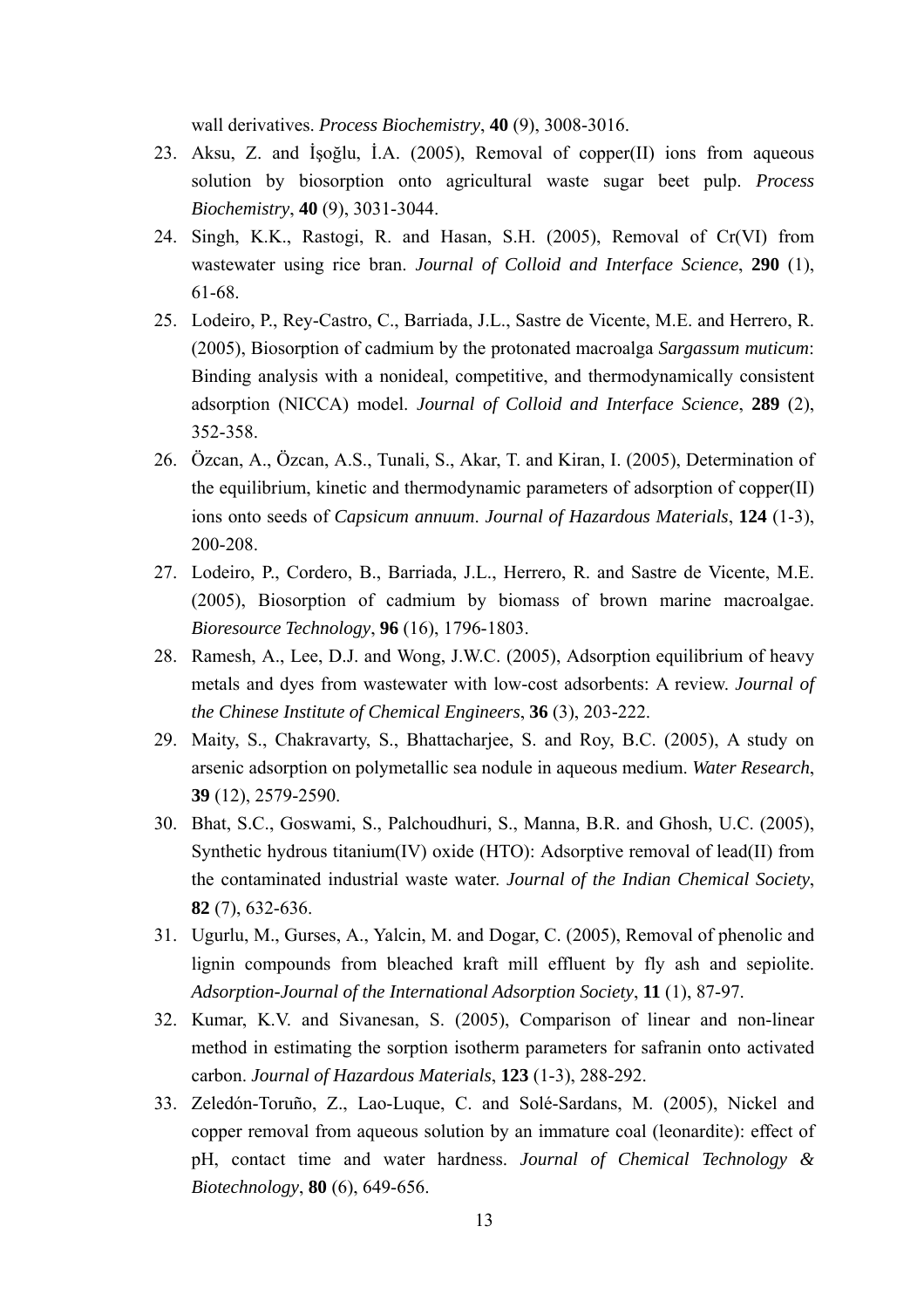- 34. Vadivelan, V. and Kumar, K.V. (2005), Equilibrium, kinetics, mechanism, and process design for the sorption of Methylene blue onto rice husk. *Journal of Colloid and Interface Science*, **286** (1), 90-100.
- 35. Ho, Y.S. (2005), Comment on 'Biosorption of cadmium using the fungus Aspergillus niger'. by Barros, L.M., Macedo, G.R., Duarte, M.M.L., Silva, E.R and Lobato, A.K.C.L. *Brazilian Journal of Chemical Engineering*, **22** (2), 319-322.
- 36. Ho, Y.S. (2005), Effect of pH on lead removal from water using tree fern as the sorbent. *Bioresource Technology*, **96** (11), 1292-1296.
- 37. Ahmad, R., Begum, S., Hoek, E.M.V., Karanfil, T., Genceli, E.A., Yadav, A., Trivedi, P. and Zhang, C.L. (2004), Physico-chemical processes. *Water Environment Research*, **76** (6), 823-1002.
- 38. Khan, E., Huang, C.P. and Reed, B.E. (2004), Hazardous waste treatment technologies. *Water Environment Research*, **76** (6), 1872-1966.
- 39. Ho, Y.S. (2005), Comment on "Adsorption of naphthalene on zeolite from aqueous solution" by C.F. Chang, C.Y. Chang, K.H. Chen, W.T. Tsai, J.L. Shie, Y.H. Chen. *Journal of Colloid and Interface Science*, **283** (1), 274-277.
- 40. Zheng, S.K., Yang, Z.F., Jo, D.H., Park, Y.H. and Ho, Y.S. (2005), Comment on "Removal of chlorophenols from groundwater by chitosan sorption". *Water Research*, **39** (1), 264-268.
- 41. Ho, Y.S. (2004), Erratum to "Removal of copper ions from aqueous solution by tree fern": [Water Res. 37 (2003) 2323–2330]. *Water Research*, **38** (20), 4536-4537.
- 42. Bhattacharyya, K.G. and Sharma, A. (2005), Kinetics and thermodynamics of Methylene Blue adsorption on Neem (*Azadirachta indica*) leaf powder. *Dyes and Pigments*, **65** (1), 51-59.
- 43. Wang, X.S. and Qin, Y. (2005), Equilibrium sorption isotherms for of  $Cu^{2+}$  on rice bran. *Process Biochemistry*, **40** (2), 677-680.
- 44. Ho, Y.S. (2004), Comment on "Sorption of basic dyes from aqueous solution by activated sludge" [J. Hazard. Mater. 108 (2004) 183–188]. *Journal of Hazardous Materials*, **114** (1-3), 241-245.
- 45. Lee, C.I., Yang, W.F. and Hsieh, C.I. (2004), Removal of Cu(II) from aqueous solution in a fluidized-bed reactor. *Chemosphere*, **57** (9), 1173-1180.
- 46. Ho, Y.S., Chiang, T.H. and Hsueh, Y.M. (2005), Removal of basic dye from aqueous solution using tree fern as a biosorbent. *Process Biochemistry*, **40** (1), 119-124.
- 47. Lodeiro, P., Cordero, B., Grille, Z., Herrero, R. and Sastre de Vicente, M.E. (2004), Physicochemical studies of Cadmium(II) biosorption by the invasive alga in Europe, Sargassum muticum. *Biotechnology and Bioengineering*, **88** (2), 237-247.
- 48. Zeng, L. (2004), Arsenic adsorption from aqueous solutions on an Fe(III)-Si binary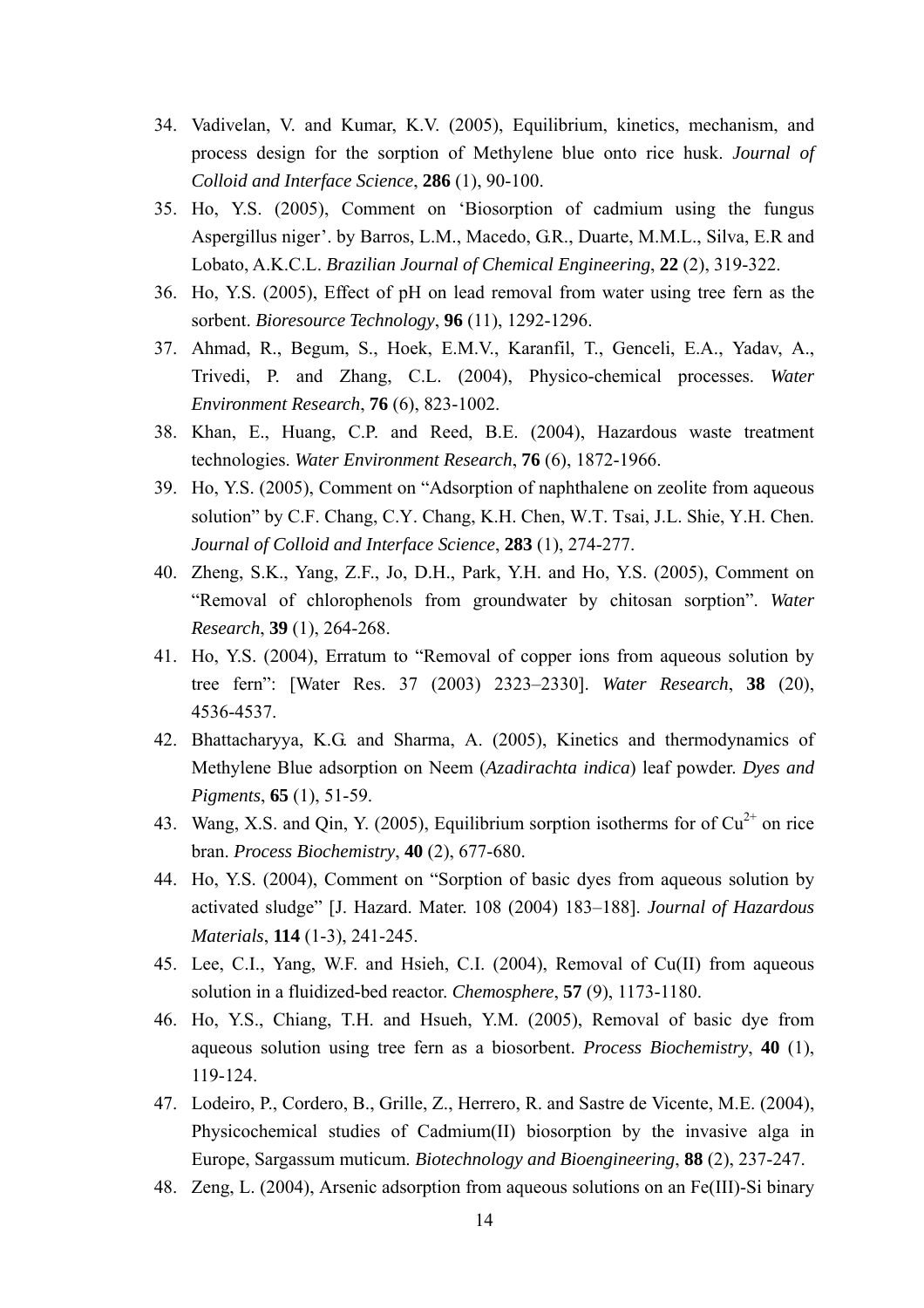oxide adsorbent. *Water Quality Research Journal of Canada*, **39** (3), 269-277.

- 49. Özer, A., Özer, D. and Özer, A. (2004), The adsorption of copper(II) ions on to dehydrated wheat bran (DWB): Determination of the equilibrium and thermodynamic parameters. *Process Biochemistry*, **39** (12), 2183-2191.
- 50. Ho, Y.S. (2004), Pseudo-isotherms using a second order kinetic expression constant. *Adsorption-Journal of the International Adsorption Society*, **10** (2), 151-158.
- 51. Bektaş, N., Ağım, B.A. and Kara, S. (2004), Kinetic and equilibrium studies in removing lead ions from aqueous solutions by natural sepiolite. *Journal of Hazardous Materials*, **112** (1-2), 115-122.
- 52. Ho, Y.S. (2004), Comment on "Removal of copper from aqueous solution by aminated and protonated mesoporous aluminas: kinetics and equilibrium," by S. Rengaraj, Y. Kim, C.K. Joo, and J. Yi. *Journal of Colloid and Interface Science*, **276** (1), 255-258.
- 53. Ho, Y.S. (2004), Comment on "Arsenic removal using mesoporous alumina prepared via a templating method". *Environmental Science & Technology*, **38** (11), 3214-3215.
- 54. Ho, Y.S. (2004), "Kinetic modeling and equilibrium studies during cadmium biosorption by dead Sargassum sp biomass" by Cruz, C.C.V., da Costa, A.C.A., Henriques, C.A., Luna, A.S. *Bioresource Technology*, **93** (3), 321-323.
- 55. Ho, Y.S. (2004), Comment on "Removal of heavy metal ions by modified sawdust of walnut" by Bulut, Y. and Tez, Z. *Fresenius Environmental Bulletin*, **13** (4), 370-373.
- 56. Fiol, W., Poch, J. and Villaescusa, I. (2004), Chromium(VI) uptake by grape stalks wastes encapsulated in calcium alginate beads: Equilibrium and kinetics studies. *Chemical Speciation and Bioavailability*, **16** (1-2), 25-33.
- 57. Horsfall, Jr., M. and Spiff, A.I. Effects of temperature on the sorption of  $Pb^{2+}$  and  $Cd^{2+}$  from aqueous solution by *Caladium bicolor* (Wild Cocoyam) biomass. *Electronic Journal of Biotechnology* [online]. 15 August 2005, vol. 8, no. 2 [cited 17 September 2005]. Available from: http://www.ejbiotechnology.info/content/vol8/issue2/full/4/index.html. ISSN 0717-3458.
- 58. Cordero, B., Lodeiro, P., Herrero R. and Sastre de Vicente, M.E. (2004), Biosorption of cadmium by *Fucus spiralis*. *Environmental Chemistry*, **1** (3), 180-187.
- 59. Huang, C.T. (2004), Removal of lead ions from aqueous solution by using tree fern. *M.Sc. Thesis*, Taipei Medical University, Taipei, Taiwan.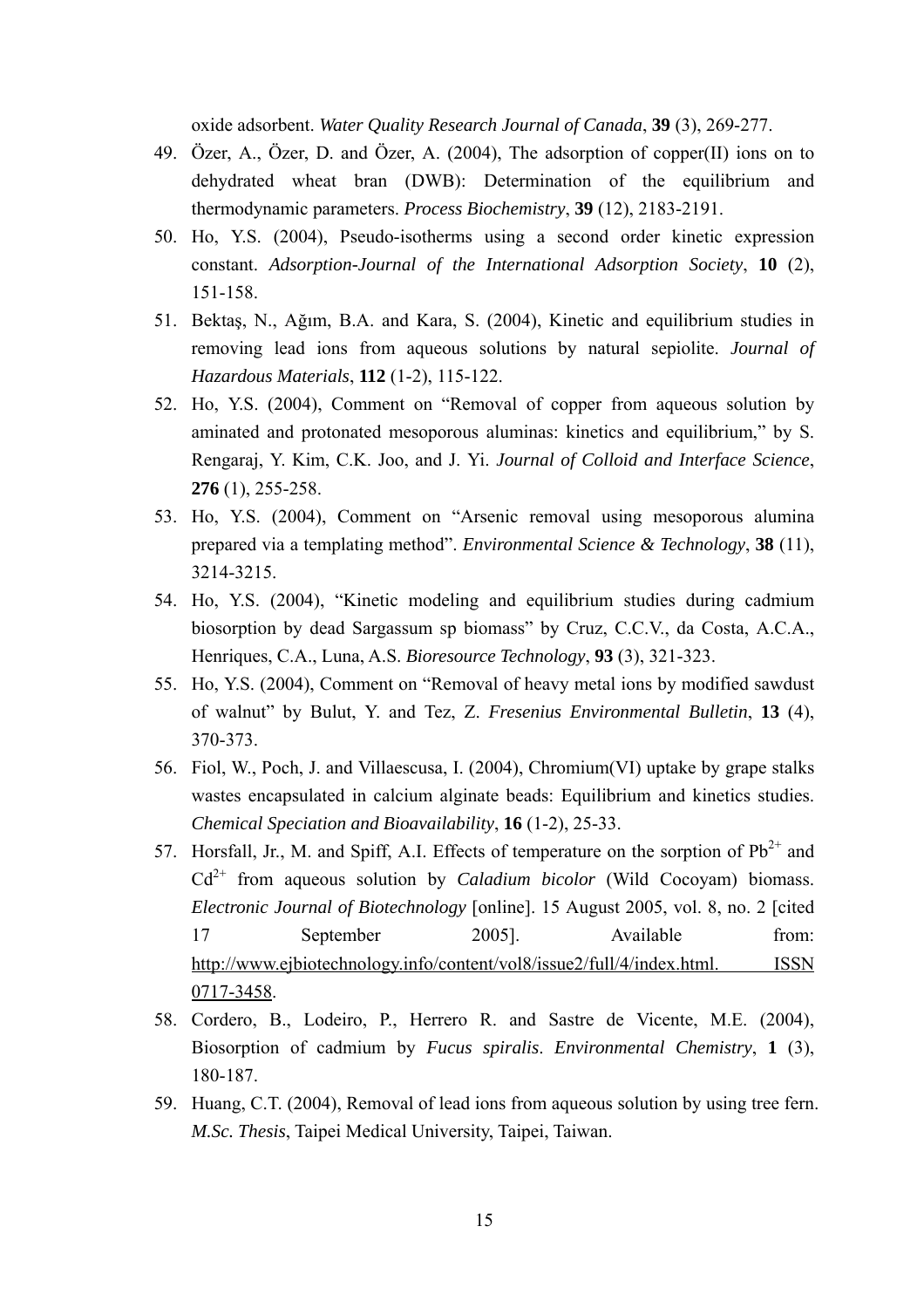## 代表論文(二)

**Ho, Y.S.**\* and Chiang, C.C. (2001), Sorption studies of acid dye by mixed sorbents. *Adsorption-Journal of the International Adsorption Society*, **7** (2), 139-147. **(SCI)** 代表著作中文譯名:混合吸附材料吸附酸性染料之研究

Rank 1st in citation from 28 papers of *Adsorption-Journal of the International Adsorption Society* (2001), Last data updates: 07 May 2006

Abstract: The sorption of Acid Blue 9 onto the mixture of activated clay and activated carbon has been studied in terms of pseudo-first order and pseudo-second order chemical sorption processes. The batch sorption model, based on the assumption of a pseudo-second order mechanism, has been developed to predict the rate constant of sorption and the equilibrium capacity with the effect of initial dye concentration, mass of mixed sorbent, temperature and initial solution pH. The rates of sorption were found to conform to pseudo-second order kinetics with good correlation. Batch isotherm studies showed that the sorption of Acid Blue 9 by the mixed sorbent from aqueous solution was described by the Langmuir isotherm equation. A comparison of the evaluated equilibrium capacity of sorption has been made by the pseudo-second order rate equation as well as by the Langmuir isotherm and operating line method. In addition, an activation energy of sorption has also been determined based on the pseudo-second order rate constants.

Subject Categories:

Chemistry, Physical: Impact Factor 1.043, 55/90 (1999); Impact Factor 0.691, 69/91 (2000); Impact Factor 0.931, 65/93 (2001); Impact Factor 1.097, 56/95 (2002); Impact Factor 0.983, 72/101 (2003); Impact Factor 1.063, 74/106 (2004)

Engineering, Chemical: Impact Factor 1.043, 15/110 (1999); Impact Factor 0.691, 32/117 (2000); Impact Factor 0.931, 29/123 (2001); Impact Factor 1.097, 19/126 (2002); Impact Factor 0.983, 32/119 (2003); Impact Factor 1.063, 33/116 (2004)

Cited by papers as fallows:

- 1. Janoš, P., Michálek, P. and Turek, L. (2006), Sorption of ionic dyes onto untreated low-rank coal – oxihumolite: A kinetic study. *Dyes and Pigments*, (Accepted).
- 2. Tsai, W.T., Hsu, H.C., Su, T.Y., Lin, K.Y. and Lin, C.M. (2006), Adsorption characteristics of bisphenol-A in aqueous solutions onto hydrophobic zeolite. *Journal of Colloid and Interface Science*, (Accepted).
- 3. Senthilkumaar, S., Kalaamani, P. and Subburaam, C.V. (2006), Liquid phase adsorption of Crystal violet onto activated carbons derived from male flowers of coconut tree. *Journal of Hazardous Materials*, (Accepted).
- 4. Wang, S.B., Li, H.T., Xie, S.J., Liu, S.L. and Xu, L.Y. (2006), Physical and chemical regeneration of zeolitic adsorbents for dye removal in wastewater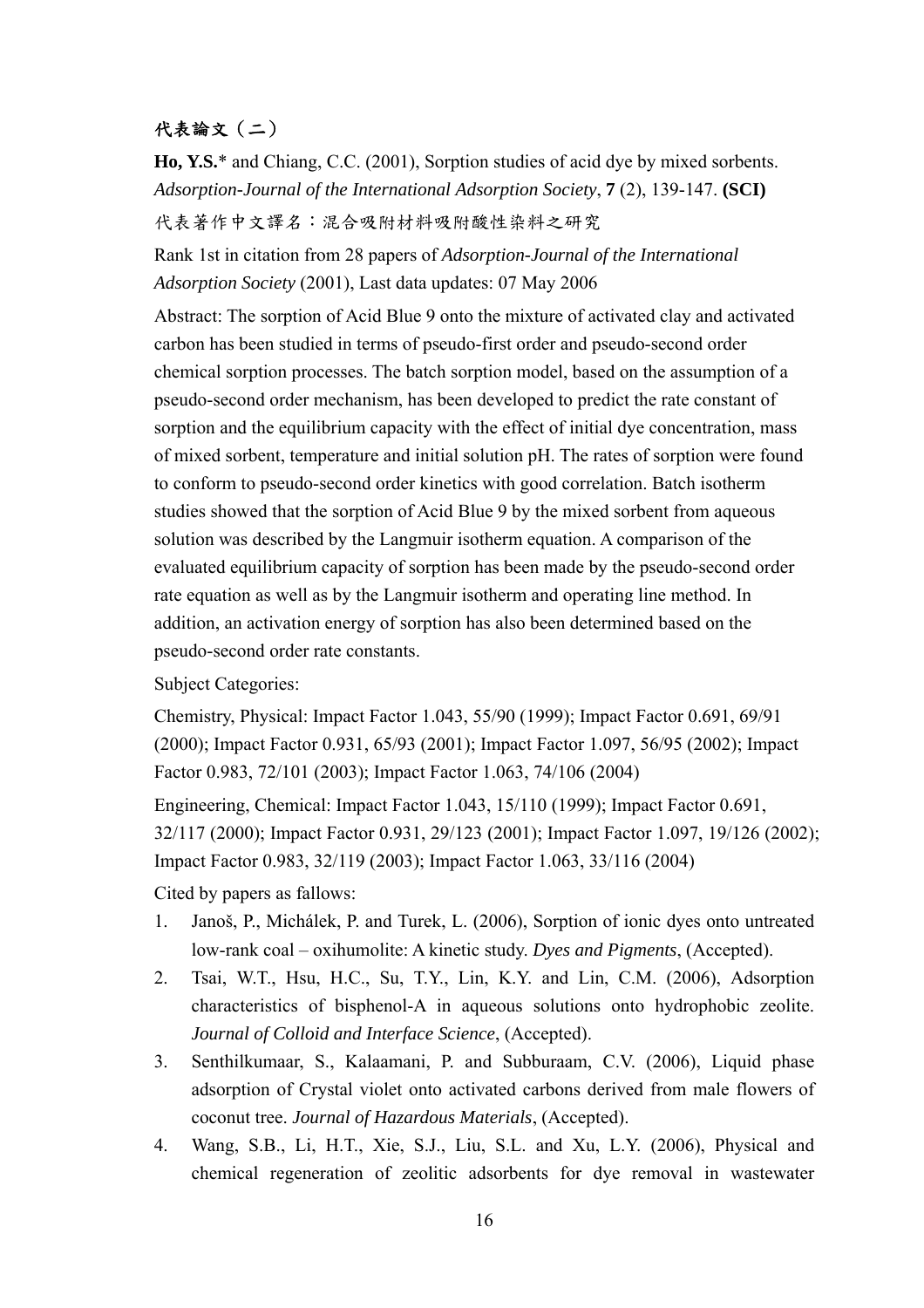treatment. *Chemosphere*, (Accepted).

- 5. Özacar, M. and Şengil, İ.A. (2006), A two stage batch adsorber design for methylene blue removal to minimize contact time. *Journal of Environmental Management*, (Accepted).
- 6. Karadag, D., Koc, Y., Turan, M. and Armagan, B. (2006), Removal of ammonium ion from aqueous solution using natural Turkish clinoptilolite. *Journal of Hazardous Materials*, (Accepted).
- 7. Chaturvedi, P.K., Seth, C.S. and Misra, V. (2005), Sorption kinetics and leachability of heavy metal from the contaminated soil amended with immobilizing agent (humus soil and hydroxyapatite). *Chemosphere*, (Accepted).
- 8. Wang, S.B. and Li, H.T. (2007), Kinetic modelling and mechanism of dye adsorption on unburned carbon. *Dyes and Pigments*, **72** (3), 308-314.
- 9. Chang, Y.K., Chu, L., Tsai, J.C. and Chiu, S.J. (2006), Kinetic study of immobilized lysozyme on the extrudate-shaped NaY zeolite. *Process Biochemistry*, **41** (8), 1864-1874.
- 10. Arami, M., Limaee, N.Y., Mahmoodi, N.M. and Tabrizi, N.S. (2006), Equilibrium and kinetics studies for the adsorption of direct and acid dyes from aqueous solution by soy meal hull. *Journal of Hazardous Materials*, **135** (1-3), 171-179.
- 11. Tsai, W.T. and Lai, C.W. (2006), Adsorption of herbicide paraquat by clay mineral regenerated from spent bleaching earth. *Journal of Hazardous Materials*, **134** (1-3), 144-148.
- 12. Tsai, W.T., Lai, C.W. and Su, T.Y. (2006), Adsorption of bisphenol-A from aqueous solution onto minerals and carbon adsorbents. *Journal of Hazardous Materials*, **134** (1-3), 169-175.
- 13. Ho, Y.S. (2007), Comments on "An adsorption and kinetic study of lac dyeing on silk". *Dyes and Pigments*, **72** (1), 134-136.
- 14. Ho, Y.S. (2004), Comment on "An alternative Avrami equation to evaluate kinetic parameters of the interaction of Hg(II) with thin chitosan membranes" by E.C.N. Lopes, F.S.C. dos Anjos, E.F.S. Vieira, and A.R. Cestari. *Journal of Colloid and Interface Science*, **272** (1), 249-250.
- 15. Bouberka, Z., Khenifi, A., Benderdouche, N. and Derriche, Z. (2006), Removal of Supranol Yellow 4GL by adsorption onto Cr-intercalated montmorillonite. *Journal of Hazardous Materials*, **133** (1-3), 154-161.
- 16. Wang, S.B., Soudi, M., Li, L. and Zhu, Z.H. (2006), Coal ash conversion into effective adsorbents for removal of heavy metals and dyes from wastewater. *Journal of Hazardous Materials*, **133** (1-3), 243-251.
- 17. Alam, M.Z., Muyibi, S.A., Mansor, M.F. and Wahid, R. (2005), Removal of phenol by activated carbons prepared from palm oil mill effluent sludge. *Journal of Environmental Sciences-China*, **18** (3), 446-452.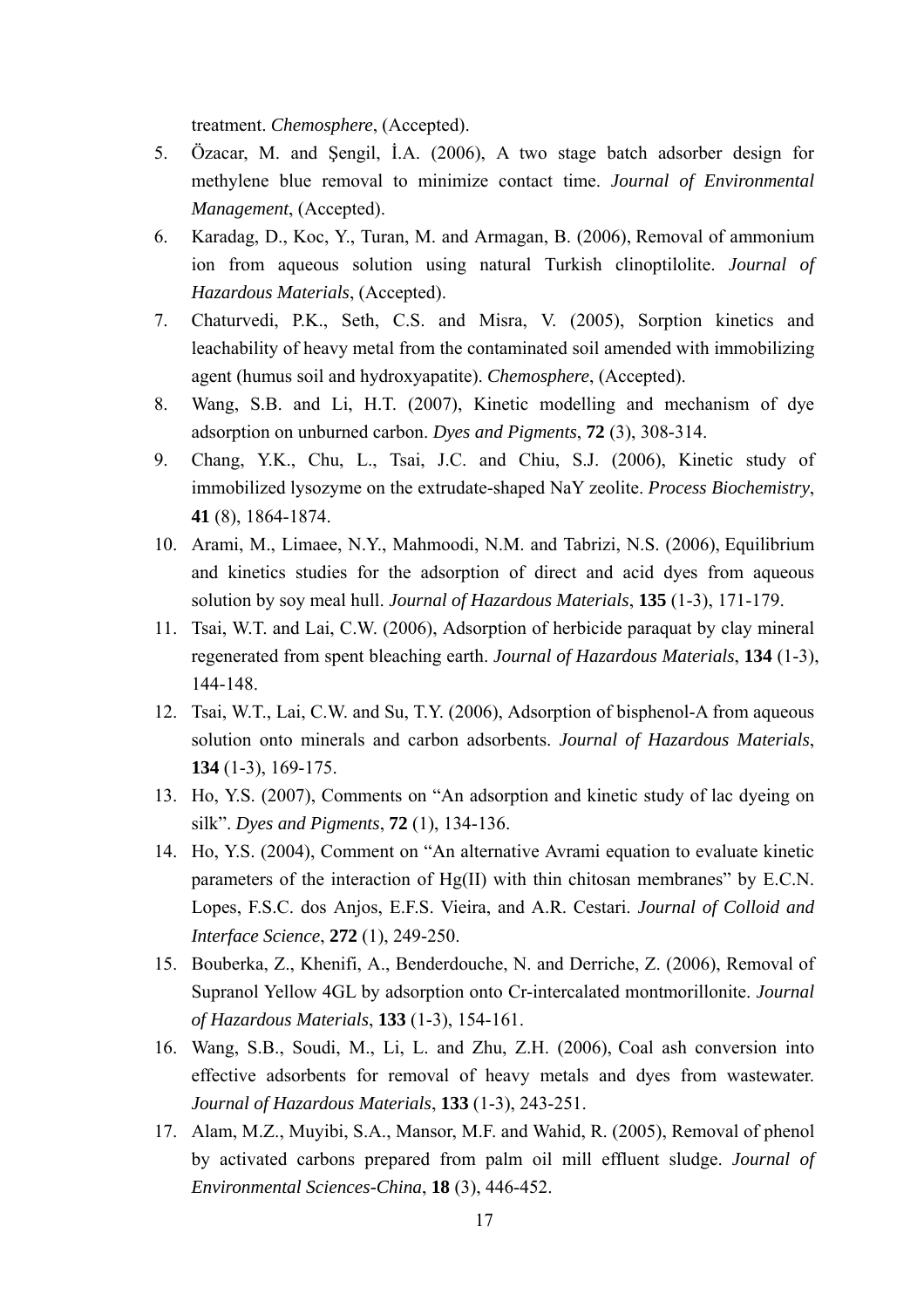- 18. Gürses, A., Doğar, Ç., Yalçın, M., Açıkyıldız, M., Bayrak, R. and Karaca, S. (2006), The adsorption kinetics of the cationic dye, methylene blue, onto clay. *Journal of Hazardous Materials*, **131** (1-3), 217-228.
- 19. Crini, G. (2006), Non-conventional low-cost adsorbents for dye removal: A review. *Bioresource Technology*, **97** (9), 1061-1085.
- 20. Kumar, K.V. and Sivanesan, S. (2006), Isotherm parameters for basic dyes onto activated carbon: Comparison of linear and non-linear method. *Journal of Hazardous Materials*, **129** (1-3), 147-150.
- 21. Jain, R., Mathur, M. and Sikarwar, S. (2006), Removal of indigocarmine from industrial effluents using low cost adsorbent. *Journal of Scientific & Industrial Research*, **65** (3), 258-263.
- 22. Namasivayam, C. and Sureshkumar, M.V. (2006), Anionic dye adsorption characteristics of surfactant-modified coir pith, a 'waste' lignocellulosic polymer. *Journal of Applied Polymer Science*, **100** (2), 1538-1546.
- 23. Nityanandi, D., Subbhuraam, C.V. and Kadirvelu, K. (2006), Adsorption of nickel from aqueous solution by coir based adsorbent, Puresorbe. *Environmental Technology*, **27** (1), 15-24.
- 24. Wang, S.B., Li, H.T. and Xu, L.Y. (2006), Application of zeolite MCM-22 for basic dye removal from wastewater. *Journal of Colloid and Interface Science*, **295** (1), 71-78.
- 25. Crini, G. and Peindy, H.N. (2006), Adsorption of C.I. Basic Blue 9 on cyclodextrin-based material containing carboxylic groups. *Dyes and Pigments*, **70** (3), 204-211.
- 26. Yeddou, N. and Bensmaili, A. (2005), Kinetic models for the sorption of dye from aqueous solution by clay-wood sawdust mixture. *Desalination*, **185** (1-3), 499-508.
- 27. Adam, O., Bitschené, M., Torri, G., De Giorgi, F., Badot, P.M. and Crini, G. (2005), Studies on adsorption of propiconazole on modified carbons. *Separation and Purification Technology*, **46** (1-2), 11-18.
- 28. Wang, S.B. and Li, H.T. (2005), Dye adsorption on unburned carbon: Kinetics and equilibrium. *Journal of Hazardous Materials*, **126** (1-3), 71-77.
- 29. Ringot, D., Lerzy, B., Bonhoure, J.P., Auclair, E., Oriol, E. and Larondelle, Y. (2005), Effect of temperature on in vitro ochratoxin A biosorption onto yeast cell wall derivatives. *Process Biochemistry*, **40** (9), 3008-3016.
- 30. Tsai, W.T., Chang, Y.M., Lai, C.W. and Lo, C.C. (2005), Adsorption of ethyl violet dye in aqueous solution by regenerated spent bleaching earth. *Journal of Colloid and Interface Science*, **289** (2), 333-338.
- 31. Ugurlu, M., Gurses, A., Yalcin, M. and Dogar, C. (2005), Removal of phenolic and lignin compounds from bleached kraft mill effluent by fly ash and sepiolite. *Adsorption-Journal of the International Adsorption Society*, **11** (1), 87-97.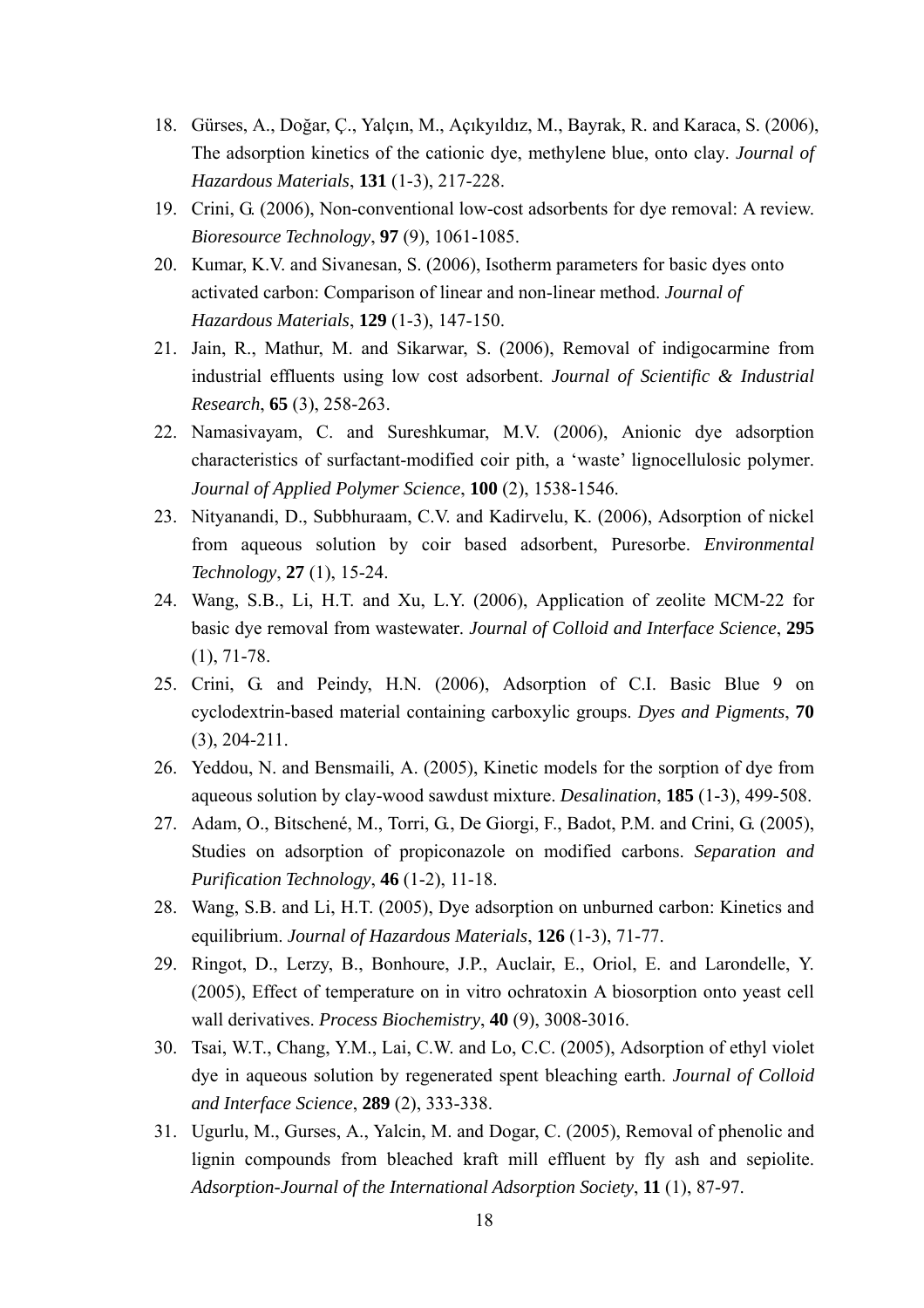- 32. Arami, M., Limaee, N.Y., Mahmoodi, N.M. and Tabrizi, N.S. (2005), Removal of dyes from colored textile wastewater by orange peel adsorbent: Equilibrium and kinetic studies. *Journal of Colloid and Interface Science*, **288** (2), 371-376.
- 33. Akbal, F. (2005), Adsorption of basic dyes from aqueous solution onto pumice powder. *Journal of Colloid and Interface Science*, **286** (2), 455-458.
- 34. Tsai, W.T., Chang, M., Lai, C.W. and Lo, C.C. (2005), Adsorption of basic dyes in aqueous solution by clay adsorbent from regenerated bleaching earth. *Applied Clay Science*, **29** (2), 149-154.
- 35. Ho, Y.S. (2005), Comment on 'Biosorption of cadmium using the fungus Aspergillus niger'. by Barros, L.M., Macedo, G.R., Duarte, M.M.L., Silva, E.R and Lobato, A.K.C.L. *Brazilian Journal of Chemical Engineering*, **22** (2), 319-322.
- 36. Wang, S.B., Zhu, Z.H., Coomes, A., Haghseresht, F. and Lu, G.Q. (2005), The physical and surface chemical characteristics of activated carbons and the adsorption of methylene blue from wastewater. *Journal of Colloid and Interface Science*, **284** (2), 440-446.
- 37. Namasivayam, C. and Sumithra, S. (2004), Removal of direct red 12B and methylene blue from water by adsorption onto Fe(III)/Cr(III) hydroxide, an industrial solid waste. *Journal of Environmental Management*, **74** (3), 207-215.
- 38. Ho, Y.S. (2005), Comment on "Adsorption of naphthalene on zeolite from aqueous solution" by C.F. Chang, C.Y. Chang, K.H. Chen, W.T. Tsai, J.L. Shie, Y.H. Chen. *Journal of Colloid and Interface Science*, **283** (1), 274-277.
- 39. Zheng, S.K., Yang, Z.F., Jo, D.H., Park, Y.H. and Ho, Y.S. (2005), Comment on "Removal of chlorophenols from groundwater by chitosan sorption". *Water Research*, **39** (1), 264-268.
- 40. Yalçin, M., Gürses, A., Doğar, Ç. and Sözbilir, M. (2004), The adsorption kinetics of Cethyltrimethylammonium Bromide (CTAB) onto powdered active carbon. *Adsorption-Journal of the International Adsorption Society*, **10** (4), 339-348.
- 41. Varghese, S., Vinod, V.P. and Anirudhan, T.S. (2004), Kinetic and equilibrium characterization of phenols adsorption onto a novel activated carbon in water treatment. *Indian Journal of Chemical Technology*, **11** (6), 825-833.
- 42. Wang, C.C., Juang, L.C., Lee, C.K., Hsu, T.C., Lee, J.F. and Chao, H.P. (2004), Effects of exchanged surfactant cations on the pore structure and adsorption characteristics of montmorillonite. *Journal of Colloid and Interface Science*, **280** (1), 27-35.
- 43. Ho, Y.S. (2004), Comment on "Sorption of basic dyes from aqueous solution by activated sludge" [J. Hazard. Mater. 108 (2004) 183–188]. *Journal of Hazardous Materials*, **114** (1-3), 241-245.
- 44. Malik, P.K. (2004), Dye removal from wastewater using activated carbon developed from sawdust: Adsorption equilibrium and kinetics. *Journal of*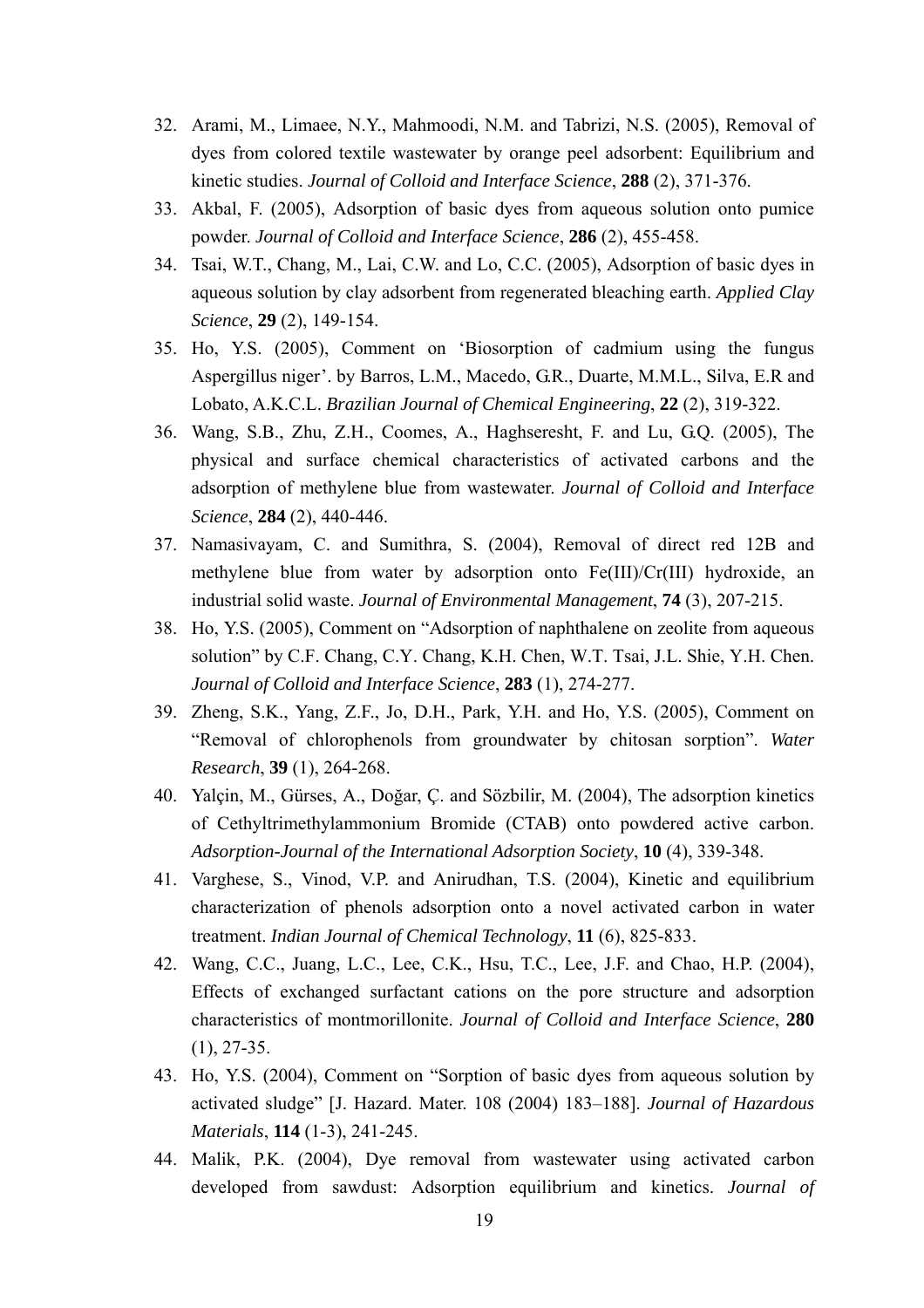*Hazardous Materials*, **113** (1-3), 81-88.

- 45. Özacar, M. and Şengil, İ.A. (2004), Application of kinetic models to the sorption of disperse dyes onto alunite. *Colloids and Surfaces A-Physicochemical and Engineering Aspects*, **242** (1-3), 105-113.
- 46. Ho, Y.S. (2004), Pseudo-isotherms using a second order kinetic expression constant. *Adsorption-Journal of the International Adsorption Society*, **10** (2), 151-158.
- 47. Garg, V.K., Amita, M., Kumar, R. and Gupta, R. (2004), Basic dye (methylene blue) removal from simulated wastewater by adsorption using Indian Rosewood sawdust: A timber industry waste. *Dyes and Pigments*, **63** (3), 243-250.
- 48. Ho, Y.S. (2004), Cadmium removal from aqueous solutions by chitin: Kinetic and equilibrium studies. *Water Research*, **38** (12), 2962-2964.
- 49. Ho, Y.S. (2004), Comment on "Removal of copper from aqueous solution by aminated and protonated mesoporous aluminas: kinetics and equilibrium," by S. Rengaraj, Y. Kim, C.K. Joo, and J. Yi. *Journal of Colloid and Interface Science*, **276** (1), 255-258.
- 50. Singh, B.K. and Nayak, P.S. (2004), Sorption equilibrium studies of toxic nitro-substituted phenols on fly ash. *Adsorption Science & Technology*, **22** (4), 295-309.
- 51. Bhattacharyya, K.G. and Sharma, A. (2004), *Azadirachta indica* leaf powder as an effective biosorbent for dyes: A case study with aqueous Congo Red solutions. *Journal of Environmental Management*, **71** (3), 217-229.
- 52. Ho, Y.S. (2004), Comment on "Arsenic removal using mesoporous alumina prepared via a templating method". *Environmental Science & Technology*, **38** (11), 3214-3215.
- 53. Tsai, W.T., Chang, C.Y., Ing, C.H. and Chang, C.F. (2004), Adsorption of acid dyes from aqueous solution on activated bleaching earth. *Journal of Colloid and Interface Science*, **275** (1), 72-78.
- 54. Ho, Y.S. (2004), Comment on "Removal of heavy metal ions by modified sawdust of walnut" by Bulut, Y. and Tez, Z. *Fresenius Environmental Bulletin*, **13** (4), 370-373.
- 55. Wang, C.C., Juang, L.C., Hsu, T.C., Lee, C.K., Lee, J.F. and Huang, F.C. (2004), Adsorption of basic dyes onto montmorillonite. *Journal of Colloid and Interface Science*, **273** (1), 80-86.
- 56. Tsai, W.T. Lai, C.W. and Hsien, K.J. (2004), Adsorption kinetics of herbicide paraquat from aqueous solution onto activated bleaching earth. *Chemosphere*, **55** (6), 829-837.
- 57. Ho, Y.S. and Wang, C.C. (2004), Pseudo-isotherms for the sorption of cadmium ion onto tree fern. *Process Biochemistry*, **39** (6), 759-763.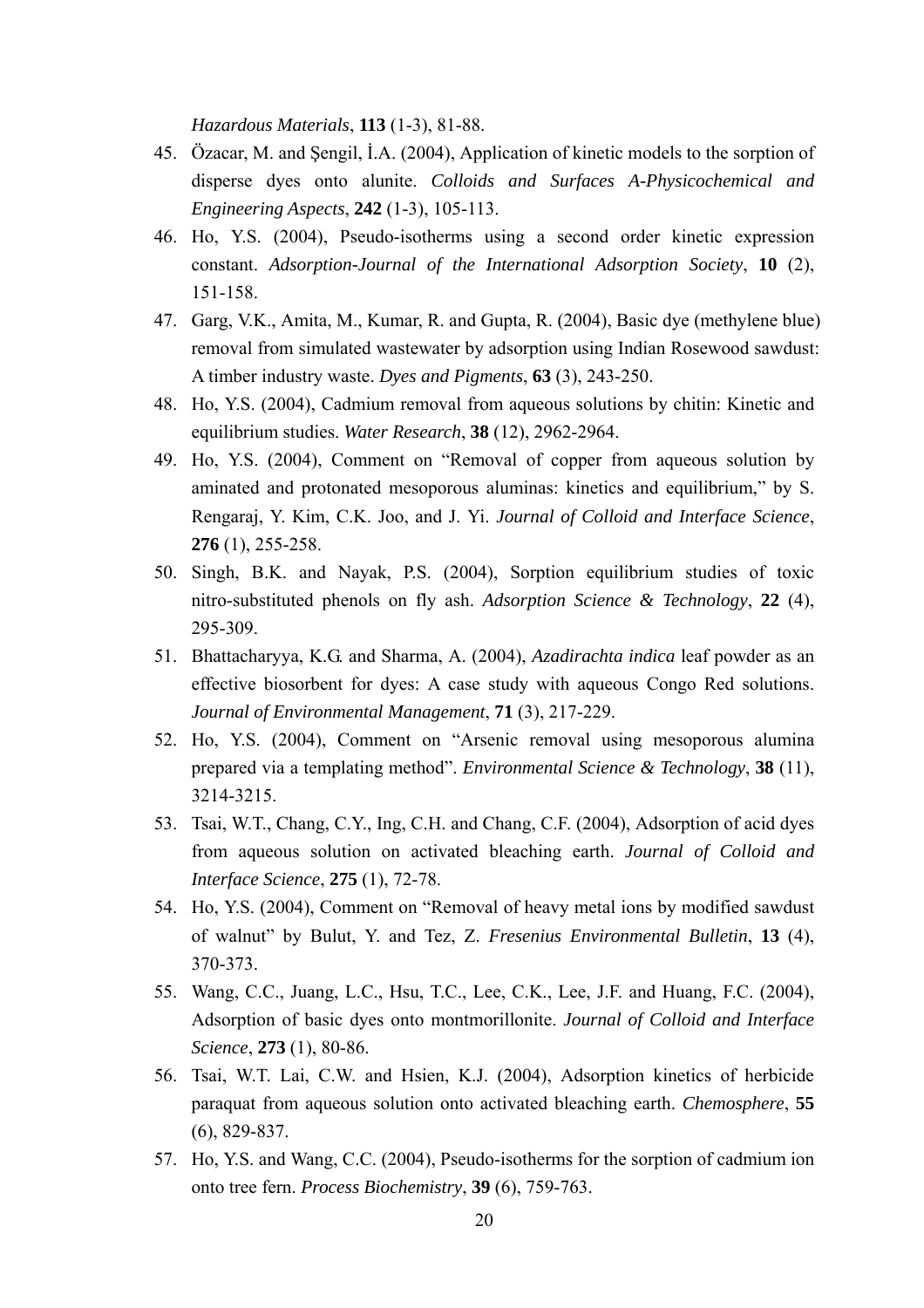- 58. Banat, F., Al-Asheh, S. and Al-Makhadmeh, L. (2004), Utilization of raw and activated date pits for the removal of phenol from aqueous solutions. *Chemical Engineering & Technology*, **27** (1), 80-86.
- 59. Banat, F., Al-Asheh, S. and Makhadmeh, L. (2003), Preparation and examination of activated carbons from date pits impregnated with potassium hydroxide for the removal of methylene blue from aqueous solutions. *Adsorption Science & Technology*, **21** (6), 597-606.
- 60. Banat, F., Al-Asheh, S. and Al-Makhadmeh, L. (2003), Evaluation of the use of raw and activated date pits as potential adsorbents for dye containing waters. *Process Biochemistry*, **39** (2), 193-202.
- 61. Tsai, W.T., Lai, C.W. and Hsien, K.J. (2003), The effects of pH and salinity on kinetics of paraquat sorption onto activated clay. *Colloids and Surfaces A-Physicochemical and Engineering Aspects*, **224** (1-3), 99-105.
- 62. Banat, F., Al-Asheh, S. and Al-Makhadmeh, L. (2003), Kinetics and equilibrium study of cadmium ion sorption onto date pits - An agricultural waste. *Adsorption Science & Technology*, **21** (3), 245-260.
- 63. Tsai, W.T., Lai, C.W. and Hsien, K.J. (2003), Effect of particle size of activated clay on the adsorption of paraquat from aqueous solution. *Journal of Colloid and Interface Science*, **263** (1), 29-34.
- 64. Özacar, M. (2003), Equilibrium and kinetic modelling of adsorption of phosphorus on calcined alunite. *Adsorption-Journal of the International Adsorption Society*, **9** (2), 125-132.
- 65. Ho, Y.S. (2003), Comment on "Adsorption of fluoride, phosphate, and arsenate ions on a new type of ion exchange fiber," by RX Liu, J.L. Guo, and HX Tang. *Journal of Colloid and Interface Science*, **262** (1), 307-308.
- 66. Ho, Y.S. (2003), Affinity dye-ligand poly(hydroxyethyl methacrylate)/chitosan composite membrane for adsorption lysozyme and kinetic properties G. Bayramoglu, M. Yilmaz, M.Y. Arica. *Biochemical Engineering Journal*, **15** (1), 77-78.
- 67. Chang, C.Y., Tsai, W.T., Ing, C.H. and Chang, C.F. (2003), Adsorption of polyethylene glycol (PEG) from aqueous solution onto hydrophobic zeolite. *Journal of Colloid and Interface Science*, **260** (2), 273-279.
- 68. Ho, Y.S. (2002), Comment on "Removal of  $Ni^{2+}$  and  $Cu^{2+}$  ions from aqueous solutions on to lignite-based carbons", by S.E. Samra. *Adsorption Science & Technology*, **20** (2), 199-201.
- 69. Özacar, M. and Şengil, İ.A. (2004), Equilibrium data and process design for adsorption of disperse dyes onto alunite. *Environmental Geology*, **45** (6), 762-768.
- 70. Matyjas, E., Blus, K. and Rybicki, E. (2003), Sorption studies of reactive red dyes. *Fibres & Textiles in Eastern Europe*, **11** (2), 66-70.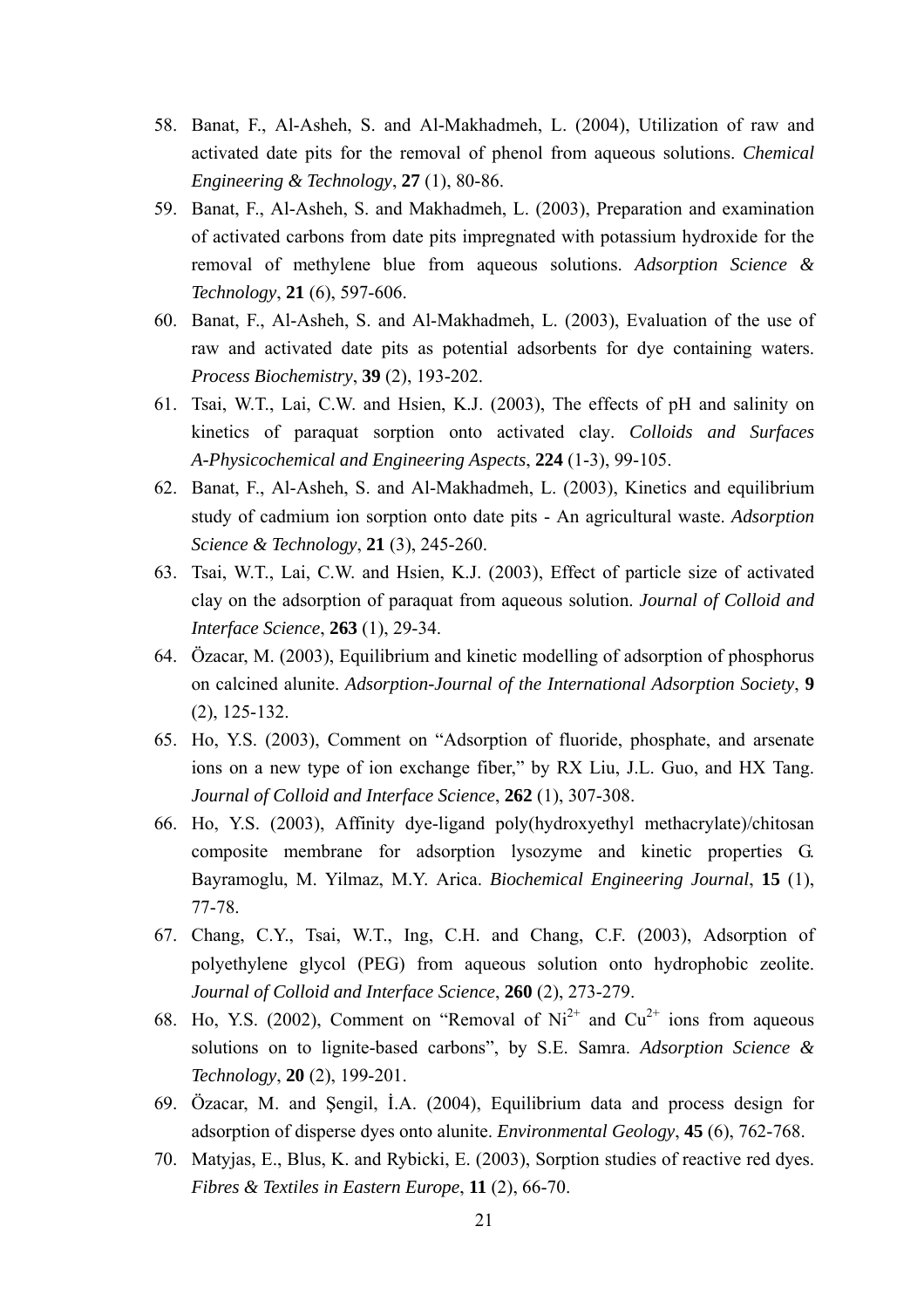- 71. Khan, M.N. and Zareen, U. (2004), Adsorptive removal of non-ionic surfactants from water using granite sand. *Journal of the Iranian Chemical Society*, **1** (2), 152-158.
- 72. Wang, C.C., Juang, L.C., Hsu, T.C., Lee, C.K. and Chiu, H.M. (2003), Adsorption of acid dye onto surfactant-modified montmorillonite. *Journal of the Chinese Colloid & Interface Society*, **25** (1-4), 59-70.
- 73. Huang, C.T. (2004), Removal of lead ions from aqueous solution by using tree fern. *M.Sc. Thesis*, Taipei Medical University, Taipei, Taiwan.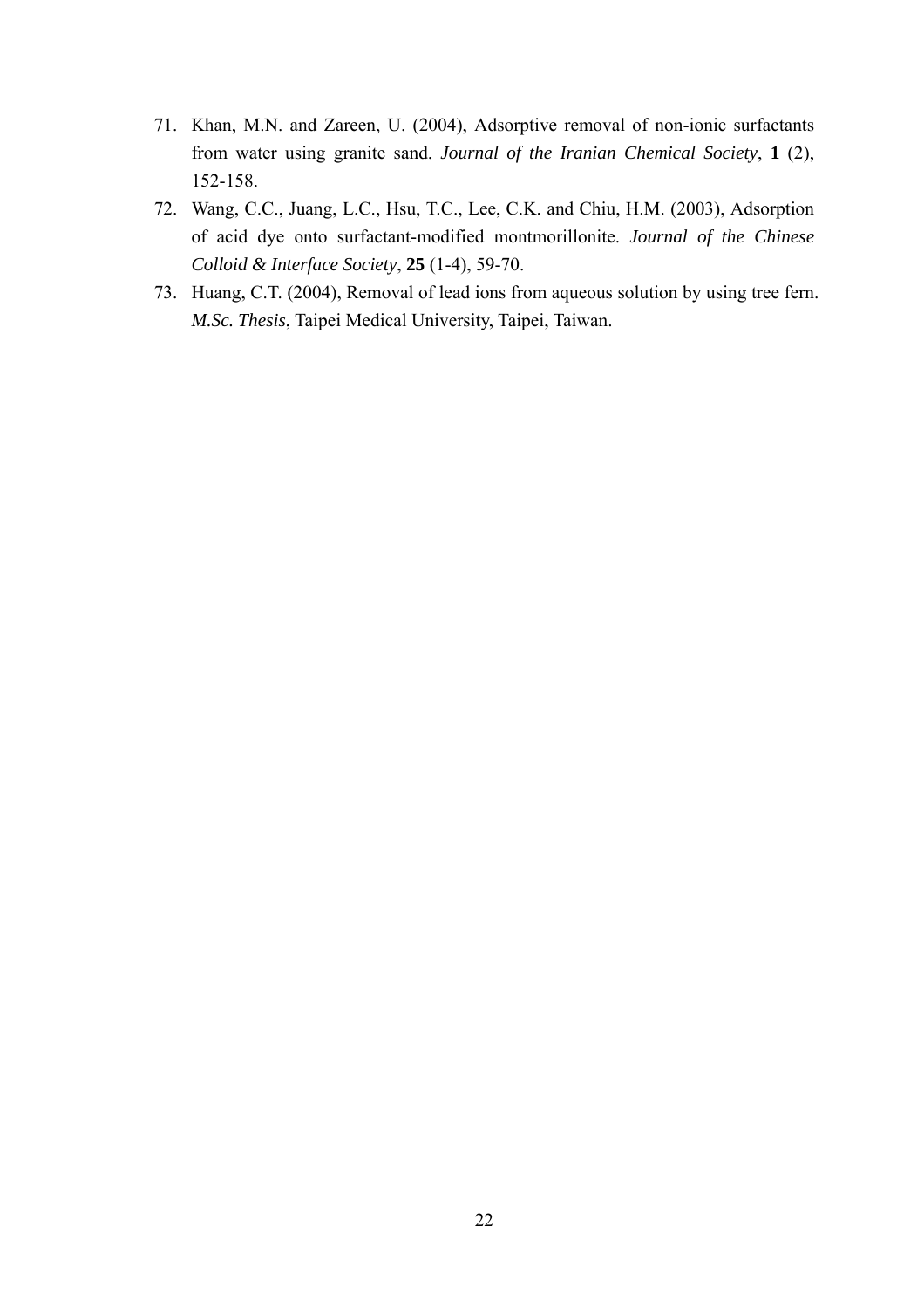## 代表論文(三)

**Ho, Y.S.**\*, Huang, C.T. and Huang, H.W. (2002), Equilibrium sorption isotherm for metal ions on tree fern. *Process Biochemistry*, **37** (12), 1421-1430. **(SCI)** 代表著作中文譯名:蛇木屑吸附金屬離子之平衡等溫線研究

Rank 1st in citation from 211 papers of *Process Biochemistry* (2002), Last data updates: 07 May 2006

Abstract: A new sorbent system for removing heavy metal ions, such as Zn(II), Cu(II) and Pb(II), from aqueous solutions has been investigated. This new sorbent is tree fern, an agriculture product. Variables of the system include solution temperature and sorbent particle size. The experimental results were fitted to the Langmuir, Freundlich and Redlich-Peterson isotherms to obtain the characteristic parameters of each model. Both the Langmuir and Redlich-Peterson isotherms were found to well represent the measured sorption data. According to the evaluation using the Langmuir equation, the maximum sorption capacities of metal ions onto tree fern were 7.58 mg/g for Zn(II), 10.6 mg/g for Cu(II) and 39.8 mg/g for Pb(II). It was noted that an increase in temperature resulted in a higher metal loading per unit weight of the sorbent. Decreasing the particle sizes of tree fern led in an increase in the metal uptake per unit weight of the sorbent.

#### Subject Categories:

Biochemistry & Molecular Biology: Impact Factor 0.874, 225/295 (1999); Impact Factor 0.774, 252/310 (2000); Impact Factor 0.869, 243/308 (2001); Impact Factor 1.143, 194/266 (2002); Impact Factor 1.073, 109/261 (2003); Impact Factor 1.375, 191/261 (2004)

Biotechnology & Applied Microbiology: Impact Factor 0.874, 68/124 (1999); Impact Factor 0.774, 80/134 (2000); Impact Factor 0.869, 77/131 (2001); Impact Factor 1.143, 60/131 (2002); Impact Factor 1.073, 74/132 (2003); Impact Factor 1.375, 68/133 (2004) Engineering, Chemical: Impact Factor 0.874, 25/110 (1999); Impact Factor 0.774, 26/117 (2000); Impact Factor 0.869, 32/123 (2001); Impact Factor 1.143, 17/126 (2002); Impact Factor 1.073, 28/119 (2003); Impact Factor 1.375, 20/116 (2004)

Cited by papers as fallows:

- 1. Özer, A., Akkaya, G. and Turabik, M. (2006), Biosorption of Acid Blue 290 (AB 290) and Acid Blue 324 (AB 324) dyes on Spirogyra rhizopus. *Journal of Hazardous Materials*, (Accepted).
- 2. Ozsoy, H.D. and Kumbur, H. (2006), Adsorption of Cu(II) ions on cotton boll. *Journal of Hazardous Materials*, (Accepted).
- 3. King, P., Srinivas, P., Kumar, Y.P. and Prasad, V.S.R.K. (2006), Sorption of copper(II) ion from aqueous solution by *Tectona grandis* l.f. (teak leaves powder).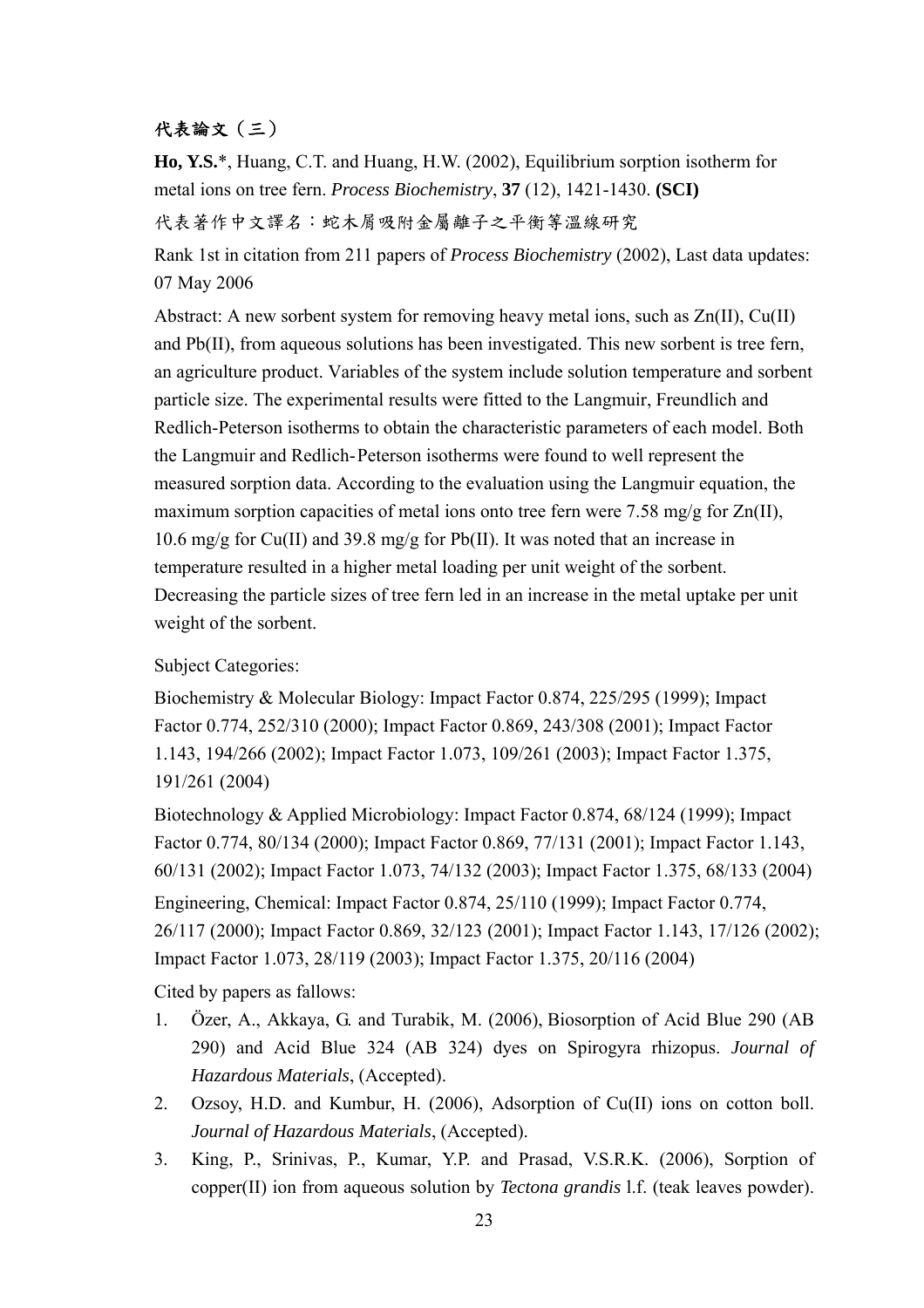*Journal of Hazardous Materials*, (Accepted).

- 4. Hsieh, C.H., Lo, S.L., Kuan, W.H. and Chen, C.L. (2006), Adsorption of copper ions onto microwave stabilized heavy metal sludge. *Journal of Hazardous Materials*, (Accepted).
- 5. Bhattacharyya, K.G. and Gupta, S.S. (2006), Kaolinite, montmorillonite, and their modified derivatives as adsorbents for removal of Cu(II) from aqueous solution. *Separation and Purification Technology*, (Accepted).
- 6. Mohan, D., Singh, K.P. and Singh, V.K. (2006), Trivalent chromium removal from wastewater using low cost activated carbon derived from agricultural waste material and activated carbon fabric cloth. *Journal of Hazardous Materials*, **135** (1-3), 280-295.
- 7. Montes-Hernandez, G. and Rihs, S. (2006), A simplified method to estimate kinetic and thermodynamic parameters on the solid–liquid separation of pollutants. *Journal of Colloid and Interface Science*, **299** (1), 49-55.
- 8. Akkaya, G. and Özer, A. (2005), Biosorption of Acid Red 274 (AR 274) on *Dicranella varia*: Determination of equilibrium and kinetic model parameters. *Process Biochemistry*, **40** (11), 3559-3568.
- 9. Silva, J.P., Sousa, S., Rodrigues, J., Antunes, H., Porter, J.J., Gonçalves, I. and Ferreira-Dias, S. (2004), Adsorption of acid orange 7 dye in aqueous solutions by spent brewery grains. *Separation and Purification Technology*, **40** (3), 309-315.
- 10. Han, R.P., Zhang, J.H., Zou, W.H., Xiao, H.J., Shi, J. and Liu, H.M. (2006), Biosorption of copper(II) and lead(II) from aqueous solution by chaff in a fixed-bed column. *Journal of Hazardous Materials*, **133** (1-3), 262-268.
- 11. Bhattacharyya, K.G. and Gupta, S.S. (2006), Pb(II) uptake by kaolinite and montmorillonite in aqueous medium: Influence of acid activation of the clays. *Colloids and Surfaces A-Physicochemical and Engineering Aspects*, **277** (1-3), 191-200.
- 12. Wang, X.S., Qin, Y. and Li, Z.F. (2006), Biosorption of zinc from aqueous solutions by rice bran: Kinetics and equilibrium studies. *Separation Science and Technology*, **41** (4), 747-756.
- 13. Basso, M.C. and Cukierman, A.L. (2006), Wastewater treatment by chemically activated carbons from giant reed: Effect of the activation atmosphere on properties and adsorptive behavior. *Separation Science and Technology*, **41** (1), 149-165.
- 14. Ho, Y.S. (2006), Second-order kinetic model for the sorption of cadmium onto tree fern: A comparison of linear and non-linear methods. *Water Research*, **40** (1), 119-125.
- 15. Özer, A., Akkaya, G. and Turabik, M. (2005), Biosorption of Acid Red 274 (AR 274) on *Enteromorpha prolifera* in a batch system. *Journal of Hazardous*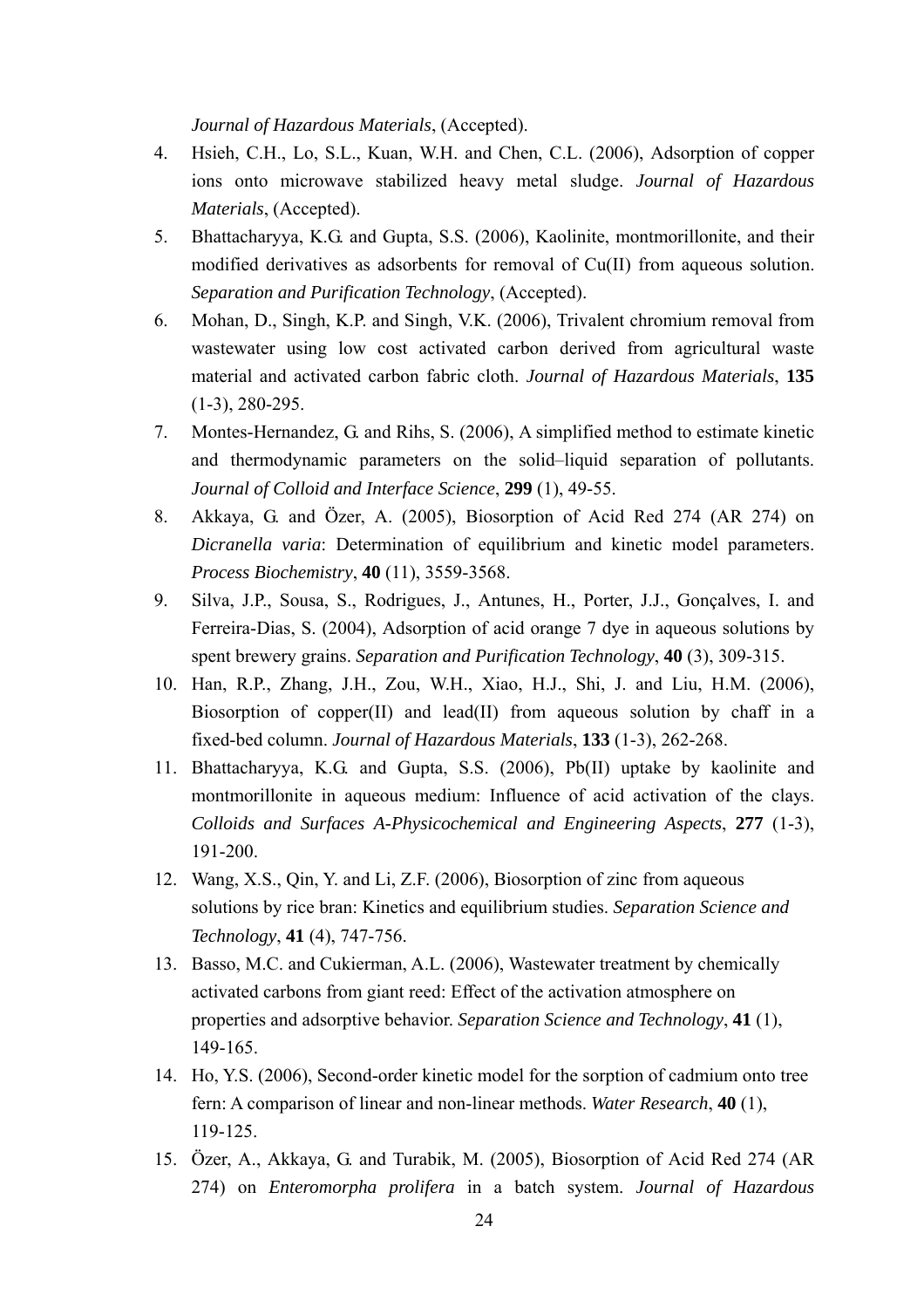*Materials*, **126** (1-3), 119-127.

- 16. Oliveira, E.A., Montanher, S.F., Andrade, A.D., Nóbrega, J.A. and Rollemberg, M.C. (2005), Equilibrium studies for the sorption of chromium and nickel from aqueous solutions using raw rice bran. *Process Biochemistry*, **40** (11), 3485-3490.
- 17. Akkaya, G. and Özer, A. (2005), Biosorption of Acid Red 274 (AR 274) on *Dicranella varia*: Determination of equilibrium and kinetic model parameters. *Process Biochemistry*, **40** (11), 3559-3568.
- 18. Horsfall, Jr., M. and Spiff, A.I. (2005), Adsorption of transition metals in aqueous solutions by fluted pumpkin (*Telfairia occidentalis* HOOK f) waste. *Chemistry & Biodiversity*, **2** (9), 1266-1276.
- 19. Han, R., Zhang, J., Zou, W., Shi, J. and Liu, H. (2005), Equilibrium biosorption isotherm for lead ion on chaff. *Journal of Hazardous Materials*, **125** (1-3), 266-271.
- 20. Singh, K.K., Rastogi, R. and Hasan, S.H. (2005), Removal of Cr(VI) from wastewater using rice bran. *Journal of Colloid and Interface Science*, **290** (1), 61-68.
- 21. Choy, K.K.H. and McKay, G. (2005), Sorption of cadmium, copper, and zinc ions onto bone char using Crank diffusion model. *Chemosphere*, **60** (8), 1141-1150.
- 22. Zaggout, F.R. (2005), Kinetic removal of lead from water by decaying Tamrix leaves. *Journal of Environmental Engineering and Science*, **4** (4), 299-305.
- 23. Choy, K.K.H. and McKay, G. (2005), Sorption of metal ions from aqueous solution using bone char. *Environment International*, **31** (6), 845-854.
- 24. Dursun, A.Y. and Kalayci, Ç.S. (2005), Equilibrium, kinetic and thermodynamic studies on the adsorption of phenol onto chitin. *Journal of Hazardous Materials*, **123** (1-3), 151-157.
- 25. Erses, A.S., Fazal, M.A., Onay, T.T. and Craig, W.H. (2005), Determination of solid waste sorption capacity for selected heavy metals in landfills. *Journal of Hazardous Materials*, **121** (1-3), 223-232.
- 26. Ho, Y.S. (2005), Effect of pH on lead removal from water using tree fern as the sorbent. *Bioresource Technology*, **96** (11), 1292-1296.
- 27. Montanher, S.F., Oliveira, E.A. and Rollemberg, M.C. (2005), Removal of metal ions from aqueous solutions by sorption onto rice bran. *Journal of Hazardous Materials*, **117** (2-3), 207-211.
- 28. Wang, X.S. and Qin, Y. (2005), Equilibrium sorption isotherms for of  $Cu^{2+}$  on rice bran. *Process Biochemistry*, **40** (2), 677-680.
- 29. Ho, Y.S. and McKay, G. (2004), Sorption of copper(II) from aqueous solution by peat. *Water Air and Soil Pollution*, **158** (1), 77-97.
- 30. Ho, Y.S., Chiang, T.H. and Hsueh, Y.M. (2005), Removal of basic dye from aqueous solution using tree fern as a biosorbent. *Process Biochemistry*, **40** (1),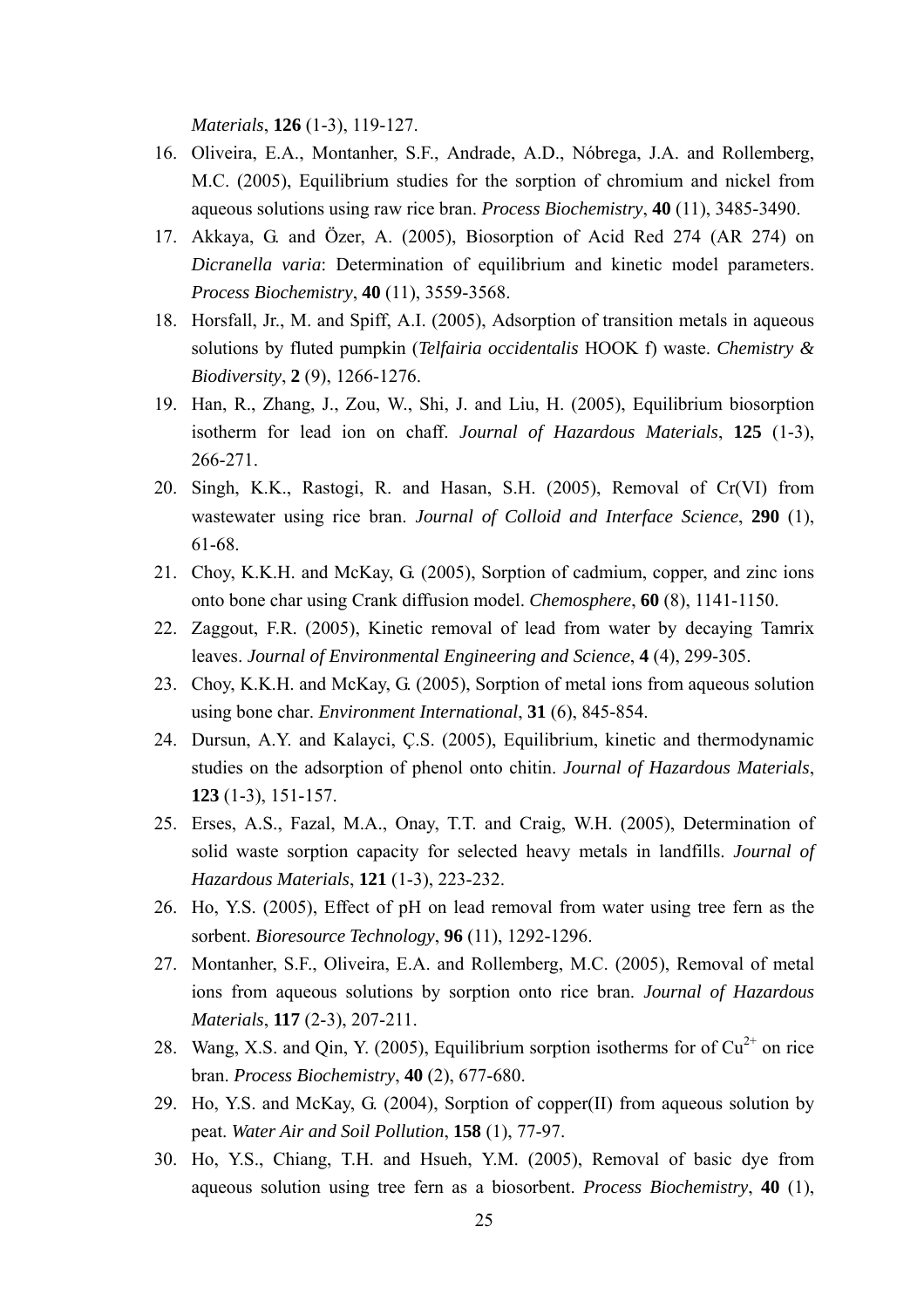119-124.

- 31. Bhattacharyya, K.G. and Sharma, A. (2004), Adsorption of Pb(II) from aqueous solution by *Azadirachta indica* (Neem) leaf powder. *Journal of Hazardous Materials*, **113** (1-3), 97-109.
- 32. Özer, A., Özer, D. and Özer, A. (2004), The adsorption of copper(II) ions on to dehydrated wheat bran (DWB): Determination of the equilibrium and thermodynamic parameters. *Process Biochemistry*, **39** (12), 2183-2191.
- 33. Jang, A., Seo, Y. and Bishop, P.L. (2005), The removal of heavy metals in urban runoff by sorption on mulch. *Environmental Pollution*, **133** (1), 117-127.
- 34. Ho, Y.S. (2004), Pseudo-isotherms using a second order kinetic expression constant. *Adsorption-Journal of the International Adsorption Society*, **10** (2), 151-158.
- 35. Abu Al-Rub, F.A., El-Naas, M.H., Benyahia, F. and Ashour, I. (2004), Biosorption of nickel on blank alginate beads, free and immobilized algal cells. *Process Biochemistry*, **39** (11), 1767-1773.
- 36. Horsfall, Jnr., M., Spiff, A.I. and Abia, A.A. (2004), Studies on the influence of mercaptoacetic acid (MAA) modification of cassava (Manihot sculenta Cranz) waste biomass on the adsorption of  $Cu^{2+}$  and  $Cd^{2+}$  from aqueous solution. *Bulletin of the Korean Chemical Society*, **25** (7), 969-976.
- 37. Bektaş, N., Ağım, B.A. and Kara, S. (2004), Kinetic and equilibrium studies in removing lead ions from aqueous solutions by natural sepiolite. *Journal of Hazardous Materials*, **112** (1-2), 115-122.
- 38. Baker, H. and Khalili, F. (2004), Analysis of the removal of lead(II) from aqueous solutions by adsorption onto insolubilized humic acid: Temperature and pH dependence. *Analytica Chimica Acta*, **516** (1-2), 179-186.
- 39. Abu Al-Rub, F.A. (2004), Sorption of lead ions from simulated industrial wastewater onto Jordanian low-grade phosphate. *Adsorption Science & Technology*, **22** (2), 165-179.
- 40. Ho, Y.S. and Wang, C.C. (2004), Pseudo-isotherms for the sorption of cadmium ion onto tree fern. *Process Biochemistry*, **39** (6), 759-763.
- 41. Ho, Y.S. (2003), Removal of metal ions from sodium arsenate solution using tree fern. *Process Safety and Environmental Protection*, **81** (B5), 352-356.
- 42. Keskinkan, O., Goksu, M.Z.L., Yuceer, A., Basibuyuk, M. and Forster, C.F. (2003), Heavy metal adsorption characteristics of a submerged aquatic plant (*Myriophyllum spicatum*). *Process Biochemistry*, **39** (2), 179-183.
- 43. Lin, H.Y. (2005), Investigation on adsorption of vapor-phase mercury chloride on powdered activated carbon derived from recycled waste. *Ph.D. Thesis*, National Sun Yat-sen University, Kaohsiung, Taiwan.
- 44. Huang, C.T. (2004), Removal of lead ions from aqueous solution by using tree fern.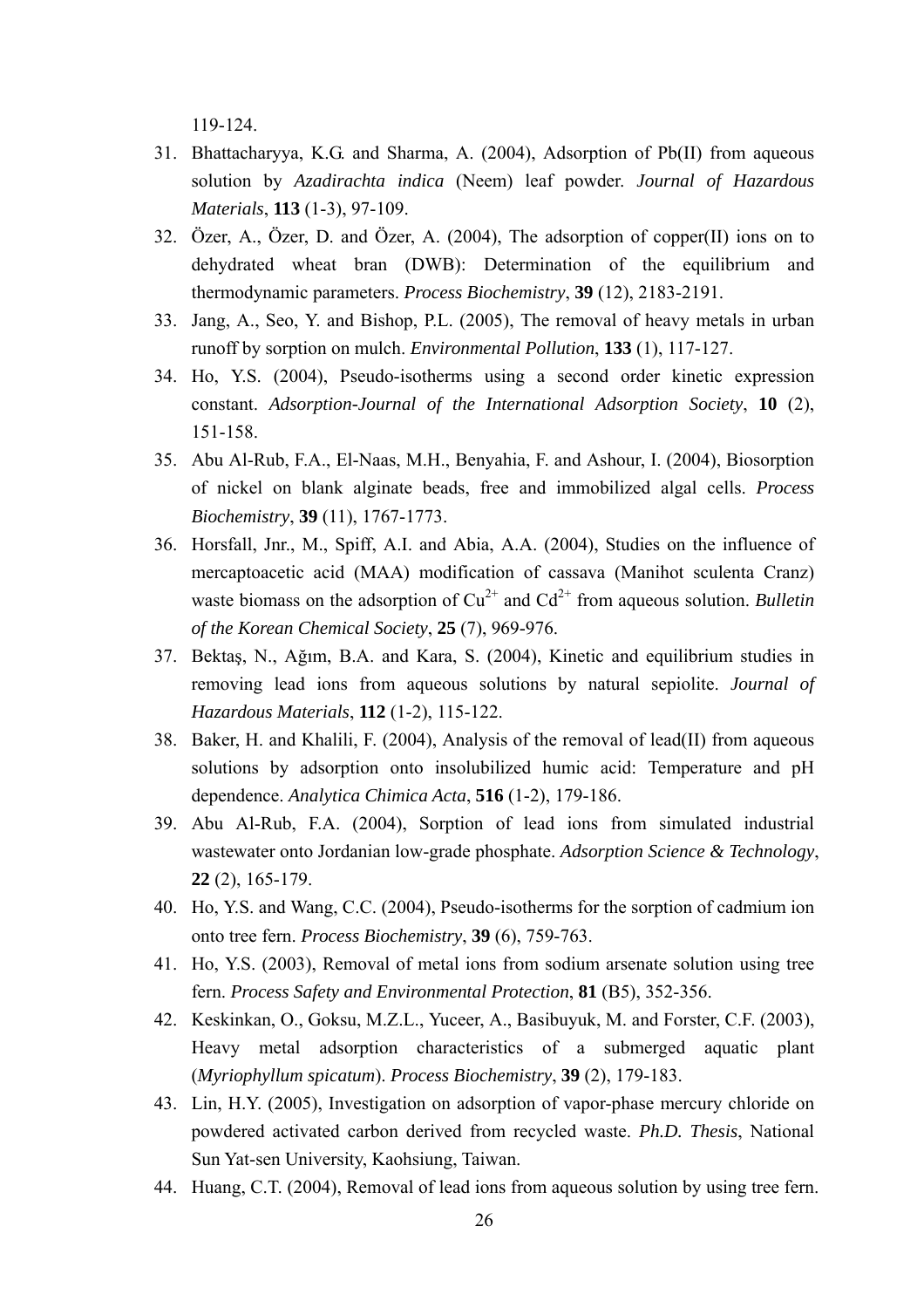*M.Sc. Thesis*, Taipei Medical University, Taipei, Taiwan.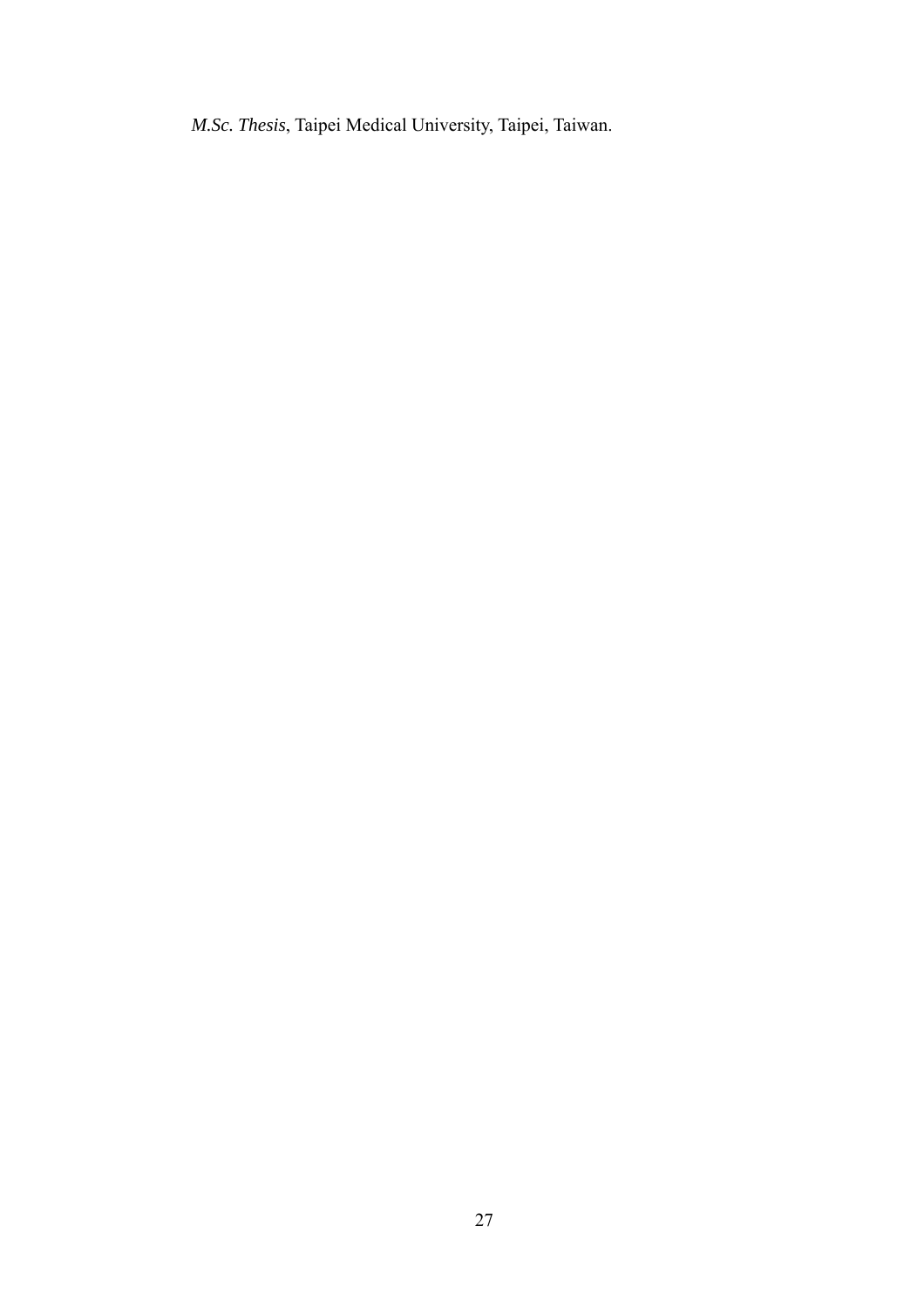## 代表論文(四)

**Ho, Y.S.**\*, Chiu, W.T., Hsu, C.S. and Huang, C.T. (2004), Sorption of lead ions from aqueous solution using tree fern as a sorbent. *Hydrometallurgy*, **73** (1-2), 55-61. **(SCI)** 代表著作中文譯名:蛇木屑吸附水溶液中鉛離子之研究

Rank 1st in citation from 127 papers of *Hydrometallurgy* (2004), Last data updates: 07 May 2006

ISI highly cited article

Abstract: This study is on sorption of lead ions on an agricultural by-product, tree fern. Equilibrium isotherms have been measured and modeled. The equilibrium sorption capacity of lead(II) was determined from the Langmuir isotherm and found to be 40.0 mg/g. Based on the assumption of the pseudo-second order mechanism, a batch sorption model was developed to predict the rate constant of sorption, the equilibrium sorption capacity and the initial sorption rate with the effect of initial lead(II) concentration and temperature. The sorption rate was found to increase with temperature, and an activation energy of approximately 87 kJ/mol was determined from the pseudo-second order rate constants. The findings of this investigation suggest that chemical sorption plays a role in controlling the sorption rate.

Subject Categories:

Metallurgy & Metallurgical Engineering: Impact Factor 0.846, 10/65 (2000); Impact Factor 0.654, 19/67 (2001); Impact Factor 1.087, 11/69 (2002); Impact Factor 1.14, 10/72 (2003); Impact Factor 1.088, 12/71 (2004)

Cited by papers as fallows:

- 1. Fiol, N., Villaescusa, I., Martínez, M., Miralles, N., Poch, J. and Serarols, J. (2006), Sorption of Pb(II), Ni(II), Cu(II) and Cd(II) from aqueous solution by olive stone waste. *Separation and Purification Technology*, (Accepted).
- 2. Ofomaja, A.E. and Ho, Y.S. (2005), Kinetic biosorption study of cadmium onto coconut copra meal as biosorbent. *International Journal of Environment and Pollution*, (Accepted).
- 3. Kumar, K.V. and Sivanesan, S. (2006), Sorption isotherm for safranin onto rice husk: Comparison of linear and non-linear methods. *Dyes and Pigments*, (Accepted).
- 4. Kumar, K.V. and Sivanesan, S. (2006), Selection of optimum sorption kinetics: Comparison of linear and non-linear method. *Journal of Hazardous Materials*, **134** (1-3), 277-279.
- 5. Martínez, M., Miralles, N., Hidalgo, S., Fiol, N., Villaescusa, I. and Poch, J. (2006), Removal of lead(II) and cadmium(II) from aqueous solutions using grape stalk waste. *Journal of Hazardous Materials*, **133** (1-3), 203-211.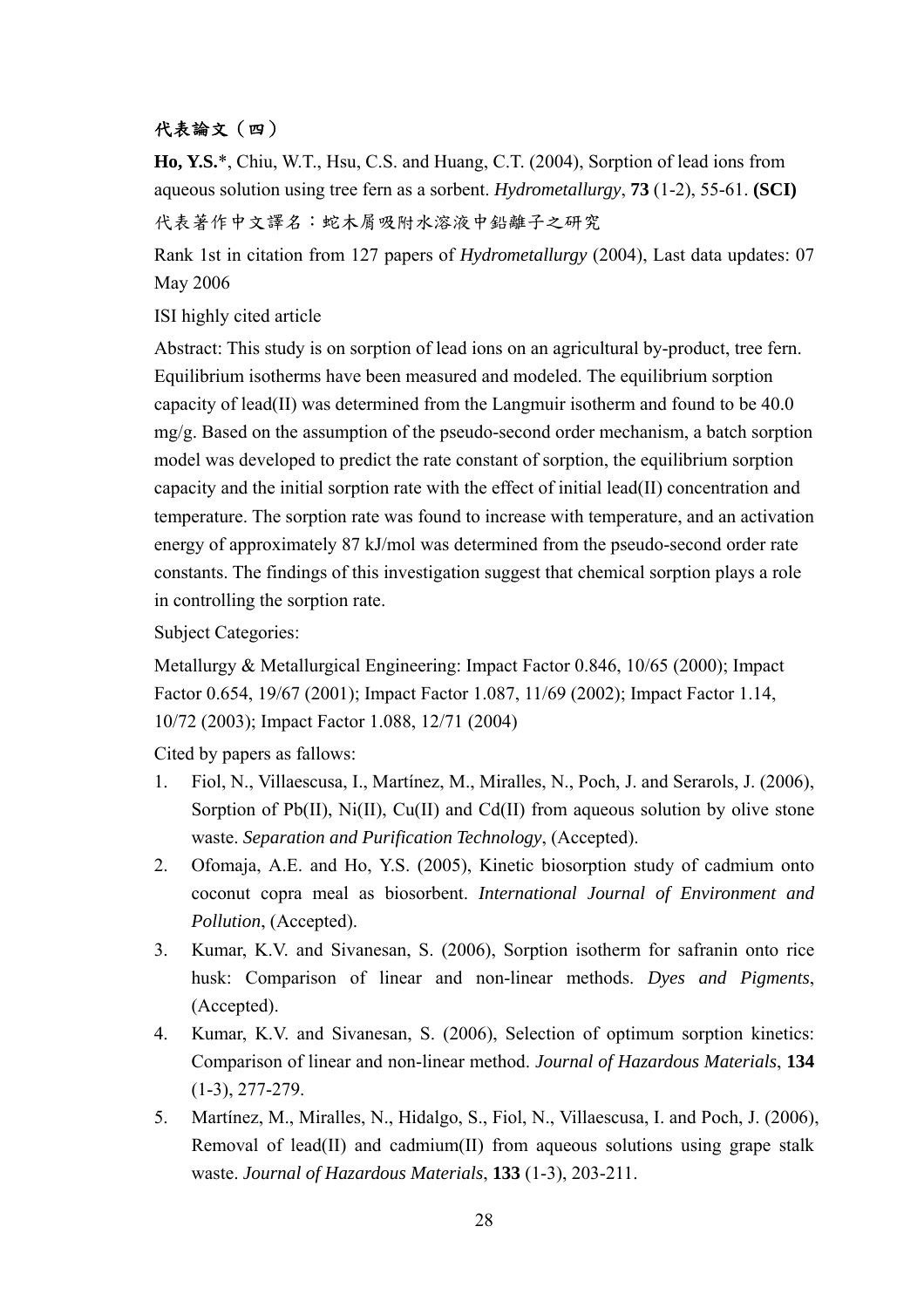- 6. Lodeiro, P., Barriada, J.L., Herrero, R. and Sastre de Vicente, M.E. (2006), The marine macroalga *Cystoseira* baccata as biosorbent for cadmium(II) and lead(II) removal: Kinetic and equilibrium studies. *Environmental Pollution*, **142** (2), 264-273.
- 7. Ho, Y.S. (2006), Second-order kinetic model for the sorption of cadmium onto tree fern: A comparison of linear and non-linear methods. *Water Research*, **40** (1), 119-125.
- 8. Mussatto, S.I., Dragone, G. and Roberto, I.C. (2006), Brewers' spent grain: Generation, characteristics and potential applications. *Journal of Cereal Science*, **43** (4), 1-14.
- 9. Kumar, K.V. and Sivanesan, S. (2005), Comparison of linear and non-linear method in estimating the sorption isotherm parameters for safranin onto activated carbon. *Journal of Hazardous Materials*, **123** (1-3), 288-292.
- 10. Ho, Y.S. and Ofomaja, A.E. (2005), Effects of calcium competition on lead sorption by palm kernel fibre. *Journal of Hazardous Materials*, **120** (1-3), 157-162.
- 11. Ho, Y.S. (2005), Comment on "Adsorption of naphthalene on zeolite from aqueous solution" by C.F. Chang, C.Y. Chang, K.H. Chen, W.T. Tsai, J.L. Shie, Y.H. Chen. *Journal of Colloid and Interface Science*, **283** (1), 274-277.
- 12. Zheng, S.K., Yang, Z.F., Jo, D.H., Park, Y.H. and Ho, Y.S. (2005), Comment on "Removal of chlorophenols from groundwater by chitosan sorption". *Water Research*, **39** (1), 264-268.
- 13. Ho, Y.S. (2004), Comment on "Sorption of basic dyes from aqueous solution by activated sludge" [J. Hazard. Mater. 108 (2004) 183–188]. *Journal of Hazardous Materials*, **114** (1-3), 241-245.
- 14. Ho, Y.S. (2004), Pseudo-isotherms using a second order kinetic expression constant. *Adsorption-Journal of the International Adsorption Society*, **10** (2), 151-158.
- 15. Ho, Y.S. (2004), Comment on 'Removal of copper from aqueous solution by aminated and protonated mesoporous aluminas: kinetics and equilibrium,' by S. Rengaraj, Y. Kim, C.K. Joo, and J. Yi. *Journal of Colloid and Interface Science*, **276** (1), 255-258.
- 16. Ho, Y.S. (2004), Comment on "Arsenic removal using mesoporous alumina prepared via a templating method". *Environmental Science & Technology*, **38** (11), 3214-3215.
- 17. Huang, C.T. (2004), Removal of lead ions from aqueous solution by using tree fern. *M.Sc. Thesis*, Taipei Medical University, Taipei, Taiwan.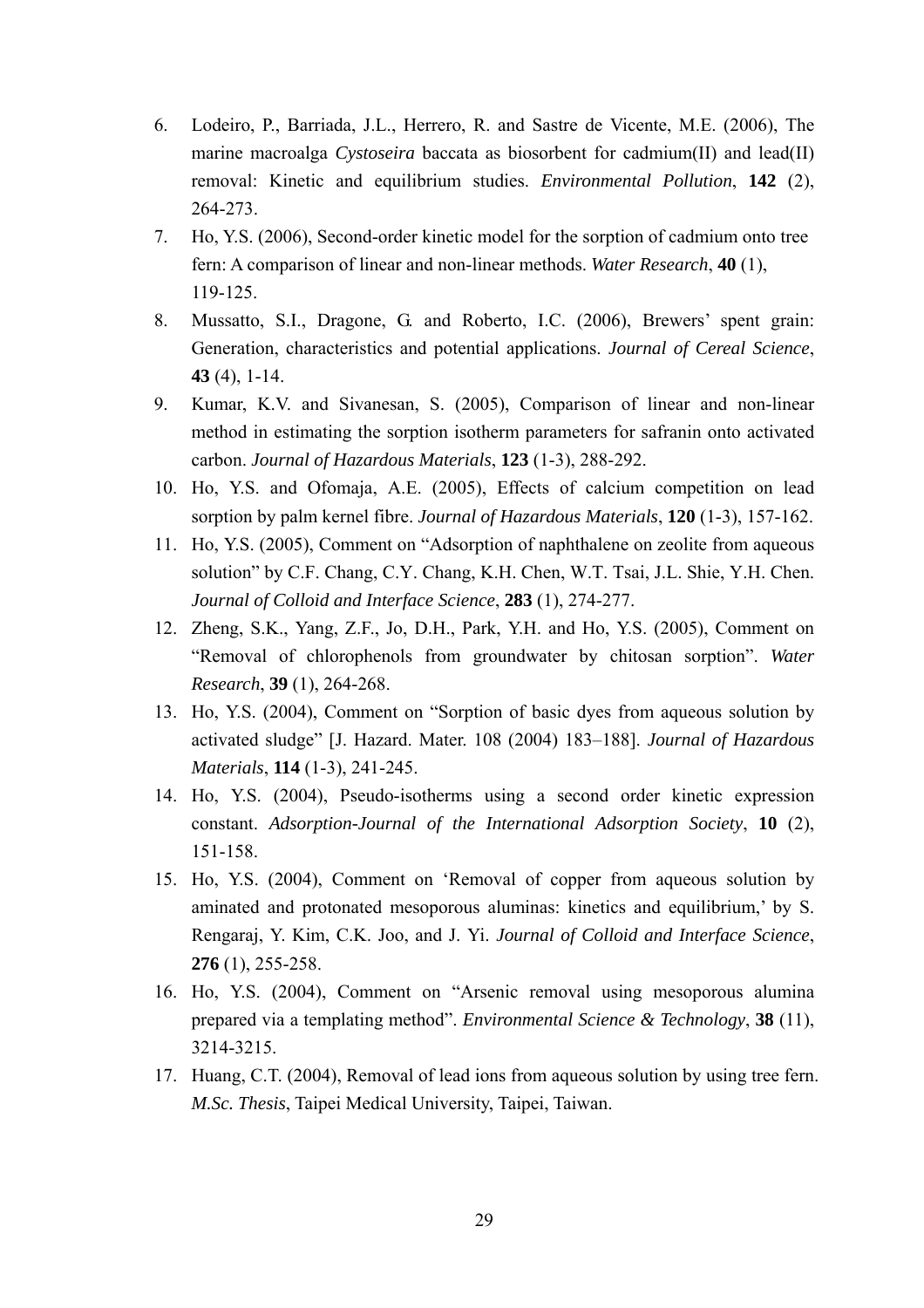## 代表論文(五)

**Ho, Y.S.**\*, Chiang, T.H. and Hsueh, Y.M. (2005), Removal of basic dye from aqueous solution using tree fern as a biosorbent. *Process Biochemistry*, **40** (1), 119-124. **(SCI)** 代表著作中文譯名:蛇木屑去除水溶液中鹼性染料之研究

Rank 1st in citation from 473 papers of *Process Biochemistry* (2005), Last data updates: 07 May 2006

Abstract: A batch sorption system using tree fern as biosorbent was investigated to remove Basic Red 13 from aqueous solutions. The system variables studied include sorbent particle size and temperature and results revealed the potential of tree fern, an agriculture product, as a low-cost sorbent. The Langmuir isotherm was found to represent the measured sorption data well. The dye sorption capacity of tree fern increased as the sorbent particle size decreased. Maximum saturated monolayer sorption capacity of tree fern for Basic Red 13 was 408 mg/g. Various thermodynamic parameters such as ∆*G*°, ∆*H*° and ∆*S*° were calculated indicating that this system was a spontaneous and endothermic process.

### Subject Categories:

Biochemistry & Molecular Biology: Impact Factor 0.874, 225/295 (1999); Impact Factor 0.774, 252/310 (2000); Impact Factor 0.869, 243/308 (2001); Impact Factor 1.143, 194/266 (2002); Impact Factor 1.073, 109/261 (2003); Impact Factor 1.375, 191/261 (2004)

Biotechnology & Applied Microbiology: Impact Factor 0.874, 68/124 (1999); Impact Factor 0.774, 80/134 (2000); Impact Factor 0.869, 77/131 (2001); Impact Factor 1.143, 60/131 (2002); Impact Factor 1.073, 74/132 (2003); Impact Factor 1.375, 68/133 (2004) Engineering, Chemical: Impact Factor 0.874, 25/110 (1999); Impact Factor 0.774, 26/117 (2000); Impact Factor 0.869, 32/123 (2001); Impact Factor 1.143, 17/126 (2002); Impact Factor 1.073, 28/119 (2003); Impact Factor 1.375, 20/116 (2004)

Cited by papers as fallows:

- 1. Senthilkumaar, S., Kalaamani, P. and Subburaam, C.V. (2006), Liquid phase adsorption of Crystal violet onto activated carbons derived from male flowers of coconut tree. *Journal of Hazardous Materials*, (Accepted).
- 2. Lorenc-Grabowska, E. and Gryglewicz, G. (2006), Adsorption characteristics of Congo Red on coal-based mesoporous activated carbon. *Dyes and Pigments*, (Accepted).
- 3. Karadag, D., Koc, Y., Turan, M. and Armagan, B. (2006), Removal of ammonium ion from aqueous solution using natural Turkish clinoptilolite. *Journal of Hazardous Materials*, (Accepted).
- 4. Senthilkumar, R., Vijayaraghavan, K., Thilakavathi, M., Iyer, P.V.R. and Velan, M.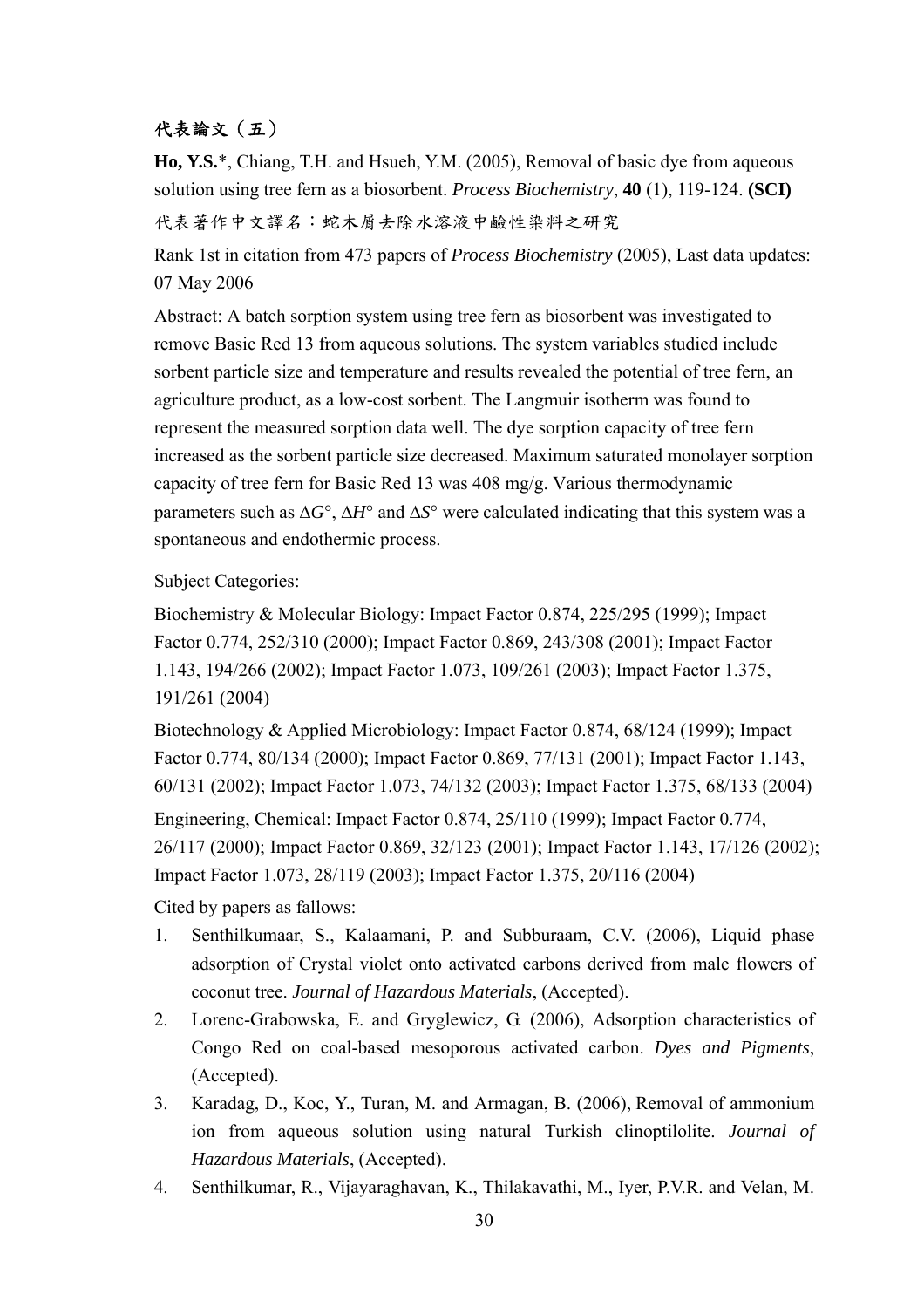(2006), Seaweeds for the remediation of wastewaters contaminated with zinc(II) ions. *Journal of Hazardous Materials*, (Accepted).

- 5. Pavan, F.A., Gushikem, Y., Mazzocato, A.C., Dias, S.L.P. and Lima, E.C. (2007), Statistical design of experiments as a tool for optimizing the batch conditions to methylene blue biosorption on yellow passion fruit and mandarin peels. *Dyes and Pigments*, **72** (2), 256-266.
- 6. Özer, A., Akkaya, G. and Turabik, M. (2006), Biosorption of Acid Blue 290 (AB 290) and Acid Blue 324 (AB 324) dyes on *Spirogyra rhizopus*. *Journal of Hazardous Materials*, **135** (1-3), 355-364.
- 7. Özer, A., Akkaya, G. and Turabik, M. (2006), The removal of Acid Red 274 from wastewater: Combined biosorption and biocoagulation with *Spirogyra rhizopus*. *Dyes and Pigments*, **71** (2), 83-89.
- 8. Crini, G. (2006), Non-conventional low-cost adsorbents for dye removal: A review. *Bioresource Technology*, **97** (9), 1061-1085.
- 9. Boufi, S. and Belgacem, M.N. (2006), Modified cellulose fibres for adsorption of dissolved organic solutes. *Cellulose*, **13** (1), 81-94.
- 10. Kumar, K.V. and Sivanesan, S. (2006), Isotherm parameters for basic dyes onto activated carbon: Comparison of linear and non-linear method. *Journal of Hazardous Materials*, **129** (1-3), 147-150.
- 11. Klimiuk, E., Gusiatin, Z. and Kabardo, K. (2006), The effectiveness of surfactants adsorption onto chitin and dye-modified chitin. *Polish Journal of Environmental Studies*, **15** (1), 95-104.
- 12. Inbaraj, B.S. and Sulochana, N. (2005), Use of jackfruit peel carbon (JPC) for adsorption of rhodamine-B, a basic dye from aqueous solution. *Indian Journal of Chemical Technology*, **13** (1), 17-23.
- 13. Ho, Y.S. (2006), Second-order kinetic model for the sorption of cadmium onto tree fern: A comparison of linear and non-linear methods. *Water Research*, **40** (1), 119-125.
- 14. Kahraman, S. and Yalcin, P. (2005), Removal of dyes from aqueous solution using various agricultural wastes as biosorbent. *Fresenius Environmental Bulletin*, **14** (12B), 1196-1201.
- 15. Akkaya, G. and Özer, A. (2005), Biosorption of Acid Red 274 (AR 274) on *Dicranella varia*: Determination of equilibrium and kinetic model parameters. *Process Biochemistry*, **40** (11), 3559-3568.
- 16. Özer, A., Akkaya, G. and Turabik, M. (2005), The biosorption of Acid Red 337 and Acid Blue 324 on *Enteromorpha prolifera*: The application of nonlinear regression analysis to dye biosorption. *Chemical Engineering Journal*, **112** (1-3): 181-190.
- 17. Ho, Y.S., Chiu, W.T. and Wang, C.C. (2005), Regression analysis for the sorption isotherms of basic dyes on sugarcane dust. *Bioresource Technology*, **96** (11),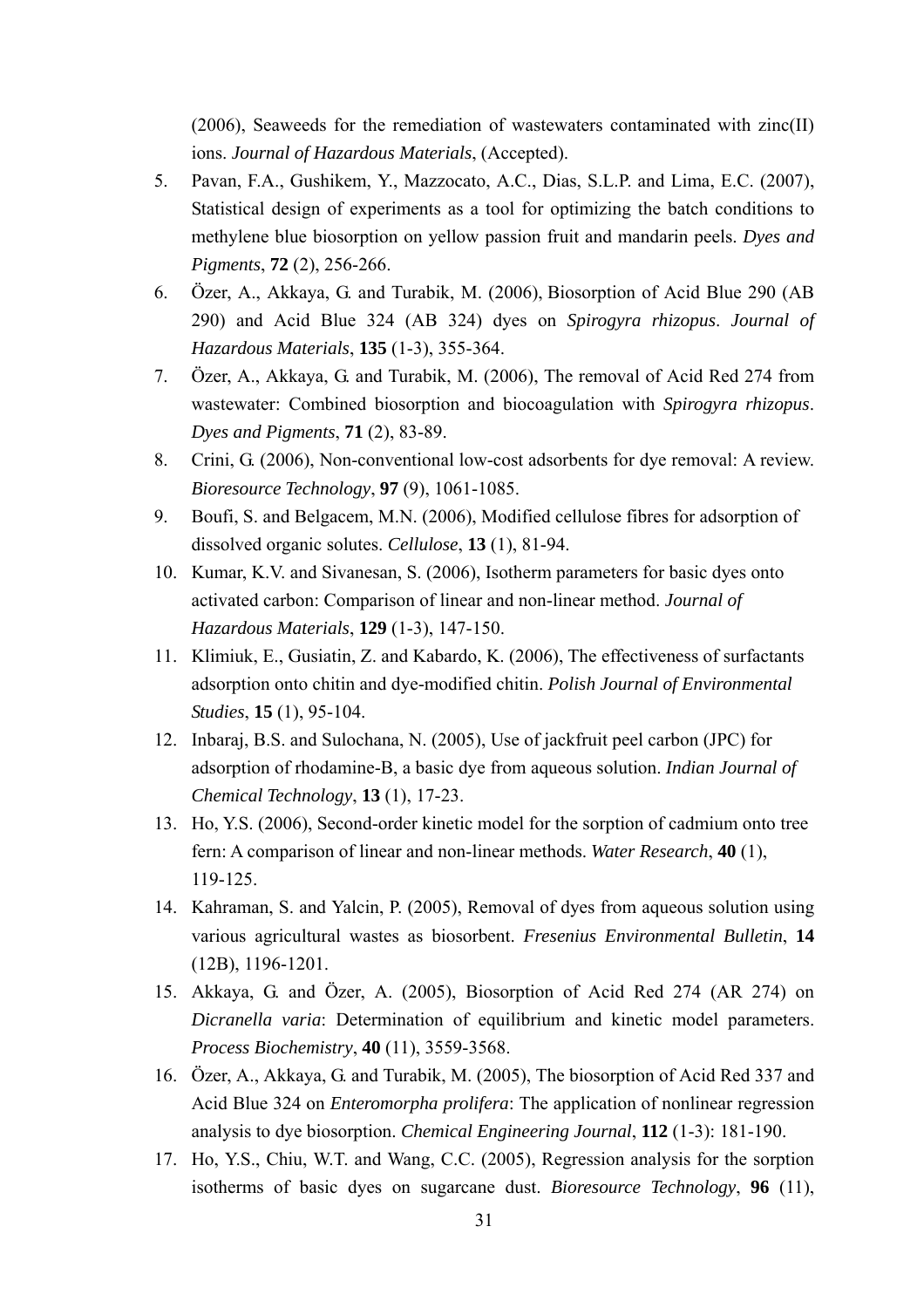1285-1291.

- 18. Özer, A., Akkaya, G. and Turabik, M. (2006), The removal of Acid Red 274 from wastewater: Combined biosorption and biocoagulation with *Spirogyra rhizopus*. *Dyes and Pigments*, **71** (2), 83-89.
- 19. Özcan, A.S., Erdem, B. and Özcan, A. (2004), Adsorption of Acid Blue 193 from aqueous solutions onto Na–bentonite and DTMA–bentonite. *Journal of Colloid and Interface Science*, **280** (1), 44-54.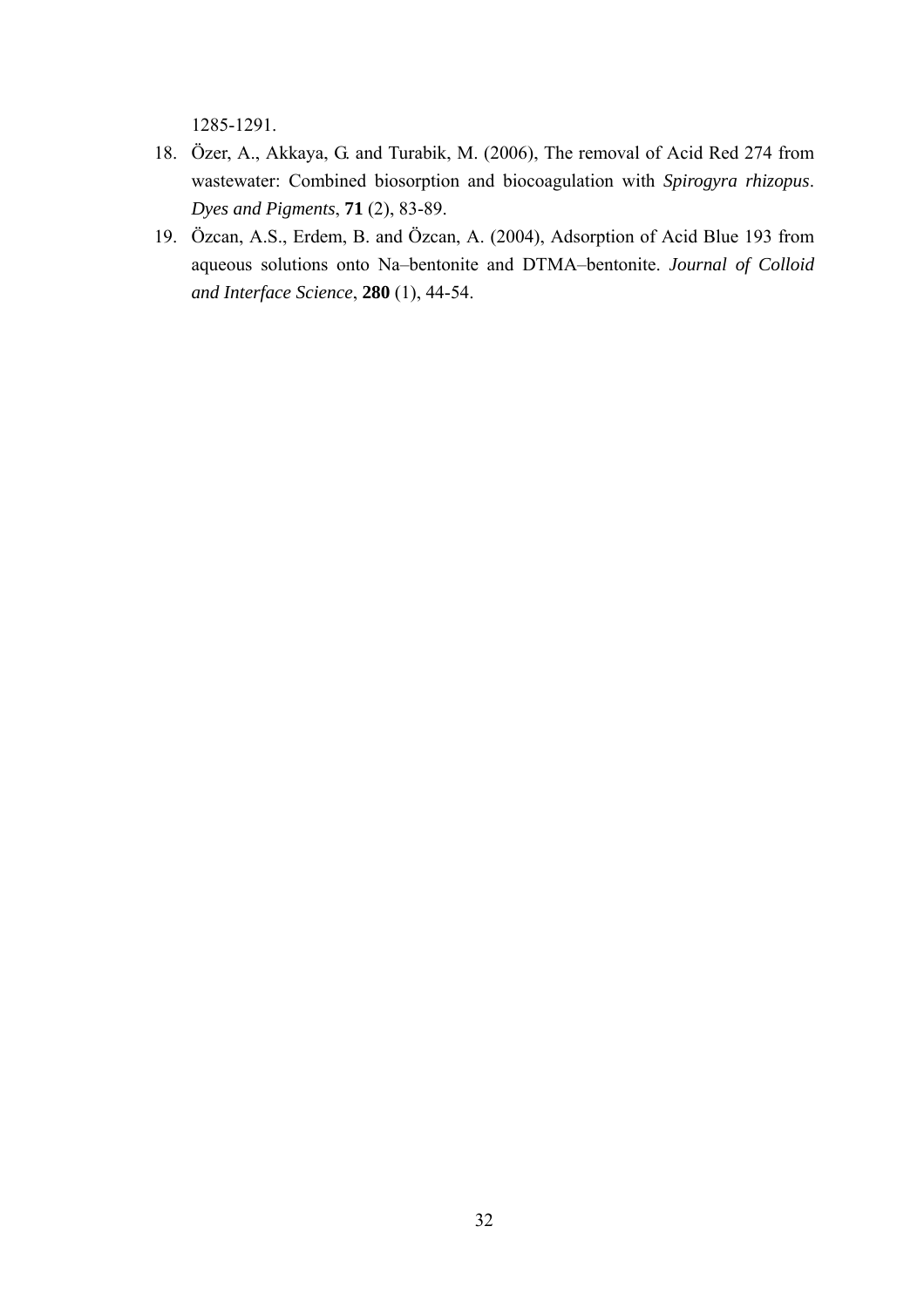## 代表論文

代表論文(一)

**Ho, Y.S.**\* (2003), Removal of copper ions from aqueous solution by tree fern. *Water Research*, **37** (10), 2323-2330. **(SCI)**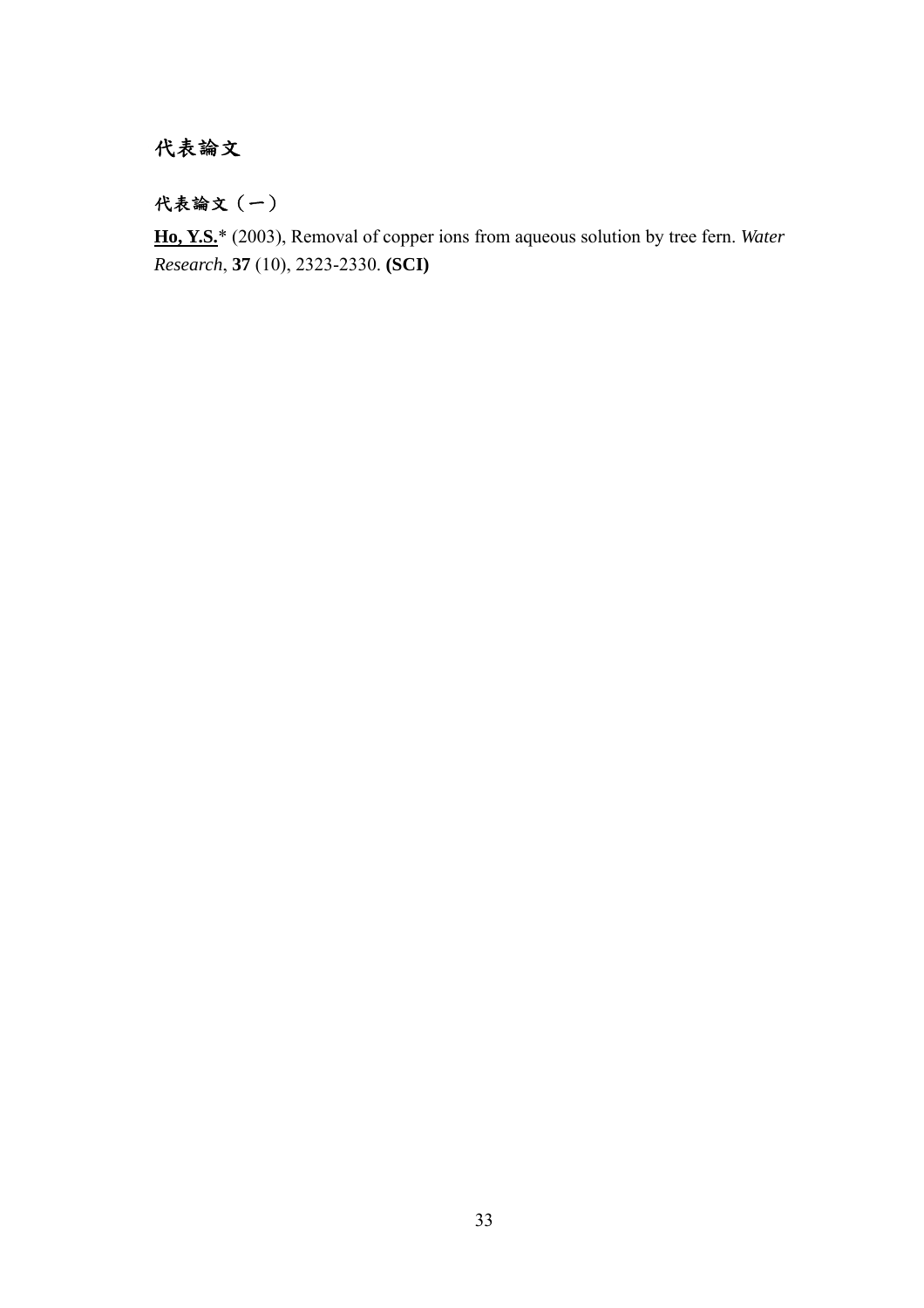## 代表論文(二)

**Ho, Y.S.**\* and Chiang, C.C. (2001), Sorption studies of acid dye by mixed sorbents. *Adsorption-Journal of the International Adsorption Society*, **7** (2), 139-147. **(SCI)**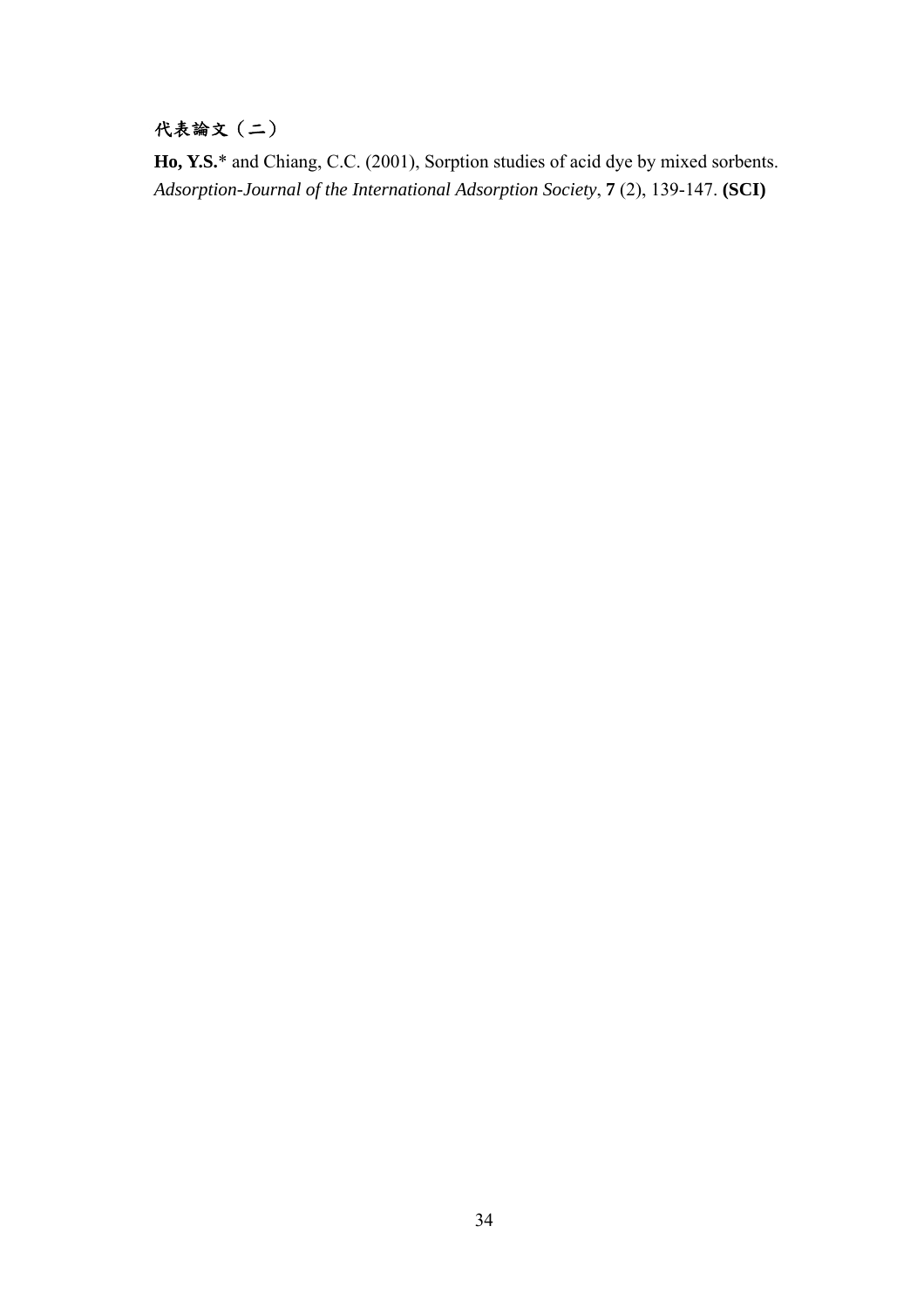## 代表論文(三)

**Ho, Y.S.**\*, Huang, C.T. and Huang, H.W. (2002), Equilibrium sorption isotherm for metal ions on tree fern. *Process Biochemistry*, **37** (12), 1421-1430. **(SCI)**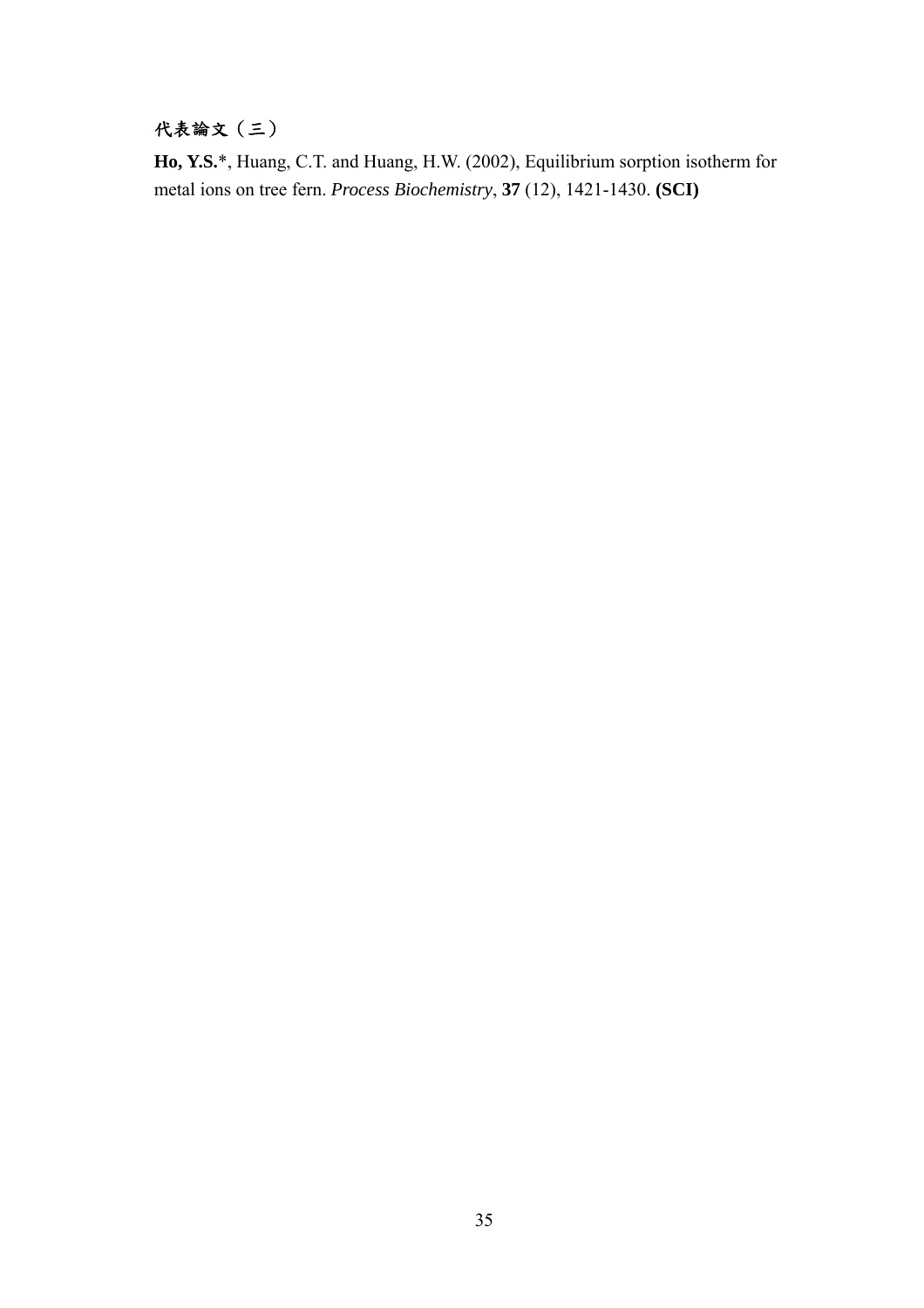## 代表論文(四)

**Ho, Y.S.**\*, Chiu, W.T., Hsu, C.S. and Huang, C.T. (2004), Sorption of lead ions from aqueous solution using tree fern as a sorbent. *Hydrometallurgy*, **73** (1-2), 55-61. **(SCI)**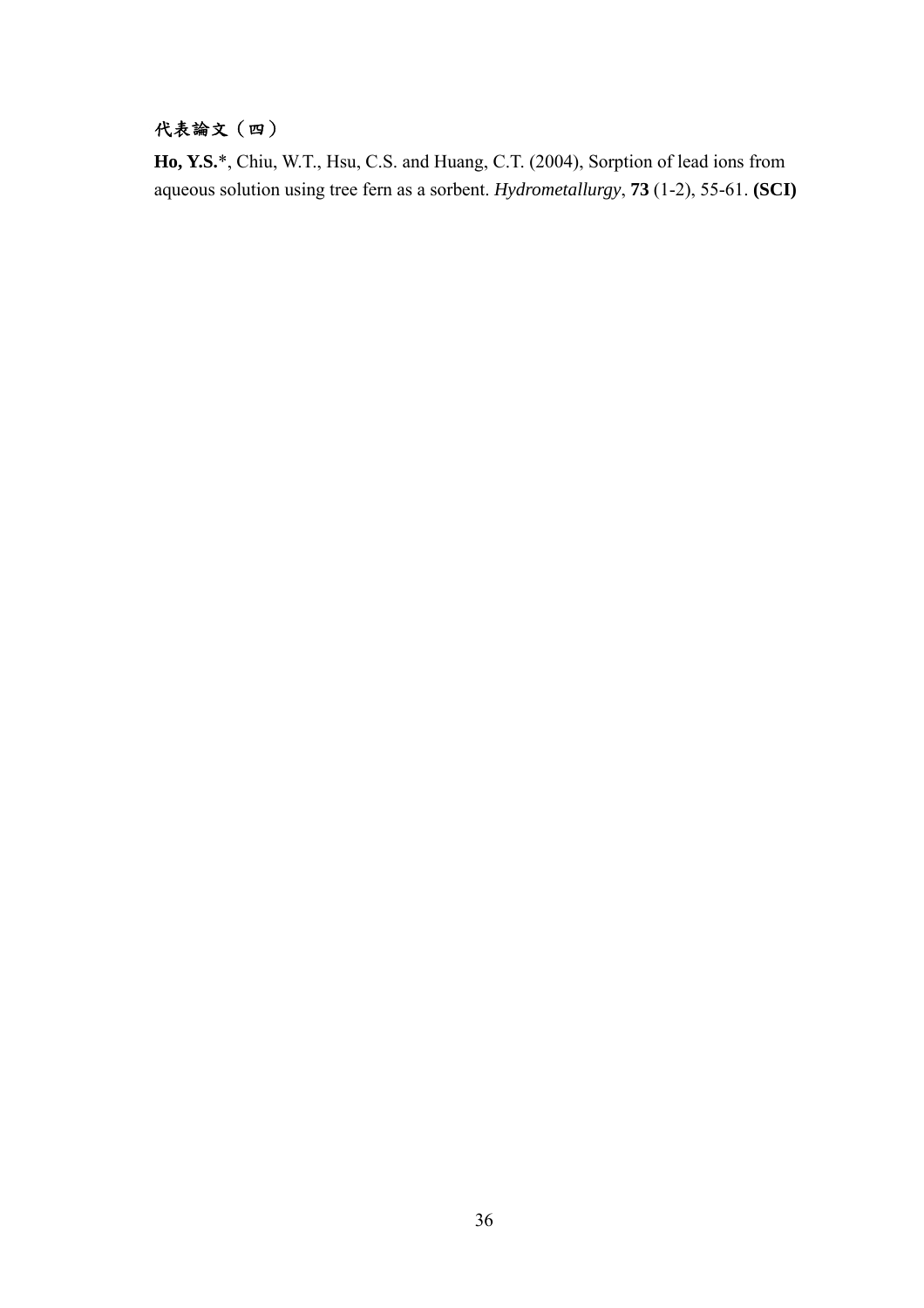## 代表論文(五)

**Ho, Y.S.**\*, Chiang, T.H. and Hsueh, Y.M. (2005), Removal of basic dye from aqueous solution using tree fern as a biosorbent. *Process Biochemistry*, **40** (1), 119-124. **(SCI)**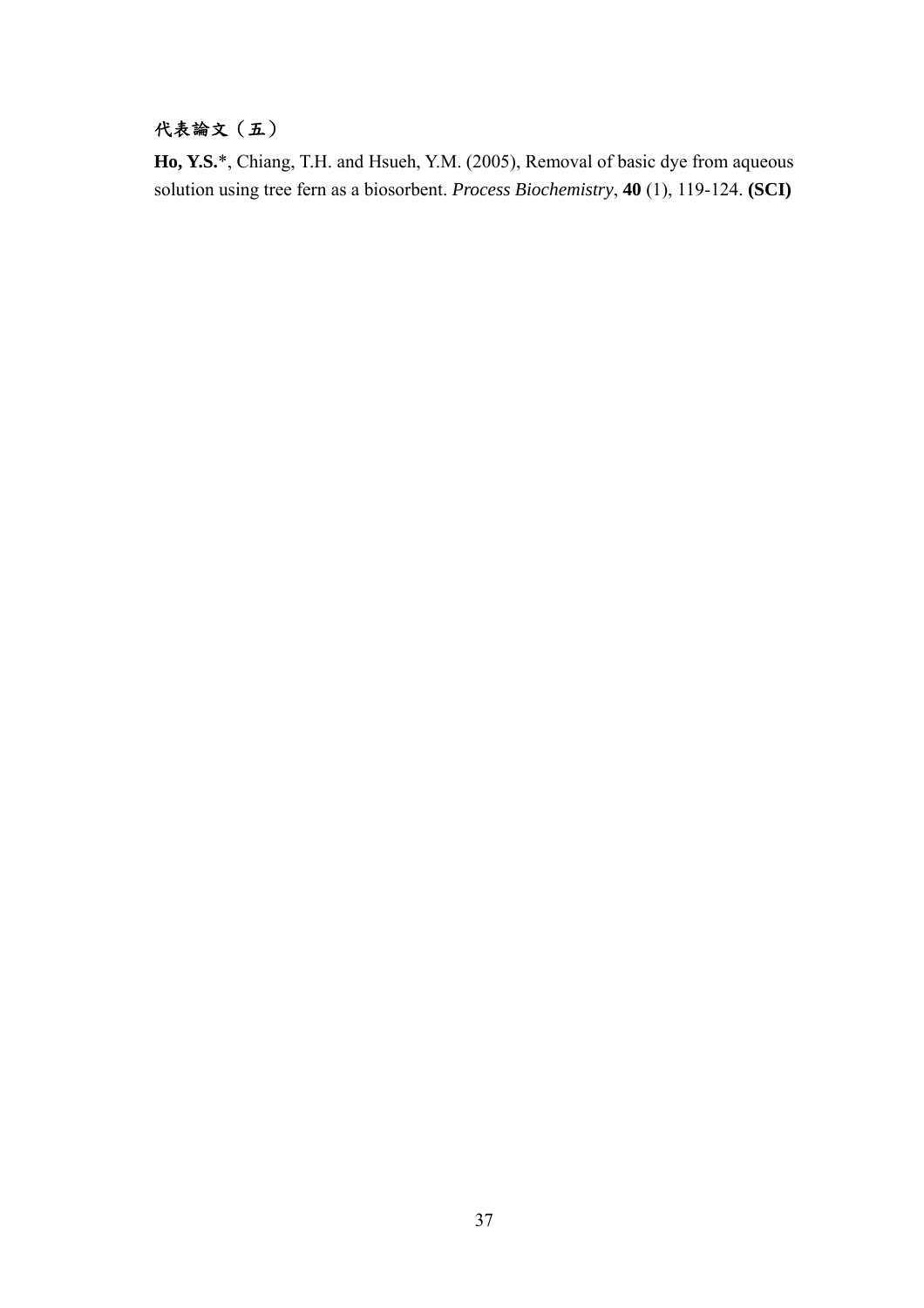## 參考論文

## 學術論著

- 1. **Ho, Y.S.** (1993), Studies on Oxa-axamacrocycles. *M.Phil. Thesis*, The University of Sheffield, Sheffield, U.K.
- 2. **Ho, Y.S.** (1995), Adsorption of heavy metals from waste streams by peat. *Ph.D. Thesis*, The University of Birmingham, Birmingham, U.K.
- 3. Wase, D.A.J., Forster, C.F. and **Ho, Y.S.** (1997), Low-cost biosorbents: Batch processes. in *Biosorbents for Metal Ions*, (Edited by Wase, D.A.J. and Forster, C.F.), Taylor and Francis, London and New York, 141-163.

## **SCI** 期刊論文

#### **First or Corresponding Author, Article Papers**

1. Chiu, W.T. and **Ho, Y.S.**\* (2006), Bibliometric analysis of tsunami research. *Scientometrics*. (Accepted)

| Document type: | Language: | Cited references: Times cited: Times self cited: |  |
|----------------|-----------|--------------------------------------------------|--|
| Article        | English   |                                                  |  |

2. Ofomaja, A.E. and **Ho, Y.S.**\* (2006), Effect of pH on cadmium biosorption by coconut copra meal. *Journal of Hazardous Materials*. (Accepted)

| Document type: | Language: | Cited references: Times cited: Times self cited: |  |
|----------------|-----------|--------------------------------------------------|--|
| Article        | English   |                                                  |  |

3. **Ho, Y.S.**\* and Ofomaja, A.E. (2006), Kinetic studies of copper ion adsorption on palm kernel fibre. *Journal of Hazardous Materials*. (Accepted)

| Document type: | Language: | Cited references: Times cited: Times self cited: |  |
|----------------|-----------|--------------------------------------------------|--|
| Article        | English   |                                                  |  |

4. **Ho, Y.S.**\* and Ofomaja, A.E. (2006), Biosorption thermodynamics of cadmium on coconut copra meal as biosorbent. *Biochemical Engineering Journal*. (Accepted)

| Document type: | Language: | Cited references: Times cited: Times self cited: |  |
|----------------|-----------|--------------------------------------------------|--|
| Article        | English   |                                                  |  |

5. Ofomaja, A.E. and **Ho, Y.S.**\* (2006), Equilibrium sorption of anionic dye from aqueous by palm kernel fiber as sorbent. *Dyes and Pigments*. (Accepted)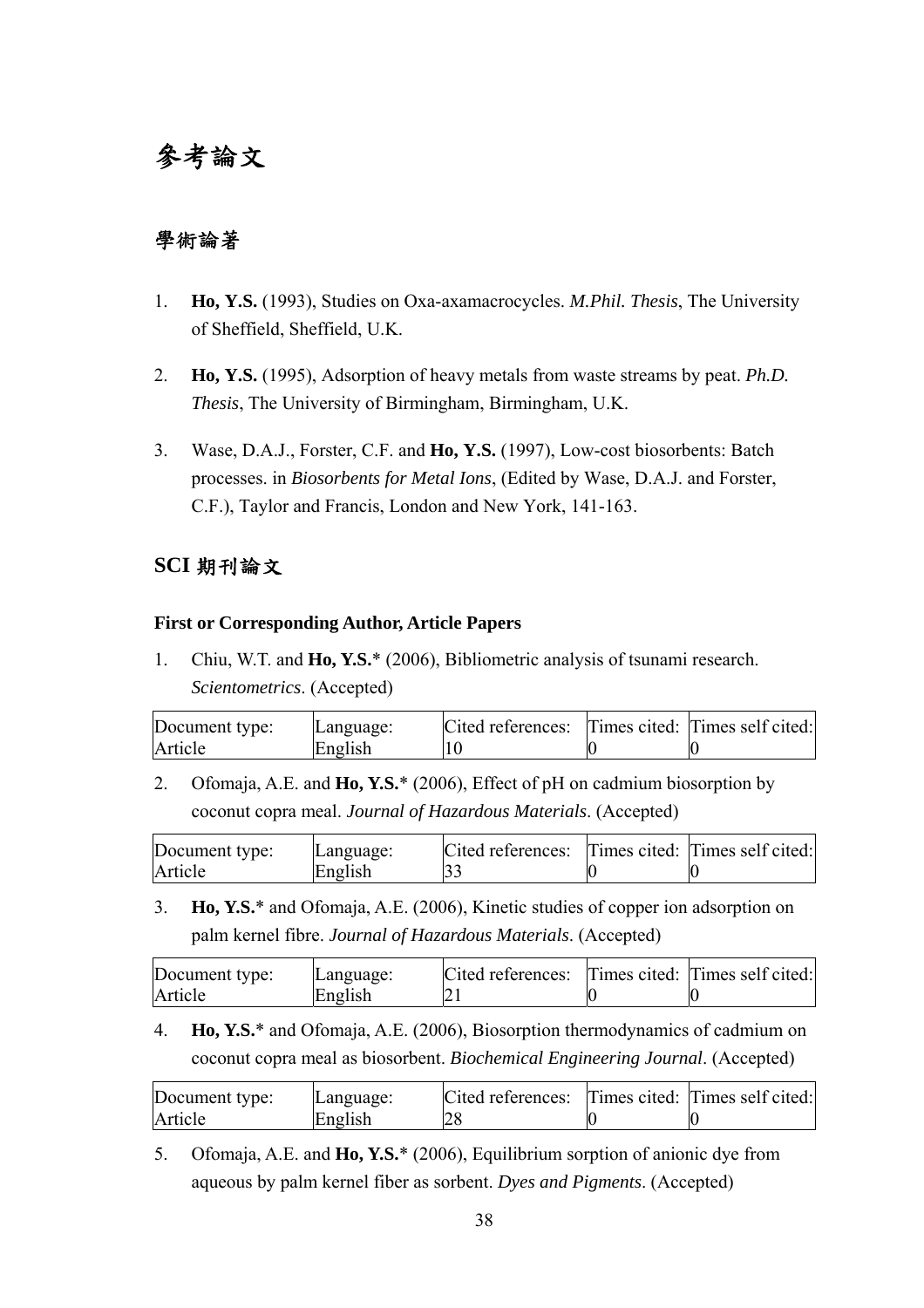| Document type: | Language: | Cited references: Times cited: Times self cited: |  |
|----------------|-----------|--------------------------------------------------|--|
| Article        | English   |                                                  |  |

6. **Ho, Y.S.**\* (2006), Review of second-order models for adsorption systems. *Journal of Hazardous Materials*. (Accepted)

| Document type: | Language: | Cited references: Times cited: Times self cited: |  |
|----------------|-----------|--------------------------------------------------|--|
| Article        | English   | 143                                              |  |

7. Ofomaja, A.E. and **Ho, Y.S.**\* (2006), Kinetic biosorption study of cadmium onto coconut copra meal as biosorbent. *International Journal of Environment and Pollution*. (Accepted)

| Document type: | Language: | Cited references: Times cited: Times self cited: |  |
|----------------|-----------|--------------------------------------------------|--|
| Article        | English   |                                                  |  |

8. **Ho, Y.S.**\* (2006), Bibliometric analysis of biosorption technology in water treatment research from 1991 to 2004. *International Journal of Environment and Pollution*. (Accepted)

| Document type: | Language: | Cited references: Times cited: Times self cited: |  |
|----------------|-----------|--------------------------------------------------|--|
| Article        | English   |                                                  |  |

9. **Ho, Y.S.**\* and Ofomaja, A.E. (2006), Pseudo-second-order model for lead ion sorption from aqueous solutions onto palm kernel fiber. *Journal of Hazardous Materials*, **129** (1-3), 137-142.

| Document type: | Language: | Cited references: Times cited: Times self cited: |  |
|----------------|-----------|--------------------------------------------------|--|
| Article        | English   |                                                  |  |

10. **Ho, Y.S.**\* (2006), Isotherms for the sorption of lead onto peat: Comparison of linear and non-linear methods. *Polish Journal of Environmental Studies*, **15** (1), 81-86.

| Document type: | Language: | Cited references: Times cited: Times self cited: |  |
|----------------|-----------|--------------------------------------------------|--|
| Article        | English   |                                                  |  |

11. **Ho, Y.S.**\* (2006), Second-order kinetic model for the sorption of cadmium onto tree fern: A comparison of linear and non-linear methods. *Water Research*, **40** (1), 119-125.

| Document type: | Language: | Cited references: Times cited: Times self cited: |  |
|----------------|-----------|--------------------------------------------------|--|
| Article        | English   |                                                  |  |

12. **Ho, Y.S.**\*, Harouna-Oumarou, H.A., Fauduet, H. and Porte, C. (2005), Kinetics and model building of leaching of water-soluble compounds of *Tilia* sapwood. *Separation and Purification Technology*, **45** (3), 169-173.

| Document type: | Language: | Cited references: Times cited: Times self cited: |  |
|----------------|-----------|--------------------------------------------------|--|
| Article        | English   |                                                  |  |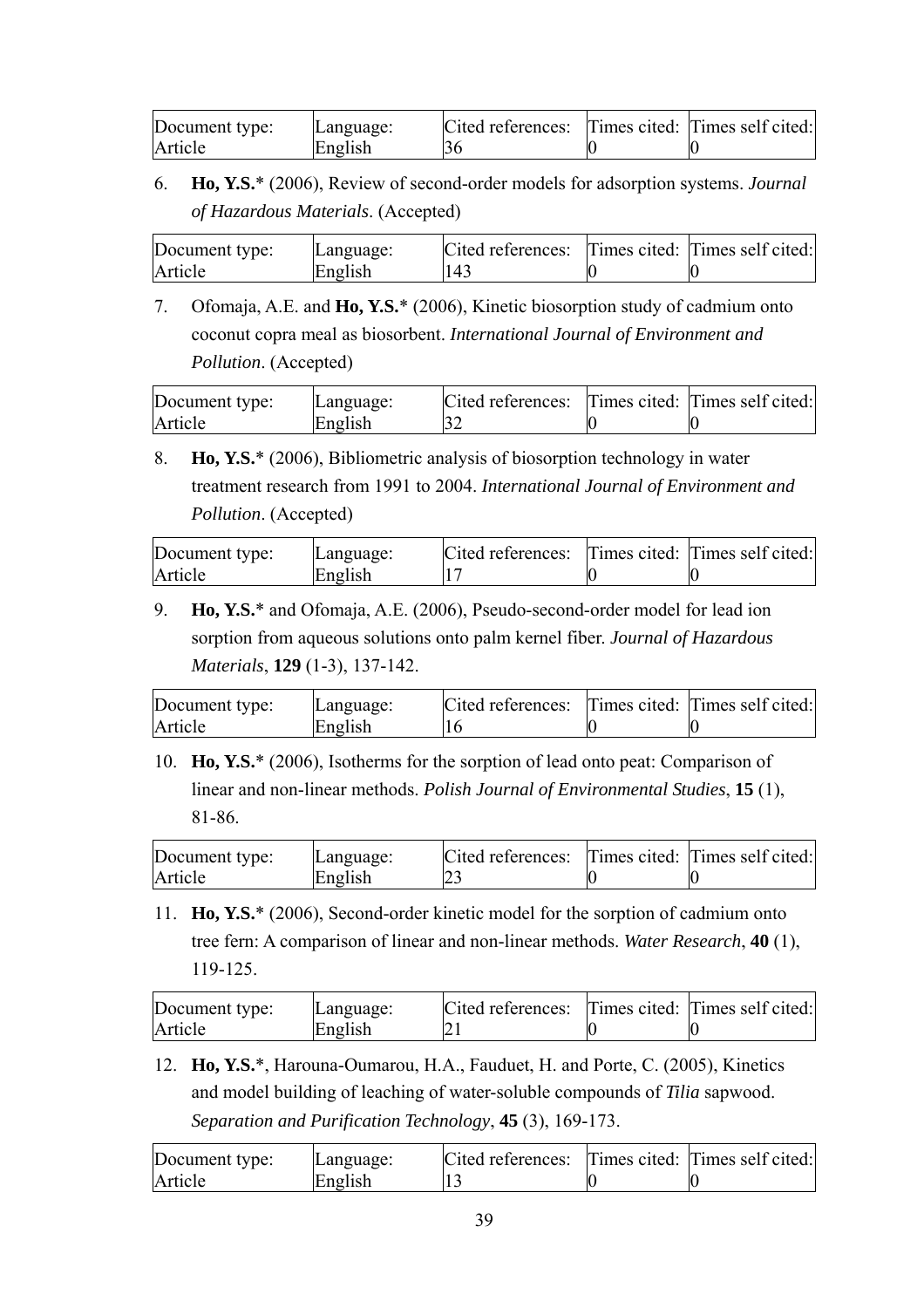13. Chen, S.R., Chiu, W.T. and **Ho, Y.S.**\* (2005), Asthma in children: Mapping the literature by bibliometric analysis. *Revue Française d'Allergologie et d'Immunologie Clinique*, **45** (6), 442-446.

| Document type: | Language: | Cited references: Times cited: Times self cited: |  |
|----------------|-----------|--------------------------------------------------|--|
| Article        | English   |                                                  |  |

14. **Ho, Y.S.**\* and Ofomaja, A.E. (2005), Kinetics and thermodynamics of lead ion sorption on palm kernel fibre from aqueous solution. *Process Biochemistry*, **40** (11), 3455-3461.

| Document type: | Language: | Cited references: Times cited: Times self cited: |  |
|----------------|-----------|--------------------------------------------------|--|
| Article        | English   |                                                  |  |

15. **Ho, Y.S.**\* and Ofomaja, A.E. (2005), Effects of calcium competition on lead sorption by palm kernel fibre. *Journal of Hazardous Materials*, **120** (1-3), 157-162.

| Document type: | Language: | Cited references: Times cited: Times self cited: |  |
|----------------|-----------|--------------------------------------------------|--|
| Article        | English   |                                                  |  |

16. **Ho, Y.S.**\* (2005), Comment on "Nitrate removal from aqueous solution by adsorption onto various materials" by N. Öztürk, T.E. Bektaş. *Journal of Hazardous Materials*, **118** (1-3), 253-254.

| Document type: | Language: | Cited references: Times cited: Times self cited: |  |
|----------------|-----------|--------------------------------------------------|--|
| Article        | English   |                                                  |  |

17. **Ho, Y.S.**\* (2005), Effect of pH on lead removal from water using tree fern as the sorbent. *Bioresource Technology*, **96** (11), 1292-1296.

| Document type: | Language: | Cited references: Times cited: Times self cited: |  |
|----------------|-----------|--------------------------------------------------|--|
| Article        | English   |                                                  |  |

18. **Ho, Y.S.**\*, Chiu, W.T. and Wang, C.C. (2005), Regression analysis for the sorption isotherms of basic dyes on sugarcane dust. *Bioresource Technology*, **96** (11), 1285-1291.

| Document type: | Language: | Cited references: Times cited: Times self cited: |  |
|----------------|-----------|--------------------------------------------------|--|
| Article        | English   |                                                  |  |

19. Chiu, W.T. and **Ho, Y.S.**\* (2005), Bibliometric analysis of homeopathy research during the period of 1991 to 2003. *Scientometrics*, **63** (1), 3-23. (SCI & SSCI)

| Document type: | Language: | Cited references: Times cited: Times self cited: |  |
|----------------|-----------|--------------------------------------------------|--|
| Article        | English   |                                                  |  |

20. **Ho, Y.S.**\* (2005), Comments on "Chitosan functionalized with 2[-bis-(pyridylmethyl) aminomethyl]4-methyl-6-formyl-phenol: Equilibrium and kinetics of copper(II) adsorption". *Polymer*, **46** (5), 1451-1452.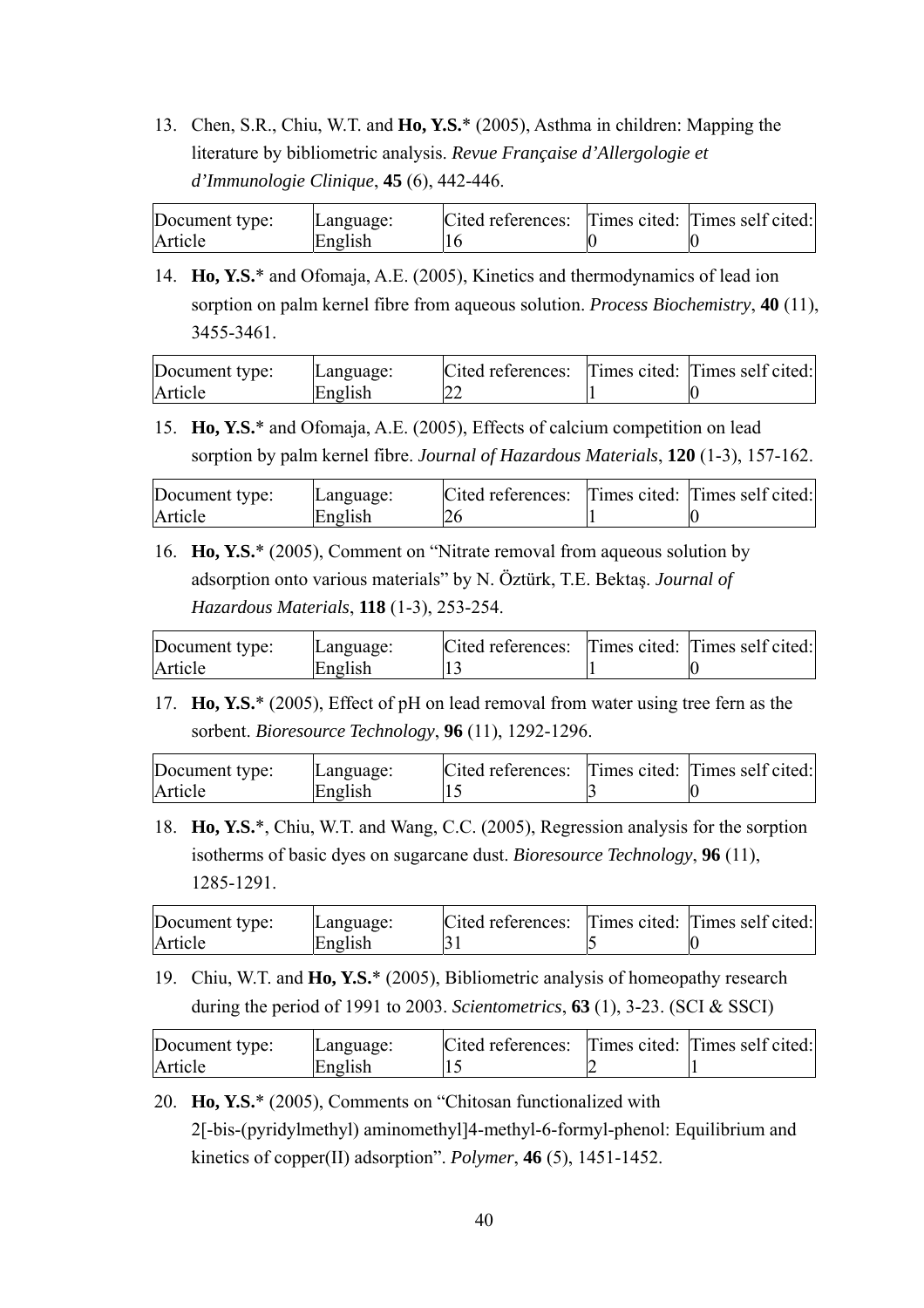| Document type: | Language: | Cited references: Times cited: Times self cited: |  |
|----------------|-----------|--------------------------------------------------|--|
| Article        | English   |                                                  |  |

21. **Ho, Y.S.**\*, Chiang, T.H. and Hsueh, Y.M. (2005), Removal of basic dye from aqueous solution using tree fern as a biosorbent. *Process Biochemistry*, **40** (1), 119-124.

| Document type: | Language: | Cited references: Times cited: Times self cited: |  |
|----------------|-----------|--------------------------------------------------|--|
| Article        | English   |                                                  |  |

Rank 1st in citation from 473 papers of *Process Biochemistry* (2005), Last data updates: 07 May 2006

22. **Ho, Y.S.** and McKay, G. (2004), Sorption of copper(II) from aqueous solution by peat. *Water Air and Soil Pollution*, **158** (1), 77-97.

| Document type: | Language: | Cited references: Times cited: Times self cited: |  |
|----------------|-----------|--------------------------------------------------|--|
| Article        | English   | 68                                               |  |

23. **Ho, Y.S.**\* (2004), Pseudo-isotherms using a second order kinetic expression constant. *Adsorption-Journal of the International Adsorption Society*, **10** (2), 151-158.

| Document type: | Language: | Cited references: Times cited: Times self cited: |  |
|----------------|-----------|--------------------------------------------------|--|
| Article        | English   |                                                  |  |

Rank 2nd in citation from 29 papers of *Adsorption-Journal of the International Adsorption Society* (2004), Last data updates: 07 May 2006

24. Chiu, W.T., Huang, J.S. and **Ho, Y.S.**\* (2004), Bibliometric analysis of severe acute respiratory syndrome-related research in the beginning stage. *Scientometrics*, **61** (1), 69-77. (SCI & SSCI)

| Document type: | Language: | Cited references: Times cited: Times self cited: |  |
|----------------|-----------|--------------------------------------------------|--|
| Article        | English   |                                                  |  |

25. Hsieh, W.H., Chiu, W.T., Lee, Y.S. and **Ho, Y.S.**\* (2004), Bibliometric analysis of patent ductus arteriosus treatments. *Scientometrics*, **60** (2), 205-215. (SCI & SSCI)

| Document type: | Language: | Cited references: Times cited: Times self cited: |  |
|----------------|-----------|--------------------------------------------------|--|
| Article        | English   |                                                  |  |

26. **Ho, Y.S.**\*, Chiu, W.T., Hsu, C.S. and Huang, C.T. (2004), Sorption of lead ions from aqueous solution using tree fern as a sorbent. *Hydrometallurgy*, **73** (1-2), 55-61.

| Document type:<br>Article | Language:<br>English | Cited references: Times cited: Times self cited: |  |
|---------------------------|----------------------|--------------------------------------------------|--|
|                           |                      |                                                  |  |

Rank 1st in citation from 127 papers of *Hydrometallurgy* (2004), Last data updates: 07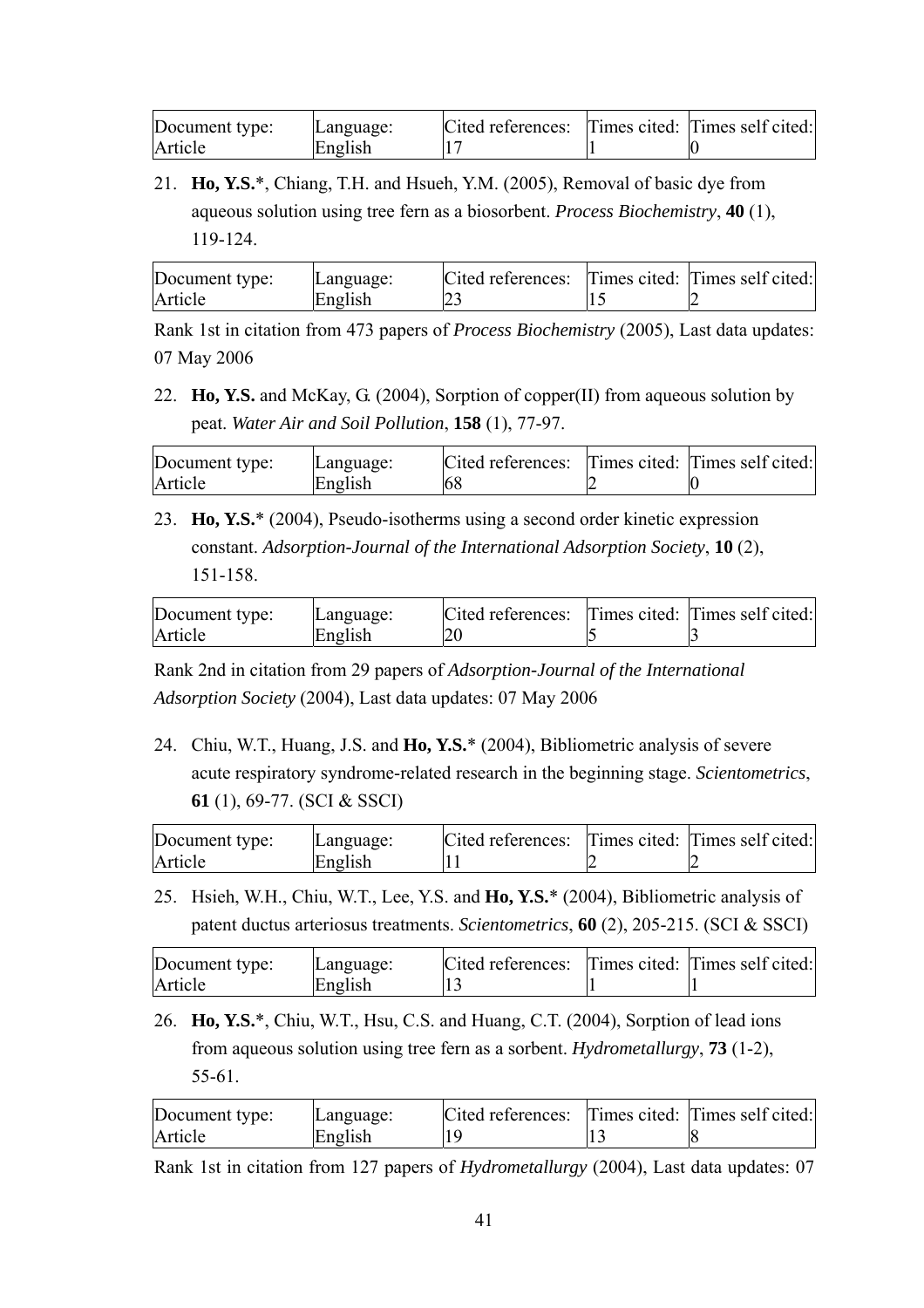May 2006

ISI highly cited article

27. **Ho, Y.S.**\* and Wang, C.C. (2004), Pseudo-isotherms for the sorption of cadmium ion onto tree fern. *Process Biochemistry*, **39** (6), 759-763.

| Document type: | Language: | Cited references: Times cited: Times self cited: |  |
|----------------|-----------|--------------------------------------------------|--|
| Article        | English   |                                                  |  |

Rank 4th in citation from 222 papers of *Process Biochemistry* (2004), Last data updates: 07 May 2006

28. **Ho, Y.S.**\* (2003), Removal of metal ions from sodium arsenate solution using tree fern. *Process Safety and Environmental Protection*, **81** (B5), 352-356.

| Document type: | Language: | Cited references: Times cited: Times self cited: |  |
|----------------|-----------|--------------------------------------------------|--|
| Article        | English   |                                                  |  |

29. **Ho, Y.S.**, Chiu, C.H., Tseng, T.M. and Chiu, W.T. (2003), Assessing stem cell research productivity. *Scientometrics*, **57** (3), 369-376. (SCI & SSCI)

| Document type: | Language: | Cited references: Times cited: Times self cited: |  |
|----------------|-----------|--------------------------------------------------|--|
| Article        | English   |                                                  |  |

30. **Ho, Y.S.** and McKay, G. (2003), Sorption of dyes and copper ions onto biosorbents. *Process Biochemistry*, **38** (7), 1047-1061.

| Document type: | Language: | Cited references: Times cited: Times self cited: |  |
|----------------|-----------|--------------------------------------------------|--|
| Article        | English   |                                                  |  |

Rank 3rd in citation from 170 papers of *Process Biochemistry* (2003), Last data updates: 07 May 2006

31. **Ho, Y.S.**\* (2003), Removal of copper ions from aqueous solution by tree fern. *Water Research*, **37** (10), 2323-2330.

| Document type: | Language: | Cited references: Times cited: Times self cited: |  |
|----------------|-----------|--------------------------------------------------|--|
| Article        | English   |                                                  |  |

Rank 1st in citation from 529 articles of *Water Research* (2003), Last data updates: 07 May 2006

ISI highly cited article

32. **Ho, Y.S.** and McKay, G. (2002), Application of kinetic models to the sorption of copper(II) on to peat. *Adsorption Science & Technology*, **20** (8), 797-815.

| Document type: | Language: | Cited references: Times cited: Times self cited: |  |
|----------------|-----------|--------------------------------------------------|--|
| Article        | English   |                                                  |  |

Rank 3rd in citation from 85 papers of *Adsorption Science & Technology* (2002), Last data updates: 07 January 2006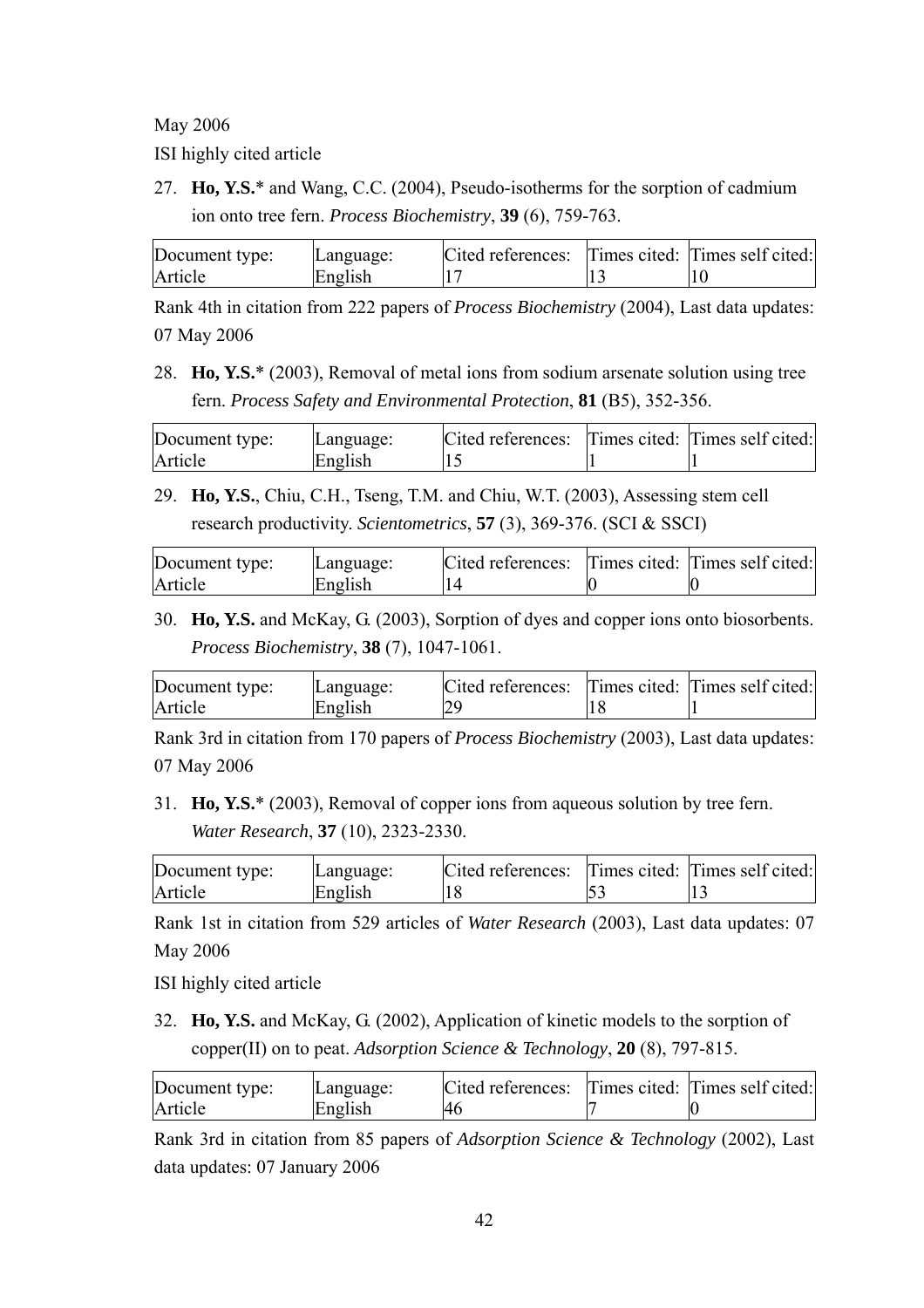33. **Ho, Y.S.**, Porter, J.F. and McKay, G. (2002), Equilibrium isotherm studies for the sorption of divalent metal ions onto peat: Copper, nickel and lead single component systems. *Water Air and Soil Pollution*, **141** (1-4), 1-33.

| Document type: | Language: | Cited references: Times cited: Times self cited: |  |
|----------------|-----------|--------------------------------------------------|--|
| Article        | English   |                                                  |  |

Rank 2nd in citation from 205 papers of *Water Air and Soil Pollution* (2002), Last data updates: 07 May 2006

34. **Ho, Y.S.**\*, Huang, C.T. and Huang, H.W. (2002), Equilibrium sorption isotherm for metal ions on tree fern. *Process Biochemistry*, **37** (12), 1421-1430.

| Document type: | Language: | Cited references: Times cited: Times self cited: |  |
|----------------|-----------|--------------------------------------------------|--|
| Article        | English   |                                                  |  |

Rank 1st in citation from 211 papers of *Process Biochemistry* (2002), Last data updates: 07 May 2006

35. **Ho, Y.S.**\*, Chiang, C.C. and Hsu, Y.C. (2001), Sorption kinetics for dye removal from aqueous solution using activated clay. *Separation Science and Technology*, **36** (11), 2473-2488.

| Document type: | Language: | Cited references: Times cited: Times self cited: |  |
|----------------|-----------|--------------------------------------------------|--|
| Article        | English   |                                                  |  |

Rank 3rd in citation from 205 papers of *Separation Science and Technology* (2001), Last data updates: 07 May 2006

36. **Ho, Y.S.**\* and Chiang, C.C. (2001), Sorption studies of acid dye by mixed sorbents. *Adsorption-Journal of the International Adsorption Society*, **7** (2), 139-147.

| Document type: | Language: | Cited references: Times cited: Times self cited: |     |  |
|----------------|-----------|--------------------------------------------------|-----|--|
| Article        | English   |                                                  | 164 |  |

Rank 1st in citation from 28 papers of *Adsorption-Journal of the International Adsorption Society* (2001), Last data updates: 07 May 2006

37. **Ho, Y.S.**, Ng, J.C.Y. and McKay, G. (2001), Removal of lead(II) from effluents by sorption on peat using second-order kinetics. *Separation Science and Technology*, **36** (2), 241-261.

| Document type: | Language: | Cited references: Times cited: Times self cited: |     |  |
|----------------|-----------|--------------------------------------------------|-----|--|
| Article        | English   |                                                  | l40 |  |

Rank 2nd in citation from 205 papers of *Separation Science and Technology* (2001), Last data updates: 07 May 2006

38. **Ho, Y.S.** and McKay, G. (2000), Batch sorber design using equilibrium and contact time data for the removal of lead. *Water Air and Soil Pollution*, **124** (1-2), 141-153.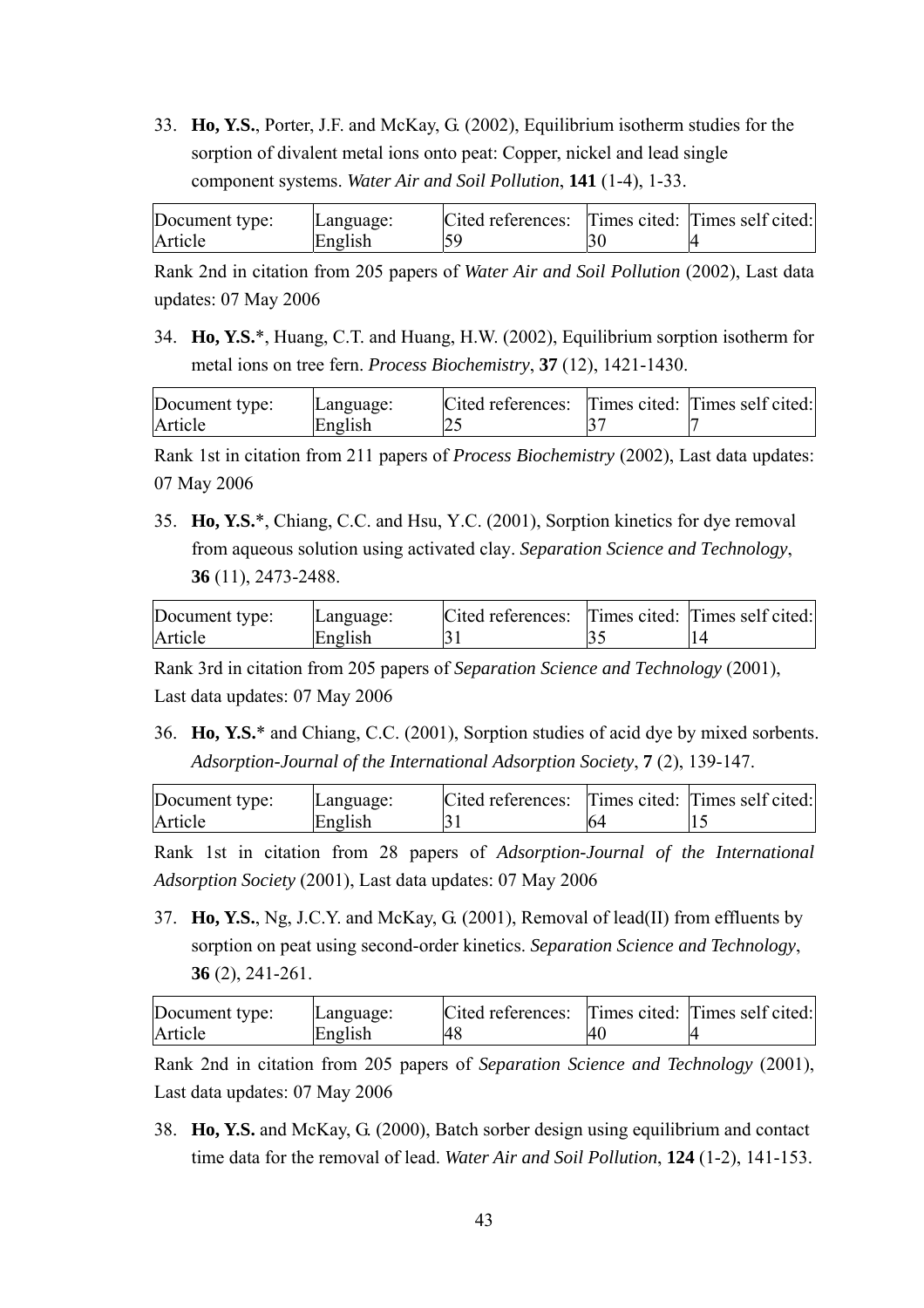| Document type: | Language: | Cited references: Times cited: Times self cited: |  |
|----------------|-----------|--------------------------------------------------|--|
| Article        | English   |                                                  |  |

Rank 11th in citation from 102 papers of *Water Air and Soil Pollution* (2000), Last data updates: 18 June 2005

39. **Ho, Y.S.**, McKay, G., Wase, D.A.J. and Forster, C.F. (2000), Study of the sorption of divalent metal ions on to peat. *Adsorption Science & Technology*, **18** (7), 639-650.

| Document type: | Language: | Cited references: Times cited: Times self cited: |  |
|----------------|-----------|--------------------------------------------------|--|
| Article        | English   |                                                  |  |

Rank 3rd in citation from 71 papers of *Adsorption Science & Technology* (2000), Last data updates: 18 June 2005

40. **Ho, Y.S.** and McKay, G. (2000), The kinetics of sorption of divalent metal ions onto sphagnum moss peat. *Water Research*, **34** (3), 735-742.

| Document type: | Language: | Cited references: Times cited: Times self cited: |     |  |
|----------------|-----------|--------------------------------------------------|-----|--|
| Article        | English   |                                                  | 180 |  |

Rank 1st in citation from 515 papers of *Water Research* (2000), Last data updates: 07 May 2006

41. **Ho, Y.S.** and McKay, G. (2000), Correlative biosorption equilibria model for a binary batch system. *Chemical Engineering Science*, **55** (4), 817-825.

| Document type: | Language: | Cited references: Times cited: Times self cited: |  |
|----------------|-----------|--------------------------------------------------|--|
| Article        | English   |                                                  |  |

Rank 42th in citation from 430 papers of *Chemical Engineering Science* (2000), Last data updates: 18 June 2005

42. **Ho, Y.S.** and McKay, G. (1999), Competitive sorption of copper and nickel ions from aqueous solution using peat. *Adsorption-Journal of the International Adsorption Society*, **5** (4), 409-417.

| Document type: | Language: | Cited references: Times cited: Times self cited: |  |
|----------------|-----------|--------------------------------------------------|--|
| Article        | English   |                                                  |  |

Rank 5th in citation from 40 papers of *Adsorption-Journal of the International Adsorption Society* (1999), Last data updates: 18 June 2005

43. **Ho, Y.S.** and McKay, G. (1999), Pseudo-second order model for sorption processes. *Process Biochemistry*, **34** (5), 451-465.

| Document type: | Language: | Cited references: Times cited: Times self cited: |     |     |
|----------------|-----------|--------------------------------------------------|-----|-----|
| Article        | English   |                                                  | 203 | ب ک |

Rank 1st in citation from 168 papers of *Process Biochemistry* (1999), Last data updates: 18 June 2005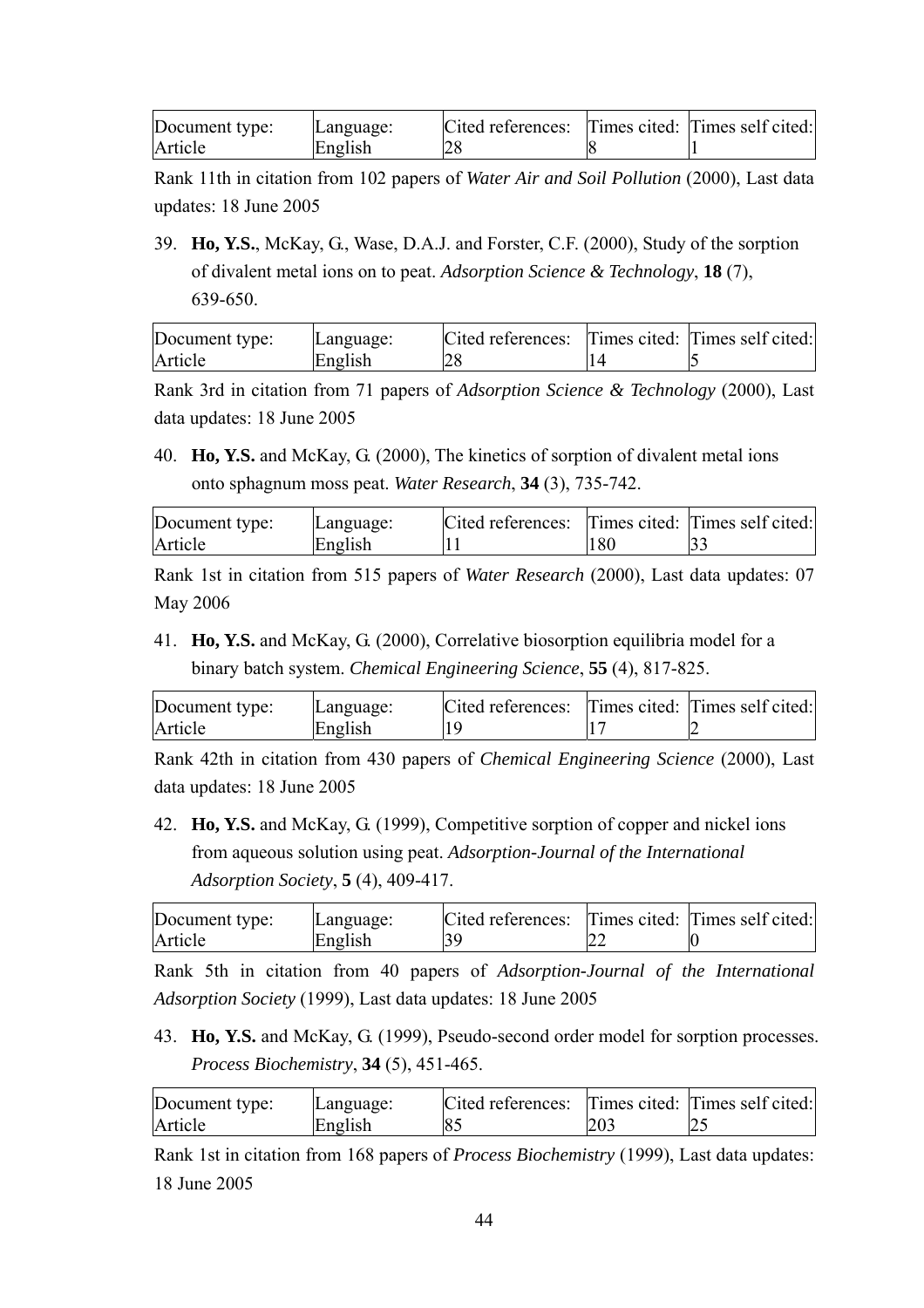44. **Ho, Y.S.** and McKay, G. (1999), A multi-stage batch sorption design with experimental data. *Adsorption Science & Technology*, **17** (4), 233-243.

| Document type: | Language: | Cited references: Times cited: Times self cited: |  |
|----------------|-----------|--------------------------------------------------|--|
| Article        | English   |                                                  |  |

Rank 1st in citation from 72 papers of *Adsorption Science & Technology* (1999), Last data updates: 18 June 2005

45. **Ho, Y.S.** and McKay, G. (1999), Batch lead(II) removal from aqueous solution by peat: Equilibrium and kinetics. *Process Safety and Environmental Protection*, **77** (B3), 165-173.

| Document type: | Language: | Cited references: Times cited: Times self cited: |  |
|----------------|-----------|--------------------------------------------------|--|
| Article        | English   | $\Delta$ <sup>O</sup>                            |  |

Rank 1st in citation from 49 papers of *Process Safety and Environmental Protection* (1999), Last data updates: 18 June 2005

46. **Ho, Y.S.** and McKay, G. (1999), Comparative sorption kinetic studies of dye and aromatic compounds onto fly ash. *Journal of Environmental Science and Health Part A-Toxic/Hazardous Substances & Environmental Engineering*, **34** (5), 1179-1204.

| Document type: | Language: |                                   | Times cited: Times self cited: |
|----------------|-----------|-----------------------------------|--------------------------------|
| Article        | English   | Cited references: $8\frac{1}{40}$ |                                |

Rank 1st in citation from 118 papers of *Journal of Environmental Science and Health Part A-Toxic/Hazardous Substances & Environmental Engineering* (1999), Last data updates: 18 June 2005

47. **Ho, Y.S.** and McKay, G. (1999), A kinetic study of dye sorption by biosorbent waste product pith. *Resources, Conservation and Recycling*, **25** (3), 171-193.

| Document type: | Language: | Cited references: Times cited: Times self cited: |  |
|----------------|-----------|--------------------------------------------------|--|
| Article        | English   |                                                  |  |

Rank 1st in citation from 64 papers of *Resources, Conservation and Recycling* (1999), Last data updates: 18 June 2005

48. **Ho, Y.S.**\* and McKay, G. (1999), The sorption of lead(II) ions on peat. *Water Research*, **33** (2), 578-584.

| Document type: | Language: |                                     | $\alpha$ Times cited: Times self cited: |
|----------------|-----------|-------------------------------------|-----------------------------------------|
| Article        | English   | Cited references: $9 _{122}^{1111}$ |                                         |

Rank 1st in citation from 417 papers of *Water Research* (1999), Last data updates: 07 May 2006

49. **Ho, Y.S.** and McKay, G. (1998), A two-stage batch sorption optimised design for dye removal to minimum contact time. *Process Safety and Environmental*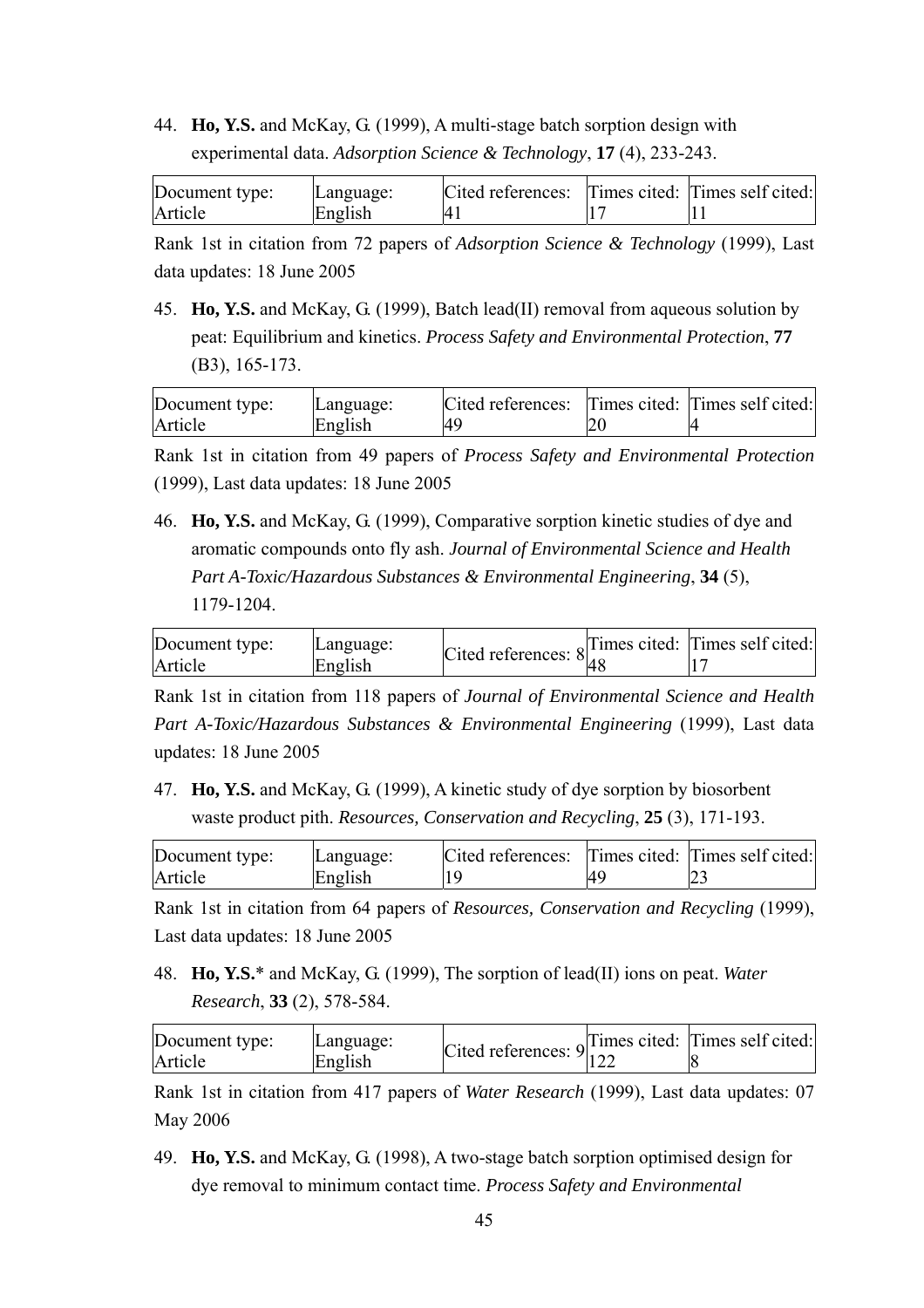#### *Protection*, **76** (B4), 313-318.

| Document type: | Language: | Cited references: Times cited: Times self cited: |  |
|----------------|-----------|--------------------------------------------------|--|
| Article        | English   |                                                  |  |

Rank 3rd in citation from 41 papers of *Process Safety and Environmental Protection* (1998), Last data updates: 18 June 2005

50. **Ho, Y.S.** and McKay, G. (1998), A comparison of chemisorption kinetic models applied to pollutant removal on various sorbents. *Process Safety and Environmental Protection*, **76** (B4), 332-340.

| Document type: | Language: | Cited references: Times cited: Times self cited: |  |
|----------------|-----------|--------------------------------------------------|--|
| Article        | English   |                                                  |  |

Rank 1st in citation from 41 papers of *Process Safety and Environmental Protection* (1998), Last data updates: 18 June 2005

51. **Ho, Y.S.** and McKay, G. (1998), The kinetics of sorption of basic dyes from aqueous solution by sphagnum moss peat. *Canadian Journal of Chemical Engineering*, **76** (4), 822-827.

| Document type: | Language: | Cited references: Times cited: Times self cited: |  |
|----------------|-----------|--------------------------------------------------|--|
| Article        | English   |                                                  |  |

Rank 1st in citation from 148 papers of *Canadian Journal of Chemical Engineering* (1998), Last data updates: 18 June 2005

52. **Ho, Y.S.** and McKay, G. (1998), Kinetic model for lead(II) sorption on to peat. *Adsorption Science & Technology*, **16** (4), 243-255.

| Document type: | Language: | Cited references: Times cited: Times self cited: |  |
|----------------|-----------|--------------------------------------------------|--|
| Article        | English   |                                                  |  |

Rank 1st in citation from 72 papers of *Adsorption Science & Technology* (1998), Last data updates: 18 June 2005

53. **Ho, Y.S.** and McKay, G. (1998), Sorption of dye from aqueous solution by peat. *Chemical Engineering Journal*, **70** (2), 115-124.

| Document type: | Language: | Cited references: Times cited: Times self cited: |  |
|----------------|-----------|--------------------------------------------------|--|
| Article        | English   | I42                                              |  |

Rank 1st in citation from 74 papers of *Chemical Engineering Journal* (1998), Last data updates: 18 June 2005

54. **Ho, Y.S.** and McKay, G. (1998), Kinetic models for the sorption of dye from aqueous solution by wood. *Process Safety and Environmental Protection*, **76** (B2), 183-191.

| Document type: | Language: | Cited references: Times cited: Times self cited: |  |
|----------------|-----------|--------------------------------------------------|--|
|                |           |                                                  |  |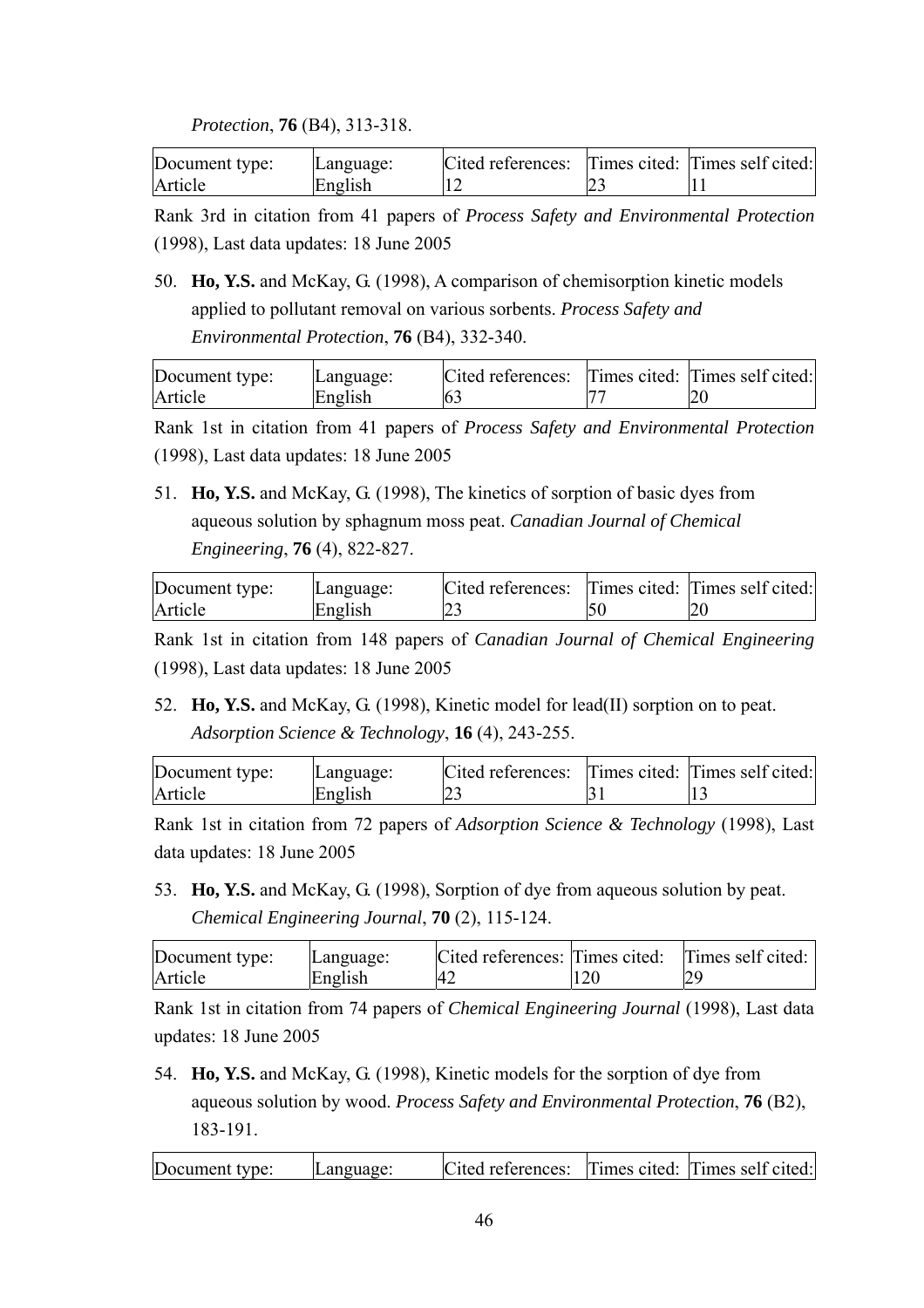| Article<br>:nglish<br>۱۵۱۵،<br>-- | - |  |
|-----------------------------------|---|--|
|-----------------------------------|---|--|

Rank 2nd in citation from 41 papers of *Process Safety and Environmental Protection* (1998), Last data updates: 18 June 2005

55. **Ho, Y.S.**, Wase, D.A.J. and Forster, C.F. (1996), Removal of lead ions from aqueous-solution using sphagnum moss peat as adsorbent. *Water SA*, **22** (3), 219-224.

| Document type: | Language: | Cited references: Times cited: Times self cited: |  |
|----------------|-----------|--------------------------------------------------|--|
| Article        | English   |                                                  |  |

Rank 13th in citation from 46 papers of *Water SA* (1996), Last data updates: 18 June 2005

56. **Ho, Y.S.**, Wase, D.A.J. and Forster, C.F. (1996), Kinetic studies of competitive heavy metal adsorption by sphagnum moss peat. *Environmental Technology*, **17** (1), 71-77.

| Document type: | Language: | Cited references: Times cited: Times self cited: |  |
|----------------|-----------|--------------------------------------------------|--|
| Article        | English   |                                                  |  |

Rank 1st in citation from 153 papers of *Environmental Technology* (1996), Last data updates: 18 June 2005

57. **Ho, Y.S.**, Wase, D.A.J. and Forster, C.F. (1995), Batch nickel removal from aqueous solution by sphagnum moss peat. *Water Research*, **29** (5), 1327-1332.

| Document type: | Language: | Cited references: Times cited: Times self cited: |  |
|----------------|-----------|--------------------------------------------------|--|
| Article        | English   |                                                  |  |

Rank 5th in citation from 375 papers of *Water Research* (1995), Last data updates: 18 June 2005

58. **Ho, Y.S.**, Wase, D.A.J. and Forster, C.F. (1994), The adsorption of divalent copper ions from aqueous solution by sphagnum moss peat. *Process Safety and Environmental Protection*, **72** (B3), 185-194.

| Document type: | Language: | Cited references: Times cited: Times self cited: |  |
|----------------|-----------|--------------------------------------------------|--|
| Article        | English   | ∸∸                                               |  |

Rank 1st in citation from 37 papers of *Process Safety and Environmental Protection* (1994), Last data updates: 18 June 2005

#### **First or Corresponding Author, Review Papers**

59. **Ho, Y.S.**\* (2004), Citation review of Lagergren kinetic rate equation on adsorption reactions. *Scientometrics*, **59** (1), 171-177. (SCI & SSCI)

| Document type: | Language: | Cited references: Times cited: Times self cited: |  |
|----------------|-----------|--------------------------------------------------|--|
| Review         | English   |                                                  |  |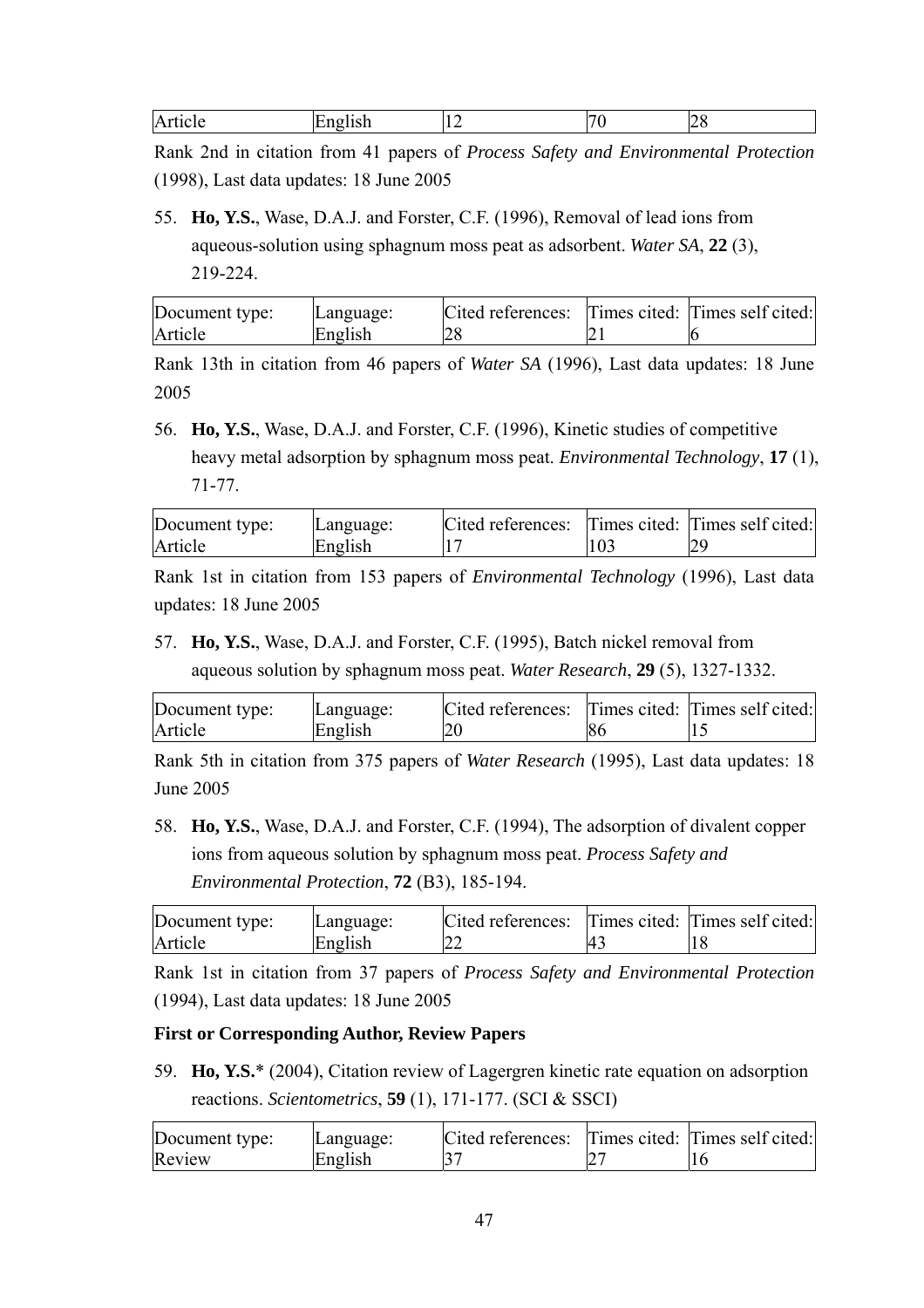Rank 1st in citation from 101 papers of *Scientometrics* (2004), Last data updates: 07 January 2006

ISI highly cited article

60. **Ho, Y.S.**, Ng, J.C.Y. and McKay, G. (2000), Kinetics of pollutant sorption by biosorbents: Review. *Separation and Purification Methods*, **29** (2), 189-232.

| Document type: | Language: | Cited references: Times cited: Times self cited: |  |
|----------------|-----------|--------------------------------------------------|--|
| Review         | English   |                                                  |  |

Rank 1st in citation from 11 papers of *Separation and Purification Methods* (2000), Last data updates: 18 June 2005

#### **First or Corresponding Author, Letter Papers**

61. **Ho, Y.S.**\* (2006), Comment on "Adsorption of Cu(II) from aqueous solutions by tannins immobilized on collagen" by Liao, X.P., Lu, Z.B., Zhang, M.N., Liu, X. and Shi, B., **79** (4), 335-342 (2004). *Journal of Chemical Technology and Biotechnology*. (Accepted)

| Document type: | Language: | Cited references: Times cited: Times self cited: |  |
|----------------|-----------|--------------------------------------------------|--|
| Letter         | English   |                                                  |  |

62. **Ho, Y.S.**\* (2006), Comment on "Equilibrium and kinetics studies of adsorption of copper(II) on chitosan and chitosan/PVA beads". *International Journal of Biological Macromolecules*, **38** (2), 148-149.

| Document type: | Language: | Cited references: Times cited: Times self cited: |  |
|----------------|-----------|--------------------------------------------------|--|
| Letter         | English   |                                                  |  |

63. **Ho, Y.S.**\* (2006), Comments on "An adsorption and kinetic study of lac dyeing on silk". *Dyes and Pigments*. (Accepted)

| Document type: | Language: | Cited references: Times cited: Times self cited: |  |
|----------------|-----------|--------------------------------------------------|--|
| Letter         | English   |                                                  |  |

64. **Ho, Y.S.**\* (2005), Comments on "Study on biosorption of Cr(VI) by *Mucor hiemalis*". *Biochemical Engineering Journal*, **26** (1), 82-83.

| Document type: | Language: | Cited references: Times cited: Times self cited: |  |
|----------------|-----------|--------------------------------------------------|--|
| Letter         | English   |                                                  |  |

65. **Ho, Y.S.**\* (2005), Comments on "Efficiency of membrane-sorption integrated processes". *Journal of Membrane Science*, **263** (1-2), 160-161.

| Letter<br>English | Document type: | Language: | Cited references: Times cited: Times self cited: |  |
|-------------------|----------------|-----------|--------------------------------------------------|--|
|                   |                |           |                                                  |  |

66. **Ho, Y.S.**\* (2005), Comment on "Selective adsorption of tannins onto hide collagen fibres". *Science in China Series B-Chemistry*, **48** (2), 176.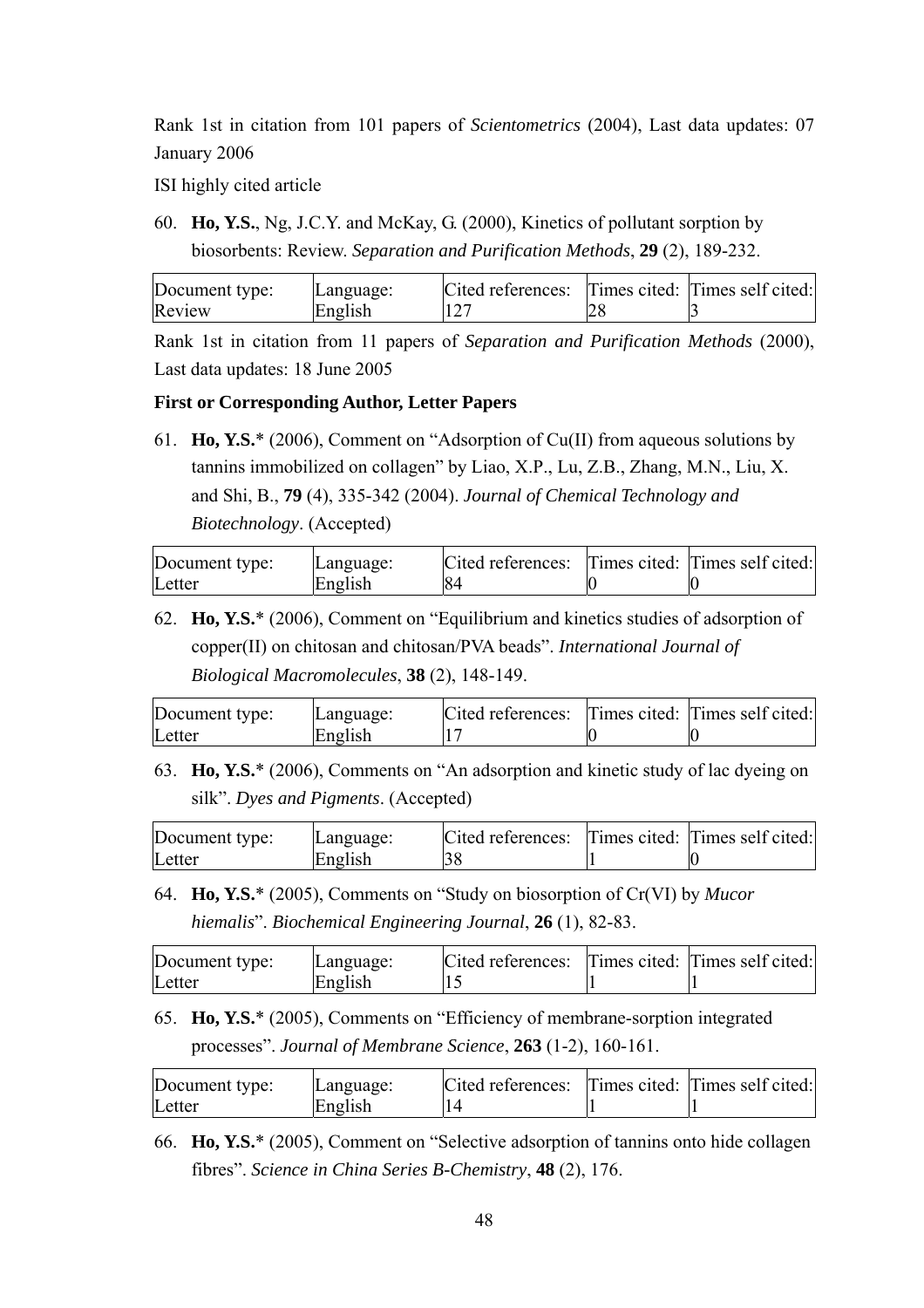| Document type: | Language: | Cited references: Times cited: Times self cited: |  |
|----------------|-----------|--------------------------------------------------|--|
| Letter         | English   | 105                                              |  |

67. **Ho, Y.S.**\* (2005), Comment on "Biosorption of cadmium using the fungus *Aspergillus niger*". by Barros, L.M., Macedo, G.R., Duarte, M.M.L., Silva, E.R and Lobato, A.K.C.L. *Brazilian Journal of Chemical Engineering*, **22** (2), 319-322.

| Document type: | Language: | Cited references: Times cited: Times self cited: |  |
|----------------|-----------|--------------------------------------------------|--|
| Letter         | English   |                                                  |  |

68. **Ho, Y.S.**\* (2005), Comment on "Two-stage batch sorber design using second-order kinetic model for the sorption of metal complex dyes onto pine sawdust" by Özacar, M. and Şengýl, İ.A. *Biochemical Engineering Journal*, **23** (3), 291-292.

| Document type: | Language: | Cited references: Times cited: Times self cited: |  |
|----------------|-----------|--------------------------------------------------|--|
| Letter         | English   | 34                                               |  |

69. **Ho, Y.S.**\* (2005), Comment on "Adsorption of naphthalene on zeolite from aqueous solution" by C.F. Chang, C.Y. Chang, K.H. Chen, W.T. Tsai, J.L. Shie, Y.H. Chen. *Journal of Colloid and Interface Science*, **283** (1), 274-277.

| Document type: | Language: | Cited references: Times cited: Times self cited: |  |
|----------------|-----------|--------------------------------------------------|--|
| Letter         | English   |                                                  |  |

70. **Ho, Y.S.**\* (2004), Comment on "An evaluation of copper biosorption by a brown seaweed under optimized conditions" by Antunes, W.M., Luna, A.S., Henriques, C.A. and da Costa, A.C.A. *Electronic Journal of Biotechnology*, **7** (2).

| Document type: | Language: | Cited references: Times cited: Times self cited: |  |
|----------------|-----------|--------------------------------------------------|--|
| Letter         | English   | 83                                               |  |

71. **Ho, Y.S.**\* (2004), Comments on "Collagen-fiber-immobilized tannins and their adsorption of Au(III)". *Industrial & Engineering Chemistry Research*, **43** (19), 6265.

| Document type: | Language: | Cited references: Times cited: Times self cited: |  |
|----------------|-----------|--------------------------------------------------|--|
| Letter         | English   |                                                  |  |

72. **Ho, Y.S.**\* (2004), Selection of optimum sorption isotherm. *Carbon*, **42** (10), 2115-2116.

| Document type: | Language: |                                                         | Times cited: Times self cited: |
|----------------|-----------|---------------------------------------------------------|--------------------------------|
| Letter         | English   | Cited references: $6\begin{matrix} 1 \\ 1 \end{matrix}$ |                                |

Rank 46th in citation from 478 papers of *Carbon* (2004), Last data updates: 07 January 2006

73. **Ho, Y.S.**\* (2004), Comment on "Removal of copper from aqueous solution by aminated and protonated mesoporous aluminas: Kinetics and equilibrium," by S. Rengaraj, Y. Kim, C.K. Joo, and J. Yi. *Journal of Colloid and Interface Science*,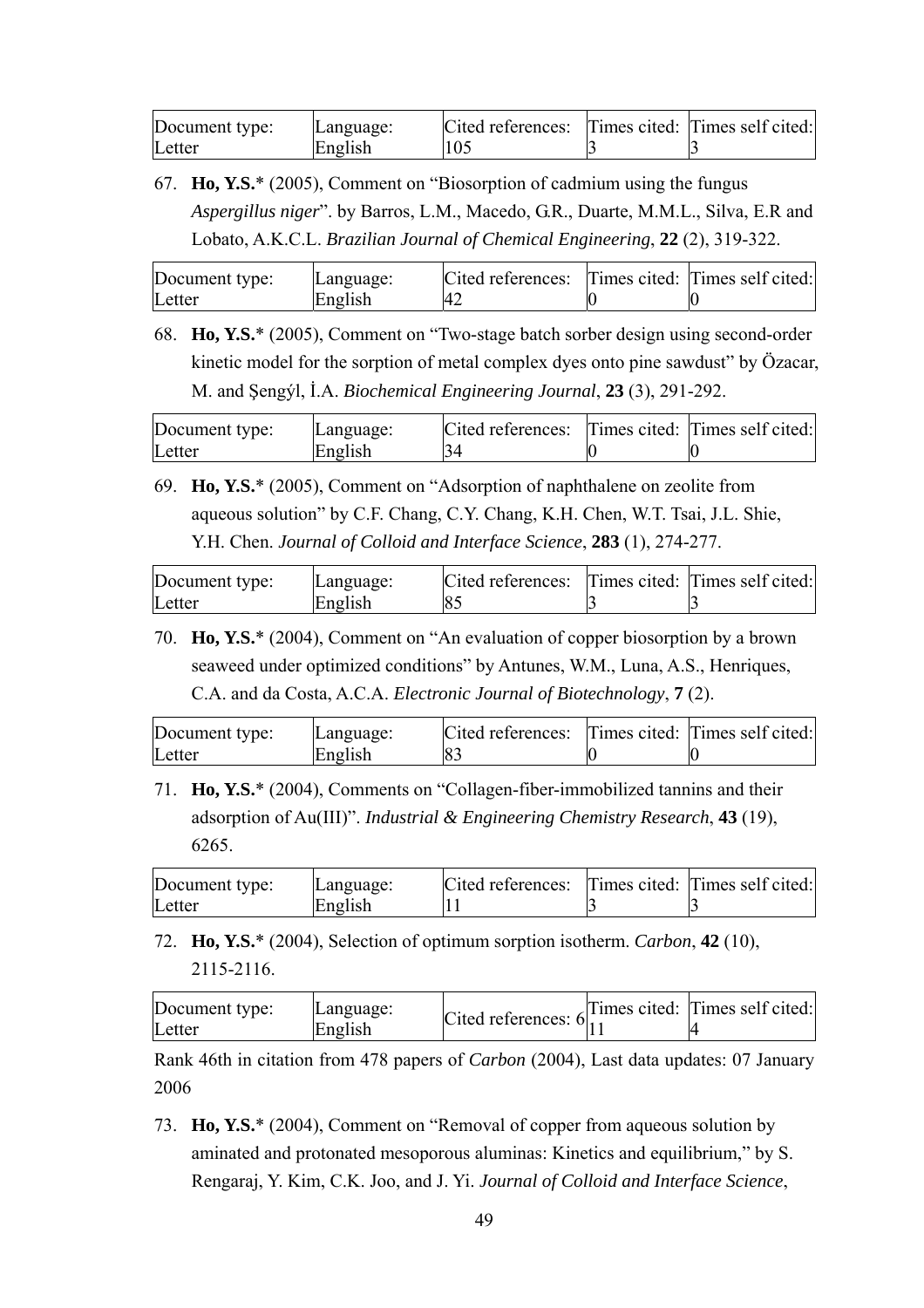**276** (1), 255-258.

| Document type: | Language: | Cited references: Times cited: Times self cited: |  |
|----------------|-----------|--------------------------------------------------|--|
| Letter         | English   |                                                  |  |

Rank 16th in citation from 849 papers of *Journal of Colloid and Interface Science* (2004), Last data updates: 18 June 2005

74. **Ho, Y.S.**\* (2004), Comment on "Arsenic removal using mesoporous alumina prepared via a templating method". *Environmental Science & Technology*, **38** (11), 3214-3215.

| Document type: | Language: | Cited references: Times cited: Times self cited: |  |
|----------------|-----------|--------------------------------------------------|--|
| Letter         | English   | 64                                               |  |

Rank 149th in citation from 1137 papers of *Environmental Science & Technology* (2004), Last data updates: 07 January 2006

75. **Ho, Y.S.**\* (2004), "Kinetic modeling and equilibrium studies during cadmium biosorption by dead *Sargassum sp* biomass" by Cruz, C.C.V., da Costa, A.C.A., Henriques, C.A., Luna, A.S. *Bioresource Technology*, **93** (3), 321-323.

| Document type: | Language: | Cited references: Times cited: Times self cited: |  |
|----------------|-----------|--------------------------------------------------|--|
| Letter         | English   |                                                  |  |

Rank 2nd in citation from 226 papers of *Bioresource Technology* (2004), Last data updates: 07 January 2006

76. **Ho, Y.S.**\*, Bulut, Y. and Tez, Z. (2004), Comment on "Removal of heavy metal ions by modified sawdust of walnut" by Bulut, Y. and Tez, Z. *Fresenius Environmental Bulletin*, **13** (4), 370-373.

| Document type: | Language: | Cited references: Times cited: Times self cited: |  |
|----------------|-----------|--------------------------------------------------|--|
| Letter         | English   | l66                                              |  |

Rank 3rd in citation from 254 papers of *Fresenius Environmental Bulletin* (2004), Last data updates: 07 January 2006

77. **Ho, Y.S.**\* (2004), Comment on "An alternative Avrami equation to evaluate kinetic parameters of the interaction of  $Hg(II)$  with thin chitosan membranes," by E.C.N. Lopes, F.S.C. dos Anjos, E.F.S. Vieira, and A.R. Cestari. *Journal of Colloid and Interface Science*, **272** (1), 249-250.

| Document type: | Language: | Cited references: Times cited: Times self cited: |  |
|----------------|-----------|--------------------------------------------------|--|
| Letter         | English   |                                                  |  |

Rank 5th in citation from 849 papers of *Journal of Colloid and Interface Science* (2004), Last data updates: 07 January 2006

78. **Ho, Y.S.**\* (2003), Comment on "Adsorption of fluoride, phosphate, and arsenate ions on a new type of ion exchange fiber," by R.X. Liu, J.L. Guo, and H.X. Tang.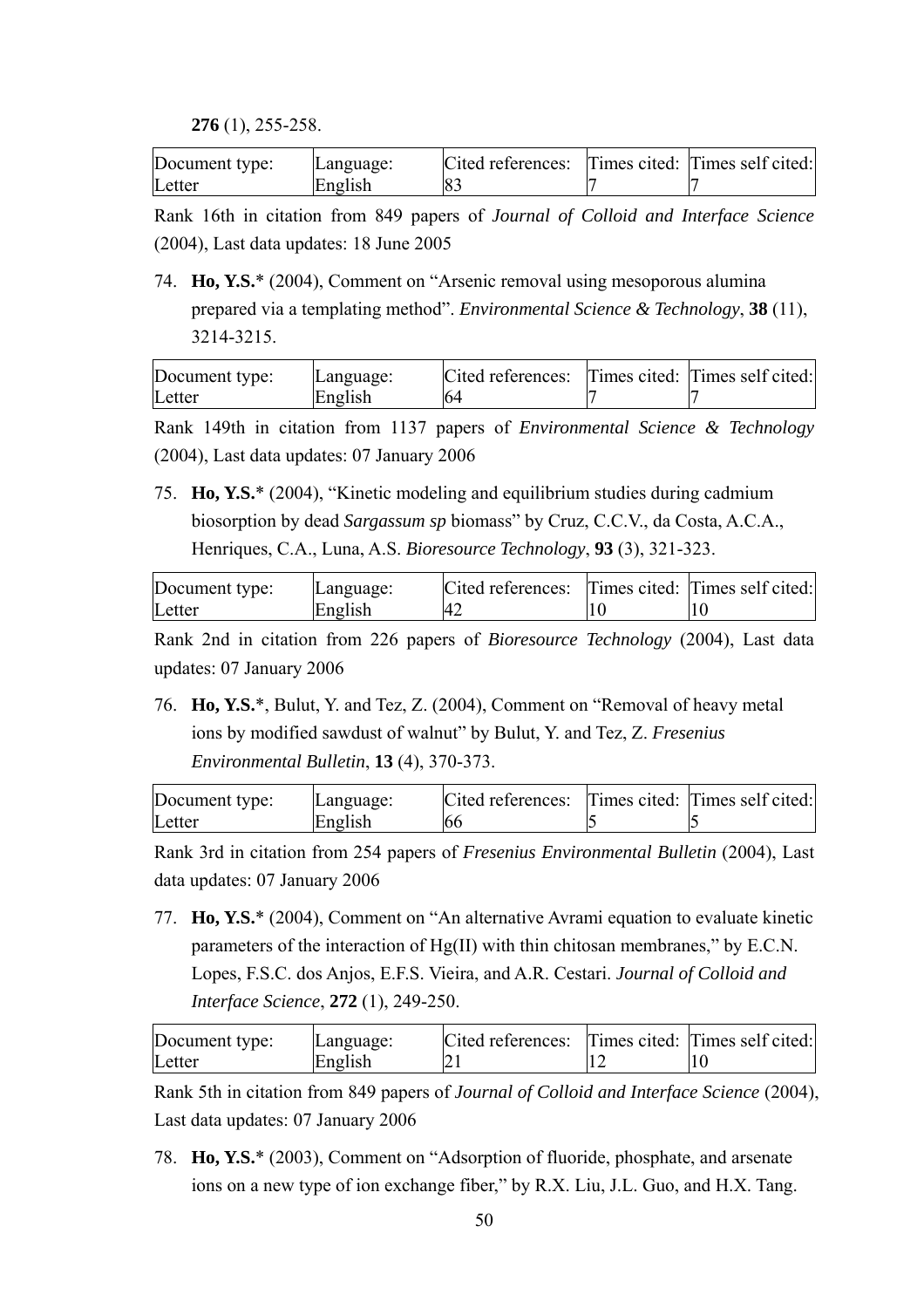| Journal of Colloid and Interface Science, 262 (1), 307-308. |  |  |  |  |  |  |
|-------------------------------------------------------------|--|--|--|--|--|--|
|-------------------------------------------------------------|--|--|--|--|--|--|

| Document type: | Language: | Cited references: Times cited: Times self cited: |  |
|----------------|-----------|--------------------------------------------------|--|
| Letter         | English   |                                                  |  |

Rank 25th in citation from 759 papers of *Journal of Colloid and Interface Science* (2003), Last data updates: 07 January 2006

## 79. **Ho, Y.S.**\* (2003), Letter to the editor. *Journal of Chemical Technology and Biotechnology*, **78** (6), 724.

| Document type: | Language: | Cited references: $4\frac{1}{2}$ | Times cited: Times self cited: |
|----------------|-----------|----------------------------------|--------------------------------|
| Letter         | English   |                                  |                                |

Rank 2nd in citation from 183 papers of *Journal of Chemical Technology and Biotechnology* (2003), Last data updates: 07 January 2006

80. **Ho, Y.S.**\* and McKay, G. (1999), Comment on "The sorption of lead(II) ions on peat" by Y.S. Ho and G. McKay, Water Research 33 (2), 578-584 (1999) – Authors' reply. *Water Research*, **33** (16), 3544.

| Document type: | Language: | Cited references: $0_0^{\text{L}}$ | Times cited: Times self cited: |
|----------------|-----------|------------------------------------|--------------------------------|
| Letter         | English   |                                    |                                |

#### **First or Corresponding Author, Editorial Material Papers**

81. **Ho, Y.S.**\* (2006), Comment on "Remediation of soil contaminated with the heavy metal  $(Cd^{2+})$ ". *Journal of Hazardous Materials*. (Accepted)

| Document type: Editorial | Language: | Cited                     | <b>Times</b> | Times self |
|--------------------------|-----------|---------------------------|--------------|------------|
| Material                 | English   | references: $13$ cited: 0 |              | cited: 0   |

82. **Ho, Y.S.**\* (2005), Comment on "Removal of heavy metals from aqueous solution by carbon nanotubes: Adsorption equilibrium and kinetics" by Li, Y.H., Di, Z.C., Luan, Z.K., Ding, J., Zuo, H., Wu, X.Q., Xu, C.L. and Wu, D.H. *Journal of Environmental Sciences-China*, **17** (1), 175-176.

| Document type: Editorial | Language: | Cited                     | Times | Times self |
|--------------------------|-----------|---------------------------|-------|------------|
| Material                 | English   | references: $30$ cited: 1 |       | cited:     |

83. **Ho, Y.S.**\* (2005), Adsorption characteristics of zinc-cyanide complexes by waste brewery biomass. *Journal of Industrial and Engineering Chemistry*, **11** (3), 478-479.

| Document type: Editorial | Language: | Cited                     | Times | Times self |
|--------------------------|-----------|---------------------------|-------|------------|
| Material                 | English   | references: $16$ cited: 1 |       | cited:     |

84. Zheng, S.K., Yang, Z.F., Jo, D.H., Park, Y.H. and **Ho, Y.S.**\* (2005), Comment on "Removal of chlorophenols from groundwater by chitosan sorption". *Water Research*, **39** (1), 264-268.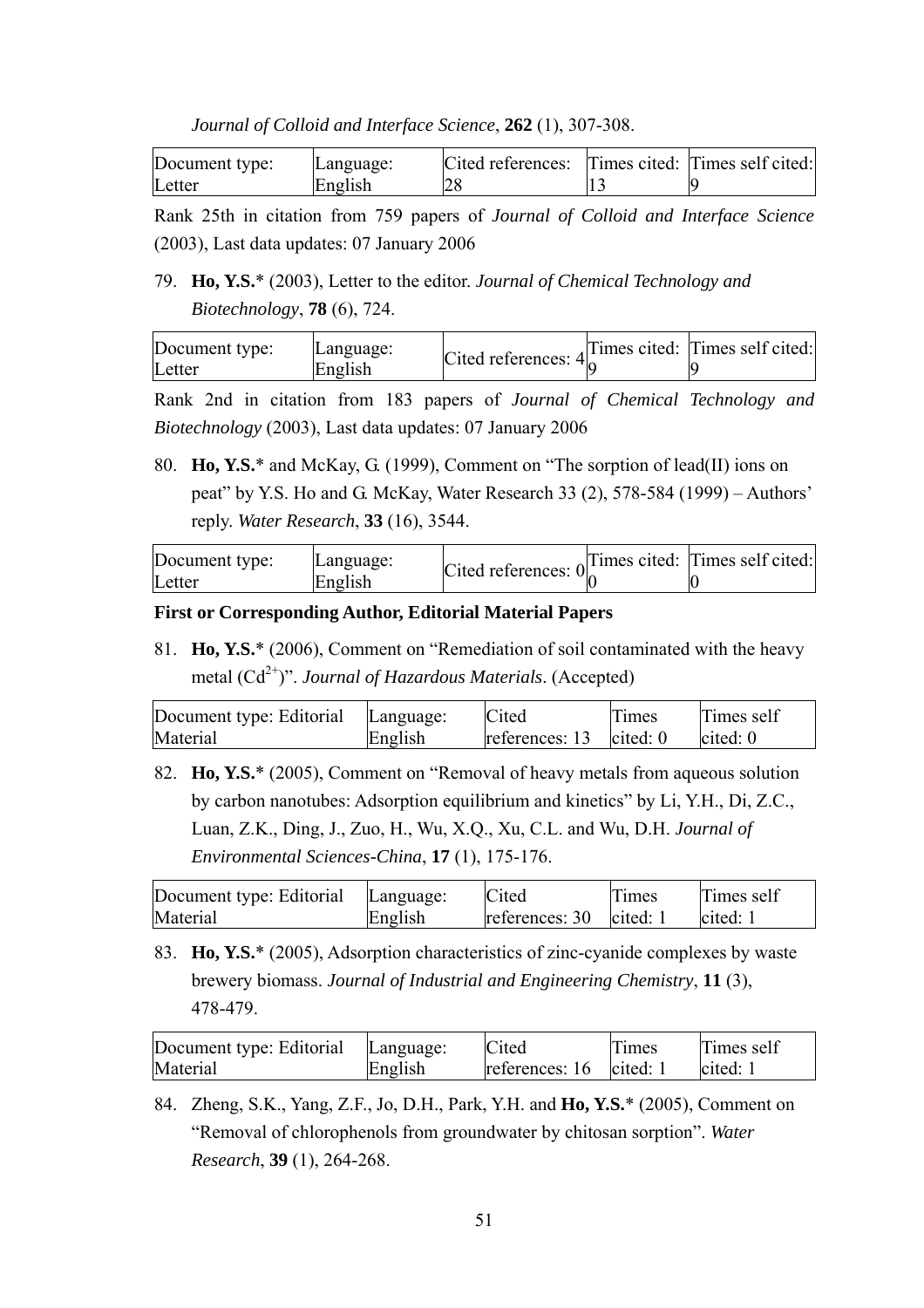| Document type: Editorial | Language: | Cited                     | Times | Times self |
|--------------------------|-----------|---------------------------|-------|------------|
| Material                 | English   | references: $78$ cited: 2 |       | cited:     |

85. **Ho, Y.S.**\* (2004), Comment on "Sorption of basic dyes from aqueous solution by activated sludge" [J. Hazard. Mater. 108 (2004) 183–188]. *Journal of Hazardous Materials*, **114** (1-3), 241-245.

| Document type: Editorial | Language: | Cited                     | <b>Times</b> | Times self |
|--------------------------|-----------|---------------------------|--------------|------------|
| Material                 | English   | references: $81$ cited: 3 |              | cited: $3$ |

Rank 17th in citation from 264 papers of *Journal of Hazardous Materials* (2004), Last data updates: 07 January 2006

86. **Ho, Y.S.**\* (2004), Cadmium removal from aqueous solutions by chitin: Kinetic and equilibrium studies. *Water Research*, **38** (12), 2962-2964.

| Document type: Editorial | Language: | Cited                       | Times | Times self |
|--------------------------|-----------|-----------------------------|-------|------------|
| Material                 | English   | references: $37$ cited: $5$ |       | cited: 4   |

Rank 62th in citation from 479 papers of *Water Research* (2004), Last data updates: 07 January 2006

87. **Ho, Y.S.**\* (2003), Affinity dye-ligand poly(hydroxyethyl methacrylate)/chitosan composite membrane for adsorption lysozyme and kinetic properties G. Bayramoglu, M. Yilmaz, M.Y. Arica. *Biochemical Engineering Journal*, **15** (1), 77-78.

| Document type: Editorial Language: |         | Cited                      | Times cited: Times self |          |
|------------------------------------|---------|----------------------------|-------------------------|----------|
| Material                           | English | references: $33 \quad  11$ |                         | cited: 9 |

Rank 8th in citation from 124 papers of *Biochemical Engineering Journal* (2003), Last data updates: 07 January 2006

88. **Ho, Y.S.**\* (2002), Comment on "Removal of  $Ni^{2+}$  and  $Cu^{2+}$  ions from aqueous solutions on to lignite-based carbons", by S.E. Samra. *Adsorption Science & Technology*, **20** (2), 199-201.

| Document type: Editorial Language: |         | Cited          | Times cited: Times self |          |
|------------------------------------|---------|----------------|-------------------------|----------|
| Material                           | English | references: 27 |                         | cited: 9 |

Rank 1st in citation from 85 papers of *Adsorption Science & Technology* (2002), Last data updates: 07 January 2006

## **First or Corresponding Author, Correction Papers**

89. **Ho, Y.S.**\* (2004), Erratum to "Removal of copper ions from aqueous solution by tree fern": [Water Res. 37 (2003) 2323–2330]. *Water Research*, **38** (20), 4536-4537.

| Document type: | Language: | Cited         | Times cited: Times self |          |
|----------------|-----------|---------------|-------------------------|----------|
| Correction     | English   | references: 3 |                         | cited: 0 |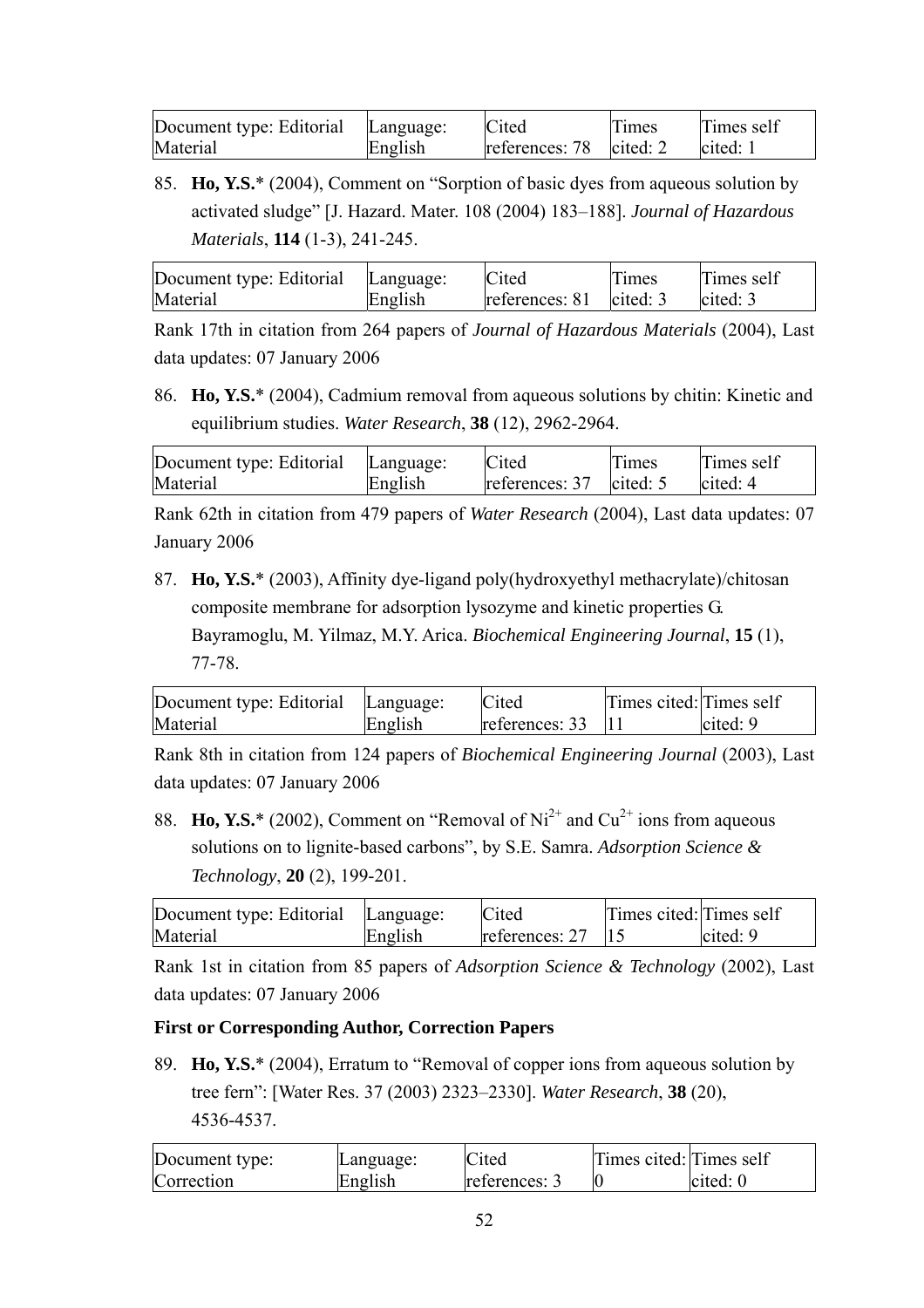#### **Other papers**

90. Wen, D., **Ho, Y.S.**, Tang, X. (2006), Mechanism of the adsorption of ammonium ions from aqueous solution by Chinese natural zeolite. *Separation Science and Technology*. (Accepted)

| Document type: | Language: | Cited references: Times cited: Times self cited: |  |
|----------------|-----------|--------------------------------------------------|--|
| Article        | English   |                                                  |  |

91. Wen, D., **Ho, Y.S.** and Tang, X. (2005), Comparative adsorption kinetic studies of ammonium onto zeolite. *Journal of Hazardous Materials*, **133** (1-3), 252-256.

| Document type: | Language: | Cited references: Times cited: Times self cited: |  |
|----------------|-----------|--------------------------------------------------|--|
| Article        | English   |                                                  |  |

92. Taty-Costodes, V.C., Fauduet, H., Porte, C. and **Ho, Y.S.** (2005), Removal of lead(II) ions from synthetic and real effluents using immobilized *Pinus sylvestris* sawdust: Adsorption on a fixed-bed column. *Journal of Hazardous Materials*, **123** (1-3), 135-144.

| Document type: | Language: | Cited references: Times cited: Times self cited: |  |
|----------------|-----------|--------------------------------------------------|--|
| Article        | English   |                                                  |  |

93. McKay, G., **Ho, Y.S.** and Ng, J.C.P. (1999), Biosorption of copper from waste waters: A review. *Separation and Purification Methods*, **28** (1), 87-125.

| Document type: | Language: | Cited references: Times cited: Times self cited: |  |
|----------------|-----------|--------------------------------------------------|--|
| Review         | English   | 151                                              |  |

Rank 3rd in citation from 5 papers of *Separation and Purification Methods* (1999), Last data updates: 18 June 2005

94. Chiu, W.T., **Ho, Y.S.** and Lee, Y.S. (2003), Sharp decline of injury mortality rate in a developing country. *Journal of Trauma-Injury Infection and Critical Care*, **55** (2), 391-392.

| Document type: | Language: |                                  | Times cited: Times self cited: |
|----------------|-----------|----------------------------------|--------------------------------|
| Letter         | English   | Cited references: $4\frac{1}{6}$ |                                |

95. Adams, H., Fenton, D.E., **Ho, Y.S.**, Najera, B.A. and Rodriguez de Barbarin, C.O. (1997), The X-ray crystal structures of two derivatives of

2,6-bis{[2-(dimethoxymethyl)phenoxy]methyl}pyridine. *Journal of Chemical Research. Synopses.*, **6**, 188-189.

| Document type: | Language: | Cited references: $7\frac{1}{6}$ | $\Box$ Times cited: Times self cited: |
|----------------|-----------|----------------------------------|---------------------------------------|
| Article        | English   |                                  |                                       |

96. Bailey, N.A., Debarbarin, C.O.R., Fenton, D.E., **Ho, Y.S.** and Humber, G.J. (1995), The synthesis and crystal-structure of a cerium(III) complex of 2,6-bis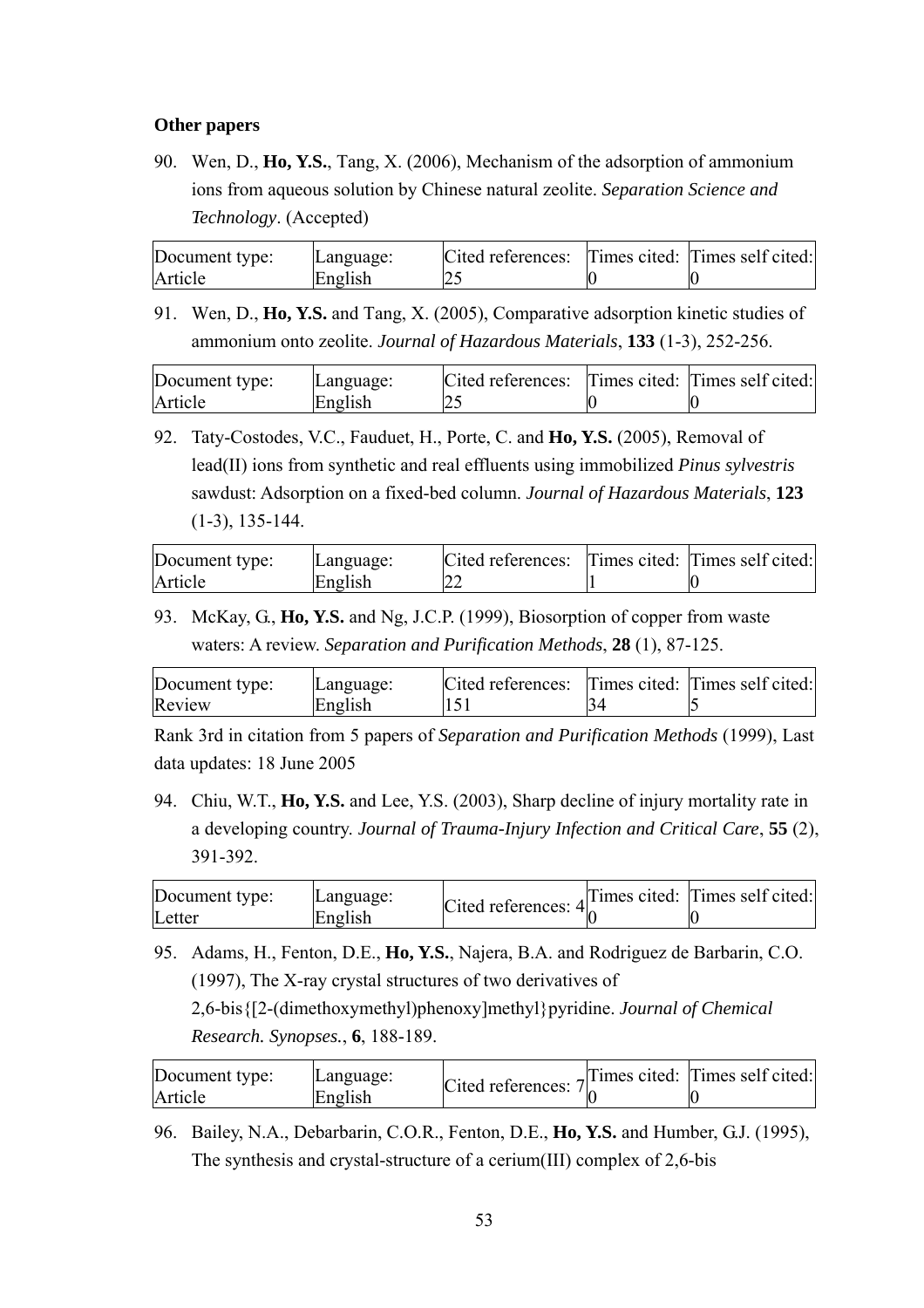(2-formylphenoxymethyl)pyridine. *Inorganica Chimica Acta*, **232** (1-2), 227-230.

| Document type: | Language: |  |  |
|----------------|-----------|--|--|
| Note           | English   |  |  |

97. Adams, H., Bailey, N.A., Fenton, D.E. and **Ho, Y.S.** (1993), A polymetric tetraimine schiff base macrocyclic complex of silver(I). *Inorganica Chimica Acta*, **212** (1-2), 65-68.

| Document type: | Language: | Cited references: Times cited: Times self cited: |  |
|----------------|-----------|--------------------------------------------------|--|
| Article        | English   |                                                  |  |

Rank 244th in citation from 457 papers of *Inorganica Chimica Acta* (1993), Last data updates: 18 June 2005

98. Adams, H., Bailey, N.A., Bastida, R., Fenton, D.E., **Ho, Y.S.** and Hempstead, P.D. (1992), The reaction of 2,6-bis(2-formylphenoxymethyl)pyridine and bis(2-aminoethyl) ether in the presence and absence of metal cations: The crystal structure of a [1+1] macrocyclic product. *Journal of Chemical Research-S*, **6**, 190-191.

| Document type: | Language: | Cited references: Times cited: Times self cited: |  |
|----------------|-----------|--------------------------------------------------|--|
| Article        | English   |                                                  |  |

Rank 15th in citation from 235 papers of *Journal of Chemical Research. Synopses.* (1992), Last data updates: 18 June 2005

## 非 **SCI** 或 **SSCI** 論文

- 1. Adams, H., Bailey, N.A., Bastida, R., Fenton, D.E., **Ho, Y.S.** and Hempstead, P.D. (1992), The reaction of 2,6-bis(2-formylphenoxymethyl)pyridine and bis(2-aminoethyl) ether in the presence and absence of metal cations: The crystal structure of a [1+1] macrocyclic product. *Journal of Chemical Research. Miniprint.*, 1501-1516.
- 2. **Ho, Y.S.**\* (1995), Batch nickel removal from aqueous solution by sphagnum moss peat. *Fuel and Energy Abstracts*, **36** (6), 457.
- 3. Adams, H., Fenton, D.E., **Ho, Y.S.**, Najera, B.A. and Rodriguez de Barbarin, C.O. (1997), The X-ray crystal structures of two derivatives of 2,6-bis{[2-(dimethoxymethyl)phenoxy]methyl}pyridine. *Journal of Chemical Research. Miniprint.*, **6** (3), 1237-1251.
- 4. Huang, Y.L., **Ho, Y.S.** and Chuang, K.Y. (2006), Bibliometric analysis of nursing research in Taiwan 1991-2004. *Journal of Nursing Research*, **14** (1), 75-81.
- 5. Hsu, C.H. and **Ho, Y.S.**\* (2006), Bibliometric analysis of adsorption technology in environmental science. *Journal of Environmental Protection Science*. (Accepted)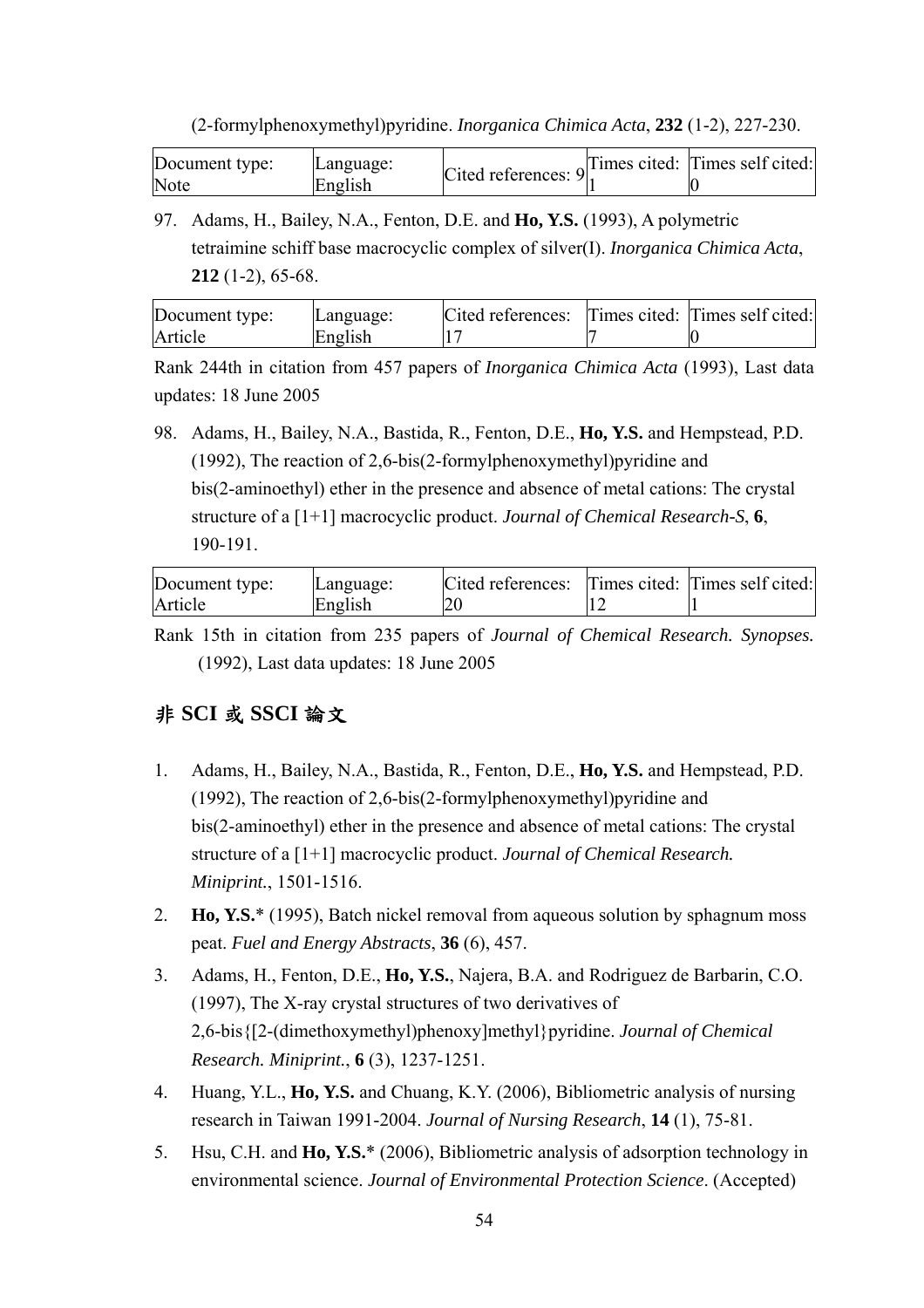## 研討會論文

- 1. **Ho, Y.S.**, Wase, D.A.J. and Forster, C.F. (1995), Peat as a biosorbent for the removal of heavy metals from wastewaters. in *Challenges and Opportunities in Science and Technology*, (Edited by Shih, W.C., Chan, S.L.I. and Heng, Y.C.), The First Symposium of the Chinese Institute of Engineers in the U.K., Cambridge, U.K., 166-169.
- 2. **Ho, Y.S.** and McKay, G. (1997), Pseudo kinetic model for sorption processes. in *Advances in Adsorption Separation Science and Technology*, (Edited by Zhong, L. and Zhenhua, Y.), The Proceedings of the Fourth China-Japan-USA Symposium on Advanced Adsorption Separation Science and Technology, May 13~16, 1997, Guangzhou, China, South China University of Technology Press, Guangzhou, 257-263.
- 3. **Ho, Y.S.** and McKay, G. (1998), Removal of pollutants from wastewaters by low cost sorbents: kinetic and equilibrium studies. in *Proceedings of the 2nd Asia Pacific Conference Sustainable Energy and Environmental Technologies - Challenges and Opportunities*, (Edited by Lu, G.Q., Rudolph, V. and Greenfield, P.F.), The University of Queensland Brisbane, Australia, 237-244.
- 4. Chiang, C.C. and **Ho, Y.S.**\* (1999), Equilibrium sorption isotherm for basic dye onto Sphaeropteris lipifera (Hook.) Tryon. in *Proceedings of the Chinese Institute of Environmental Engineering Conference*, National Chiao Tung University, Hsinchu, Taiwan, 593-598.
- 5. **Ho, Y.S.**\* (1999), Lead ion removal from aqueous solution using peat. in *Proceedings of the Sixth Mainland-Taiwan Environmental Protection Conference*, (Edited by Yang, C.C., Yuan, C.H. and Kao, C.M.), National Sun Yat-sen University, Kaohsiung, Taiwan, 431-436.
- 6. **Ho, Y.S.**\* (2001), Alternative Medicine: Homeopathy. *The 3rd International Conference on Integrative and Longevity Medicine*, Taiwan, September 1-2, 2001.
- 7. Chang, C.T., Huang, C.T., Huang, H.W. and **Ho, Y.S.**\* (2001), Sorption of metal ions from arsenic solution by a low-cost biosorbent: Tree fern. 第二十六屆廢水處 理技術研討會。
- 8. 李友專、林蔚宇、蔡宛真、何玉山、邱文達(2003),台灣事故傷害文獻計量 學研究,頭部外傷與神經重症研討會,台北市。
- 9. 李友專、林蔚宇、蔡宛真、何玉山、邱文達(2003),生活品質文獻計量學分 析研究,頭部外傷與神經重症研討會,台北市。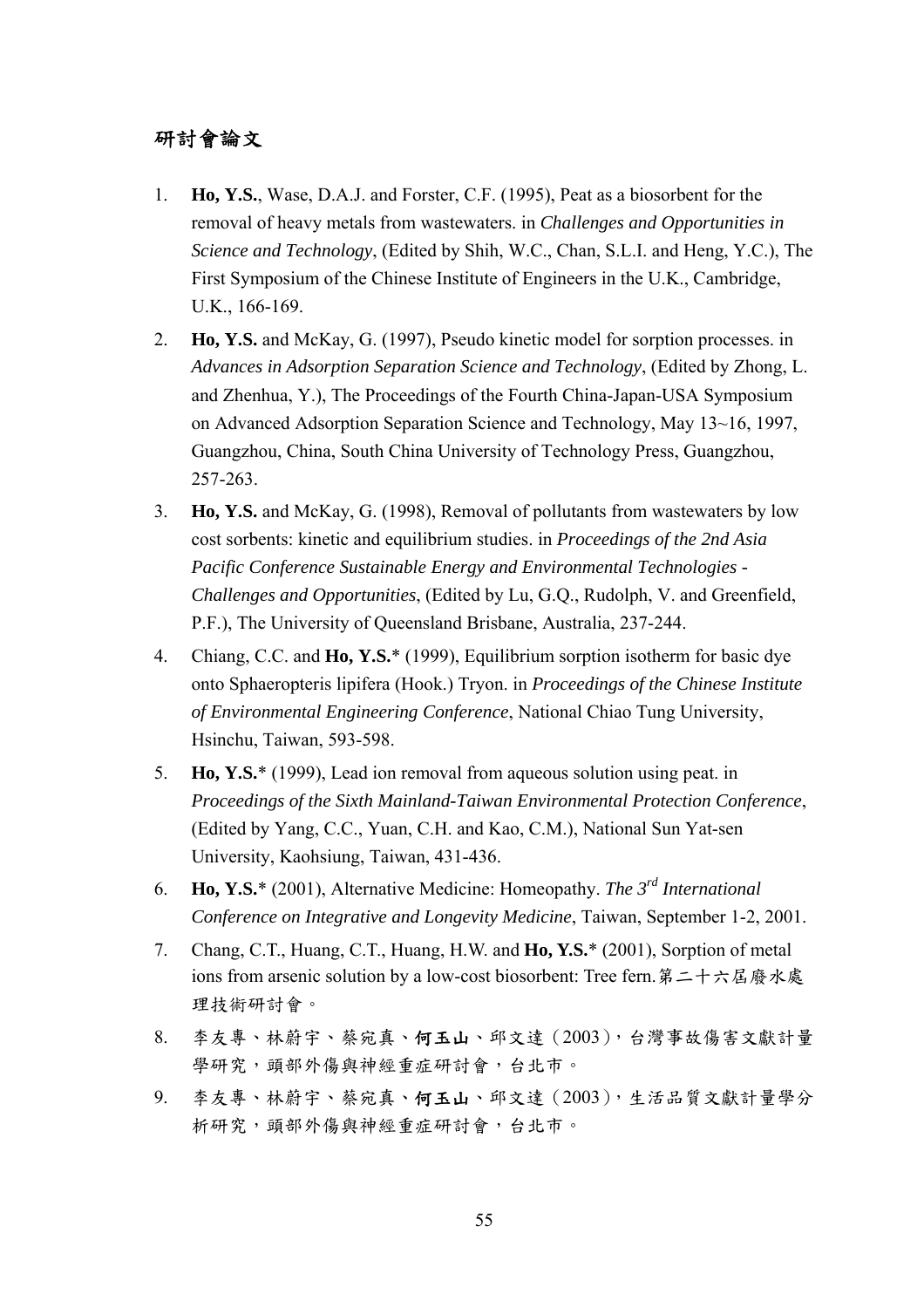## 研討會壁報

- 1. **Ho, Y.S.**, Wase, D.A.J. and Forster, C.F. (1995), Peat as a biosorbent for the removal of heavy metals from wastewaters. *Challenges and Opportunities in Science and Technology*, Poster Presentation.
- 2. Ng, J.C.P., **Ho, Y.S.** and McKay, G. (1998), Adsorption kinetics for the removal of lead by peat from effluent. *6th Pacific Rim Biotechnology Conference and BioExpo'98 HKUST Hong Kong*, Poster Presentation.
- 3. Ng, J.C.P., **Ho, Y.S.** and McKay, G. (1999), The kinetics of sorption of dye and metal ions on low cost biosorbents. *Asia Pacific Chemical Reaction Engineering Symposium '99*: Inter-Institutional Meeting on Chemical Reaction Engineering, Department of Chemical Engineering, The Hong Kong University of Science and Technology, Hong Kong (June), Poster Presentation.
- 4. Huang, H.W., Huang, C.T., Chien, M.Y., Chen, T.Y., Liu, Y.H., Wang, H.C. and **Ho, Y.S.**\* (2001), Isotherm studies for the sorption of metal ions onto tree-fern.臺北醫 學大學八十九學年度師生聯合學術研究發表會.Taiwan. Poster Presentation.
- 5. Huang, C.T., Huang, H.W., Chien, M.Y., Chen, T.Y., Liu, Y.H., Wang, H.C. and **Ho, Y.S.**\* (2001), A kinetic study of lead ions sorption by tree-fern as biosorbent. 臺北 醫學大學八十九學年度師生聯合學術研究發表會.Taiwan. Poster Presentation.
- 6. Huang, H.W., Huang, C.T., Chang, C.T. and **Ho, Y.S.**\* (2001), Agricultural by-product as a metal sorbent: Sorption of copper ions from aqueous solution onto tree fern.第二十六屆廢水處理技術研討會.Taiwan. Poster Presentation.
- 7. Huang, C.T., Chang, C.T., Huang, H.W. and **Ho, Y.S.**\* (2001), Sorption of lead ions on an agricultural by-product: Tree fern.第二十六屆廢水處理技術研討會。 Taiwan. Poster Presentation.
- 8. Kuo, W.C., Lin, Y.H. and **Ho, Y.S.**\* (2002), Effect of pH and sorbent particle size on acid dye removal by tree fern.臺北醫學大學九十學年度師生聯合學術研究發 表會.Taiwan. Poster Presentation.
- 9. Chang, C.T. and **Ho, Y.S.**\* (2002), Removal of reactive dye from aqueous solution by agriculture by-product.臺北醫學大學九十學年度師生聯合學術研究發表 會.Taiwan. Poster Presentation.
- 10. Fu, A.S., Wang, C.C., Wang, W.C., Cheng, W.Y. and **Ho, Y.S.**\* (2002), Equilibrium modeling of biosorption of basic dyes by tree fern in a batch system: Effect of sorbent particle size.臺北醫學大學九十學年度師生聯合學術研究發表會.Taiwan. Poster Presentation.
- 11. Huang, C.T. and **Ho, Y.S.**\* (2002), Sorption of lead ions from aqueous solution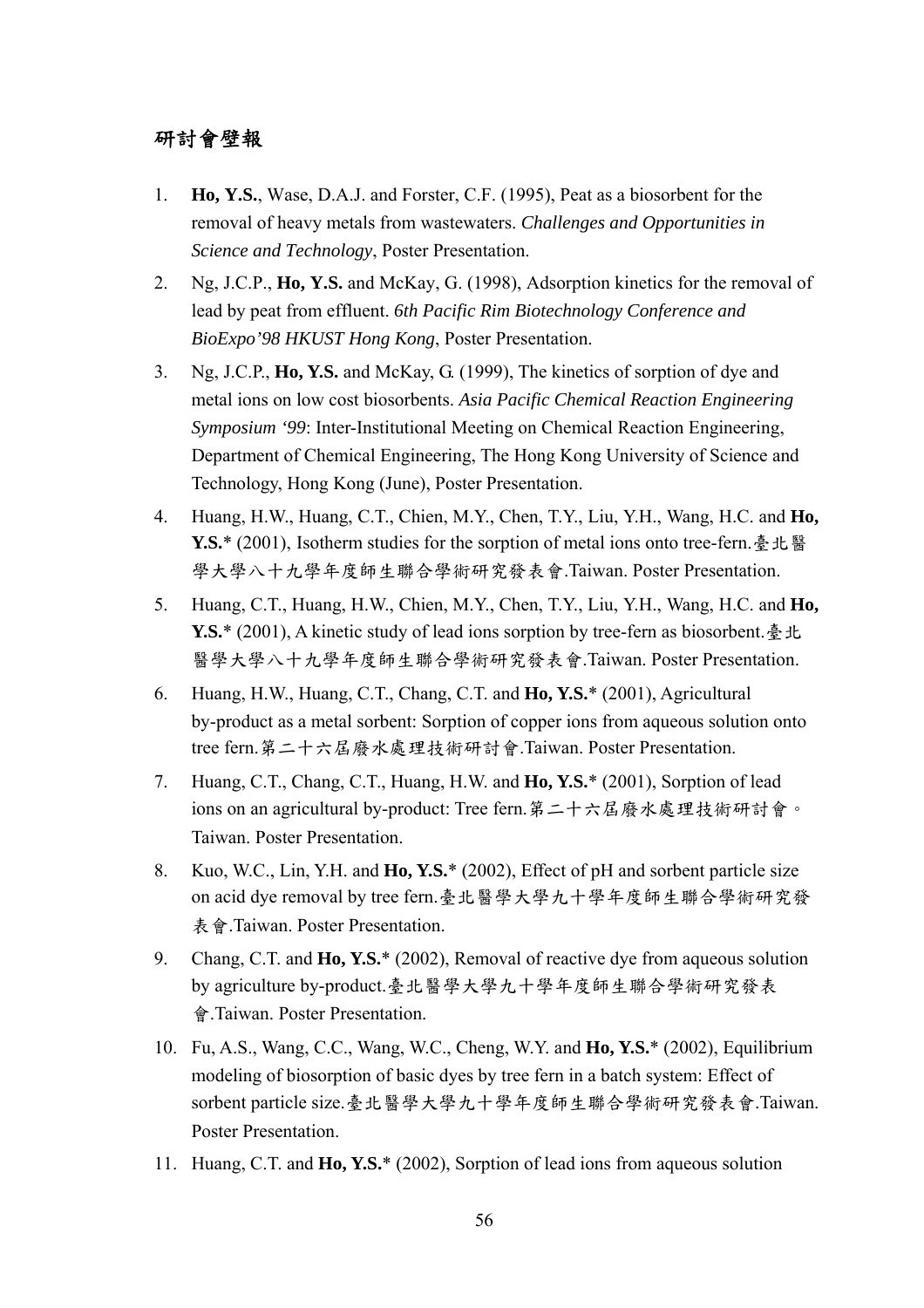using tree fern as sorbent.臺北醫學大學九十學年度師生聯合學術研究發表 會.Taiwan. Poster Presentation.

- 12. Wang, C.C., Fu, A.S., Cheng, W.Y., Wang, W.C. and **Ho, Y.S.**\* (2002), Effect of pH on the removal of dyes from aqueous solution by tree fern.臺北醫學大學九十 學年度師生聯合學術研究發表會.Taiwan. Poster Presentation.
- 13. Wu, T.H., Huang, C.L., Huang, Y.C., Wang, M.H., Liao, W.Y. and **Ho, Y.S.**\* (2002), Effect of temperature on removal of dyes from aqueous solutions by sorption onto tree fern.臺北醫學大學九十學年度師生聯合學術研究發表會.Taiwan. Poster Presentation.
- 14. Lee, Y.S. and **Ho, Y.S.**\* (2003), Impact of salary bonus in environmental engineering.臺北醫學大學九十一學年度師生聯合學術研究發表會.Taiwan. Poster Presentation.
- 15. Wei, L.M., Hsieh, M.C., Chiu, W.T., Lee Y.S. and **Ho, Y.S.**\* (2003), Bibliometric analysis of *Process Safety and Environmental Protection*.臺北醫學大學九十一學 年度師生聯合學術研究發表會.Taiwan. Poster Presentation.
- 16. Hua, C.H., Wang, C.C. and **Ho, Y.S.**\* (2003), Chi-square test evaluation on sorption isotherms.臺北醫學大學九十一學年度師生聯合學術研究發表 會.Taiwan. Poster Presentation.
- 17. Wang, C.C. and **Ho, Y.S.**\* (2003), Isotherm study of metal ion adsorption onto tree fern.臺北醫學大學九十一學年度師生聯合學術研究發表會.Taiwan. Poster Presentation.
- 18. Wang, C.C. and **Ho, Y.S.**\* (2003), Kinetics of cadmium ions adsorption on tree fern from aqueous solutions.臺北醫學大學九十一學年度師生聯合學術研究發 表會.Taiwan. Poster Presentation.
- 19. Yang, Y.S., Ho, M.Y., Chiu, W.T., Lee, Y.S. and **Ho, Y.S.**\* (2003), Quantitative view of *Endocrine Reviews*.臺北醫學大學九十一學年度師生聯合學術研究發表 會.Taiwan. Poster Presentation.
- 20. Chow, P.K., Hsu, C.S., Chiu, W.T., Lee, Y.S. and **Ho, Y.S.**\* (2003), Quantitative assessment of *Pharmacological Reviews*.臺北醫學大學九十一學年度師生聯合 學術研究發表會.Taiwan. Poster Presentation.
- 21. Chan, T.S., Liang, T.H., Chiu, W.T., Lee, Y.S. and **Ho, Y.S.**\* (2003), Scientometric analysis of *Annual Review of Immunology*.臺北醫學大學九十一學年度師生聯合 學術研究發表會.Taiwan. Poster Presentation.
- 22. Hsieh, W.H., Ho, M.Y., Chiu, W.T., Lee, Y.S. and **Ho, Y.S.**\* (2003), Quantitative assessment of patent ductus arteriosus treatment research.臺北醫學大學九十一學 年度師生聯合學術研究發表會.Taiwan. Poster Presentation.
- 23. Chang, C.Y., Chiu, H.C., Chiu, W.T., Lee, Y.S., **Ho, Y.S.** and Hsu, C.S. (2003),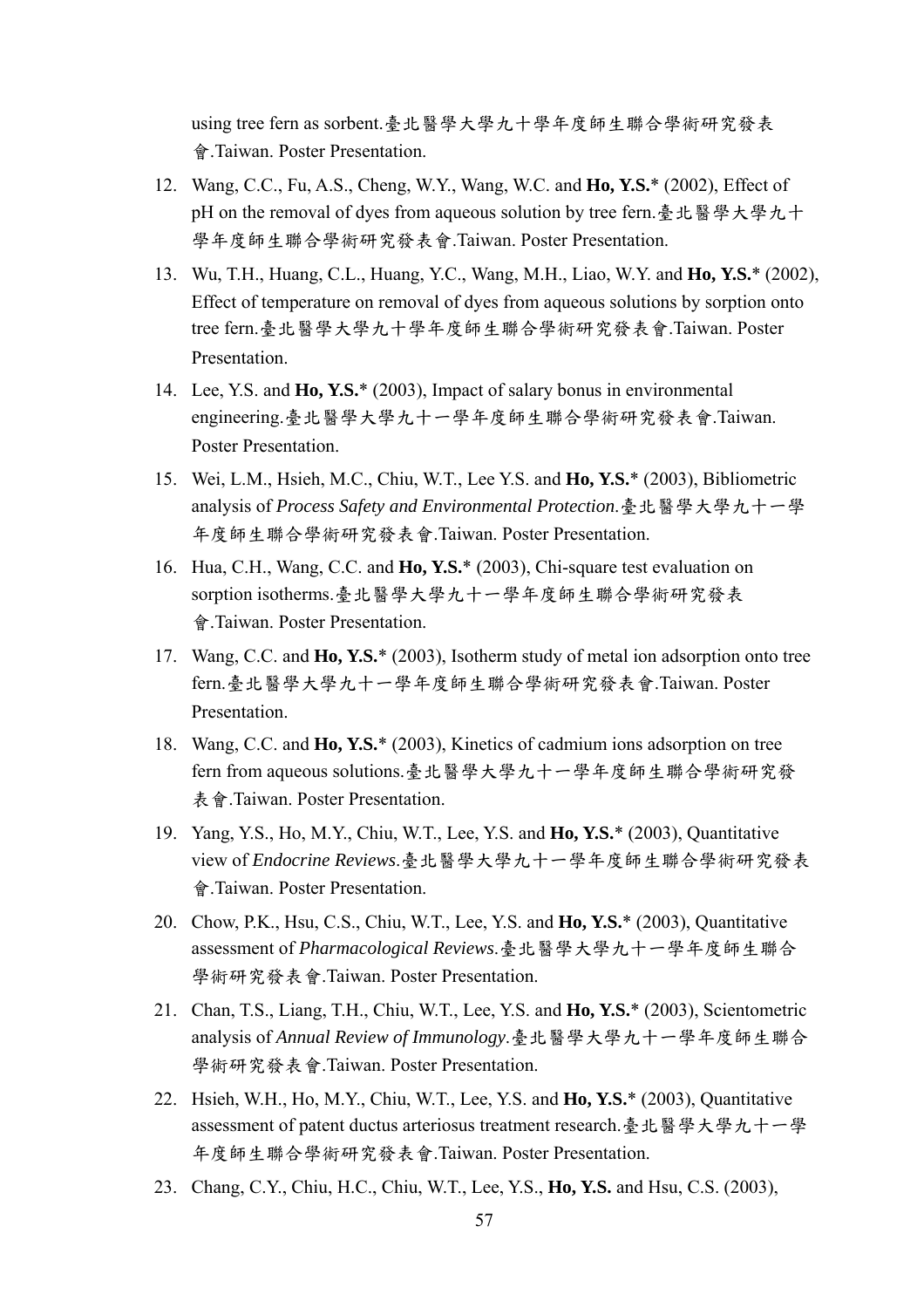Cesarean sections research trend.臺北醫學大學九十一學年度師生聯合學術研究 發表會.Taiwan. Poster Presentation.

- 24. Liao, H.S., Lin, J.W., Lin, H.L., Chiu, W.T., Lee, Y.S. and **Ho, Y.S.**\* (2003), Bibliometric analysis of stroke research in Taiwan.臺北醫學大學九十一學年度師 生聯合學術研究發表會.Taiwan. Poster Presentation.
- 25. Chai, H.C., Lee, Y.S. and **Ho, Y.S.**\* (2003), Indication of publication pattern of *Issues & Studies*.臺北醫學大學九十一學年度師生聯合學術研究發表會.Taiwan. Poster Presentation.
- 26. Yeh, S.W., Hung, S.T., Chang, Y.H., Lee, Y.S. and **Ho, Y.S.**\* (2003), Assessing hyperthermia and cancer research productivity.臺北醫學大學九十一學年度師生 聯合學術研究發表會.Taiwan. Poster Presentation.
- 27. Wang, A.M., Lin, S.K., Liu, H.C., Lee, Y.S. and **Ho, Y.S.**\* (2003), Assessing homeopathy research productivity.臺北醫學大學九十一學年度師生聯合學術研 究發表會.Taiwan. Poster Presentation.
- 28. Cheah, K.P., Chiu, W.T., Lee, Y.S. and **Ho, Y.S.**\* (2003), Research pattern of disaster planning.臺北醫學大學九十一學年度師生聯合學術研究發表會.Taiwan. Poster Presentation.
- 29. Kao, J.L., Chiu, W.T., Lee, Y.S. and **Ho, Y.S.**\* (2003), Bibliometric analysis of trauma registry related publications.臺北醫學大學九十一學年度師生聯合學術 研究發表會.Taiwan. Poster Presentation.
- 30. Wu, C.Y., Lee, Y.S. and **Ho, Y.S.**\* (2003), Assessing herbal medicine research productivity.臺北醫學大學九十一學年度師生聯合學術研究發表會.Taiwan. Poster Presentation.
- 31. Teng, S.K., Shih, P.W., Lee, Y.S. and **Ho, Y.S.**\* (2003), Quantitative trends of Chinese medicine research.臺北醫學大學九十一學年度師生聯合學術研究發表 會.Taiwan. Poster Presentation.
- 32. Chu, H.C., Lee, Y.S. and **Ho, Y.S.**\* (2003), Current bibliometric association between soy and cancer research.臺北醫學大學九十一學年度師生聯合學術研究 發表會.Taiwan. Poster Presentation.
- 33. Tsai, W.C., Chiu, W.T., Lee, Y.S. and **Ho, Y.S.**\* (2003), Quantitative evaluation of Taiwanese injury research.臺北醫學大學九十一學年度師生聯合學術研究發表 會.Taiwan. Poster Presentation.
- 34. Huang, C.H., Chiu, W.T., Lee, Y.S. and **Ho, Y.S.**\* (2003), Bibliometric analysis of bicycle-related injury literature.臺北醫學大學九十一學年度師生聯合學術研究 發表會.Taiwan. Poster Presentation.
- 35. Lee, Y.S., Wang, C.C. and **Ho, Y.S.**\* (2003), Bibliometric analysis of *Water*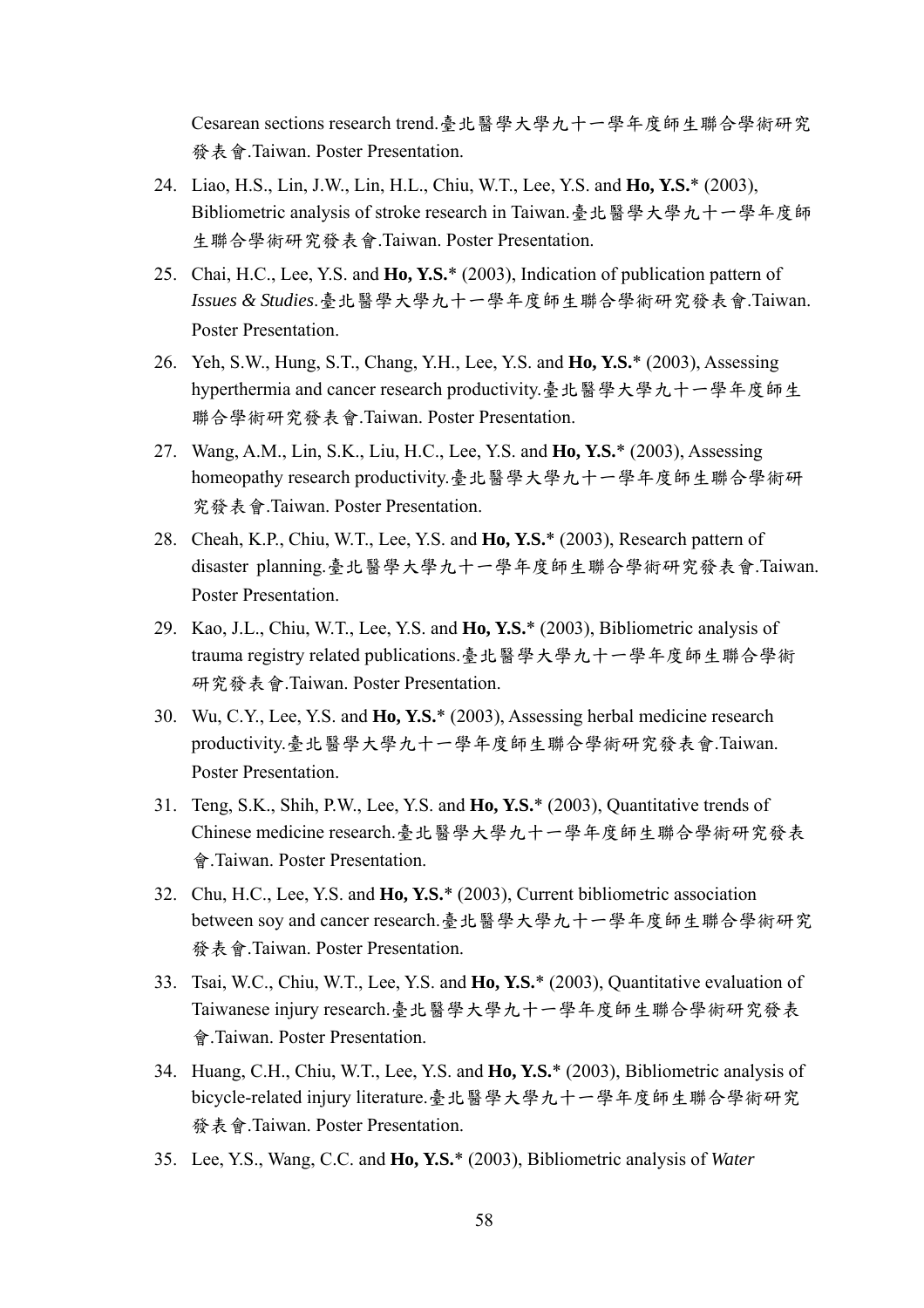*Research*.臺北醫學大學九十一學年度師生聯合學術研究發表會.Taiwan. Poster **Presentation** 

- 36. Yu, T.C., Wang, C.Y., Kuo, W.C., Lee, Y.S. and **Ho, Y.S.**\* (2003), Scientometric analysis of *Journal of Biomedical Science*.臺北醫學大學九十一學年度師生聯合 學術研究發表會.Taiwan. Poster Presentation.
- 37. Chen, H., Lee, Y.S. and **Ho, Y.S.**\* (2003), Publication pattern of *CA-A Cancer Journal for Clinician*.臺北醫學大學九十一學年度師生聯合學術研究發表 會.Taiwan. Poster Presentation.
- 38. Chiu, C.Y., Wu, L.C., Lee, Y.S. and **Ho, Y.S.**\* (2003), Assessing RU-486 research productivity.臺北醫學大學九十一學年度師生聯合學術研究發表會.Taiwan. Poster Presentation.
- 39. Wu, H.C., Chen, Y.R., Tseng, H.I., Chou, Y.A., Lee, Y.S. and **Ho, Y.S.**\* (2003), Drinking water and cancer research assessment.臺北醫學大學九十一學年度師生 聯合學術研究發表會.Taiwan. Poster Presentation.
- 40. Tseng, L.Y., Lee, Y.S. and **Ho, Y.S.**\* (2003), Influence of UK academic research in biochemistry.臺北醫學大學九十一學年度師生聯合學術研究發表會.Taiwan. Poster Presentation.
- 41. Huang, Y.K., Hsueh, Y.M. and **Ho, Y.S.**\* (2003), Assessing arsenic methylation research productivity.臺北醫學大學九十一學年度師生聯合學術研究發表 會.Taiwan. Poster Presentation.
- 42. Sen, W.C., Liang, S.M., Lee, Y.S. and **Ho, Y.S.**\* (2003), Assessing green tea and cancer research productivity.臺北醫學大學九十一學年度師生聯合學術研究發 表會.Taiwan. Poster Presentation.
- 43. Shih, P.W., Teng, S.K., Chen, H.H., Lee, Y.S. and **Ho, Y.S.**\* (2003), Assessing occupational epidemiology research productivity.臺北醫學大學九十一學年度師 生聯合學術研究發表會.Taiwan. Poster Presentation.
- 44. Lin, S.J., Lin, H.I, Kuo, Y.L., Lee, Y.S. and **Ho, Y.S.**\* (2003), Bibliometric analysis of alternative therapy research.臺北醫學大學九十一學年度師生聯合學術研究發 表會.Taiwan. Poster Presentation.
- 45. Yang, Y.C., Liao, C.J., Lee, Y.S. and **Ho, Y.S.**\* (2003), Bibliometric analysis of estrogen replacement therapy and cancer research.臺北醫學大學九十一學年度師 生聯合學術研究發表會.Taiwan. Poster Presentation.
- 46. Chang, C.W., Lin, H.L., Chiu, W.T., Lee, Y.S. and **Ho, Y.S.**\* (2003), Overview of recent medical center research production.臺北醫學大學九十一學年度師生聯合 學術研究發表會.Taiwan. Poster Presentation.
- 47. Lee, T.Y., Chiu, W.T., Lee, Y.S. and **Ho, Y.S.**\* (2003), Bibliometric analysis of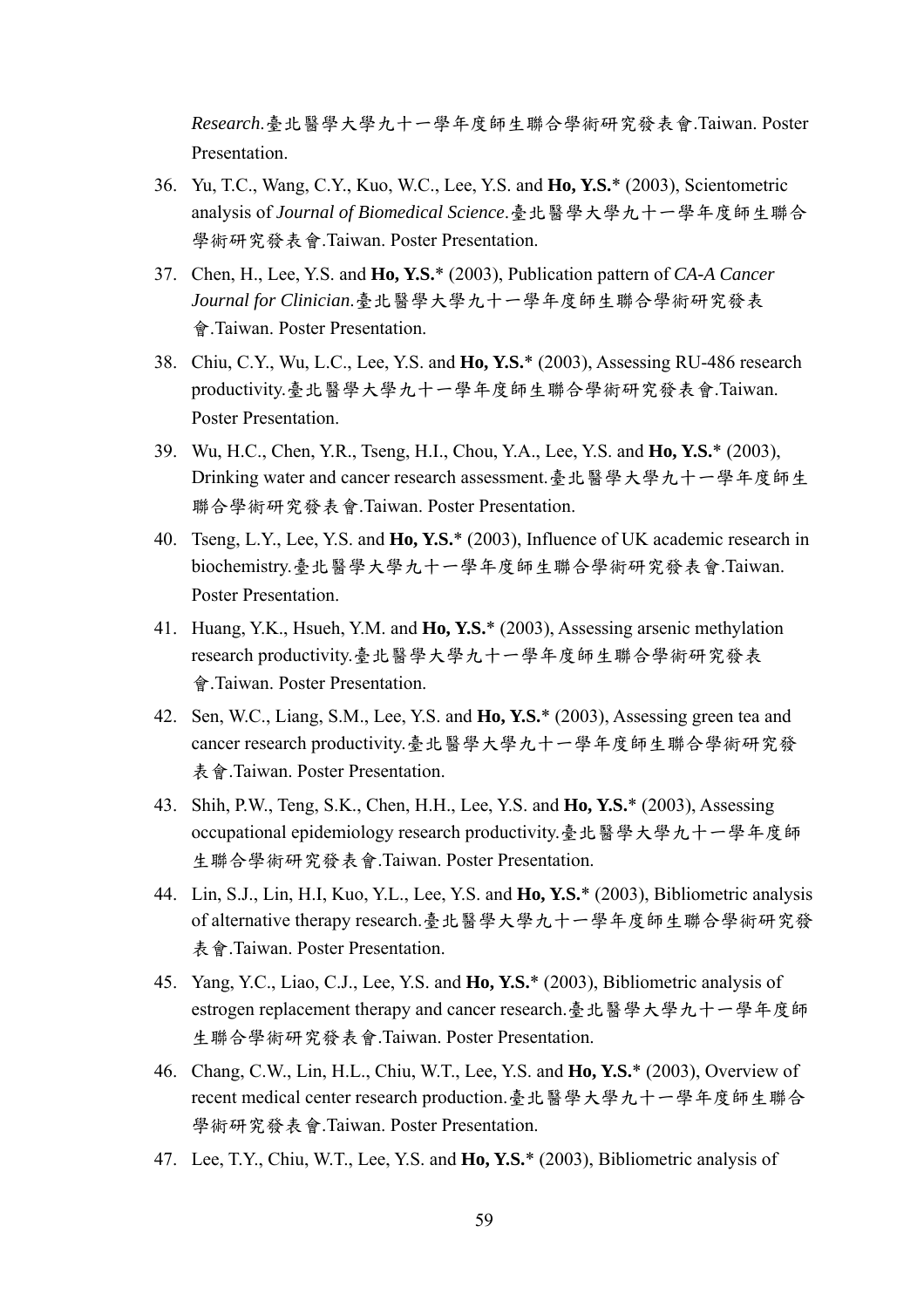quality of life publication.臺北醫學大學九十一學年度師生聯合學術研究發表 會.Taiwan. Poster Presentation.

- 48. Tseng, T.M., Chiu, W.T., Chiu, C.H., Lee, Y.S. and **Ho, Y.S.**\* (2003), Evaluate scientific production in stem cell research via a new technique.臺北醫學大學九十 一學年度師生聯合學術研究發表會.Taiwan. Poster Presentation.
- 49. Tai, W.S., Chien, C.Y., **Ho, Y.S.**\* and Chiu, W.T. (2004), Citation of Lagergren kinetic rate equation on adsorption reactions: A review.臺北醫學大學九十二學年 度師生聯合學術研究發表會.Taiwan. Poster Presentation.
- 50. Chen, P.J., Yu, F.C., **Ho, Y.S.**\* and Chiu, W.T. (2004), Bibliometric study of severe acute respiratory syndrome-related research in the early stage.臺北醫學大學九十 二學年度師生聯合學術研究發表會.Taiwan. Poster Presentation.
- 51. Chen, S.R., Hung, C.H., Chen, J.H., **Ho, Y.S.**\* and Chiu, W.T. (2004), Bibliometric analysis of asthma in children research.臺北醫學大學九十二學年度師生聯合學 術研究發表會.Taiwan. Poster Presentation.
- 52. Lin, H.C., Chen, M.Y., Chi, H.Y., **Ho, Y.S.**\* and Chiu, W.T. (2004), Statistical analysis of fitness of various isotherms to experimental sorption data.臺北醫學大 學九十二學年度師生聯合學術研究發表會.Taiwan. Poster Presentation.
- 53. Chiang, J.L., Fan, Y.C., **Ho, Y.S.**\* and Chiu, W.T. (2004), Pseudo-isotherms for the sorption of dyes on activated clay.臺北醫學大學九十二學年度師生聯合學術研 究發表會.Taiwan. Poster Presentation.
- 54. Li, F.C., Yang, C.H., **Ho, Y.S.**\* and Chiu, W.T. (2004), Adsorption of basic dye from water by tree fern.臺北醫學大學九十二學年度師生聯合學術研究發表 會.Taiwan. Poster Presentation.
- 55. Hu, H.M., Tu, C.C., **Ho, Y.S.**\* and Chiu, W.T. (2004), Effect of pH on adsorption of lead from water onto tree fern.臺北醫學大學九十二學年度師生聯合學術研究 發表會.Taiwan. Poster Presentation.
- 56. Lin, T.P., Ni, K.T., **Ho, Y.S.**\* and Chiu, W.T. (2004), Equilibrium isotherms of basic dyes on sugar cane dust.臺北醫學大學九十二學年度師生聯合學術研究發 表會.Taiwan. Poster Presentation.
- 57. Li, H.K., Lin, H.W., **Ho, Y.S.**\* and Chiu, W.T. (2004), Sorption of lead ions from water using palm kernel fibre.臺北醫學大學九十二學年度師生聯合學術研究發 表會.Taiwan. Poster Presentation.
- 58. Yeh, C.C., Chen, J.H., **Ho, Y.S.**\* and Chiu, W.T. (2004), Pseudo-second order model for lead ions removal from water.臺北醫學大學九十二學年度師生聯合學 術研究發表會.Taiwan. Poster Presentation.
- 59. Lin, C.C., Chiu, W.T. and **Ho, Y.S.**\* (2005), Biosorption kinetics for copper ions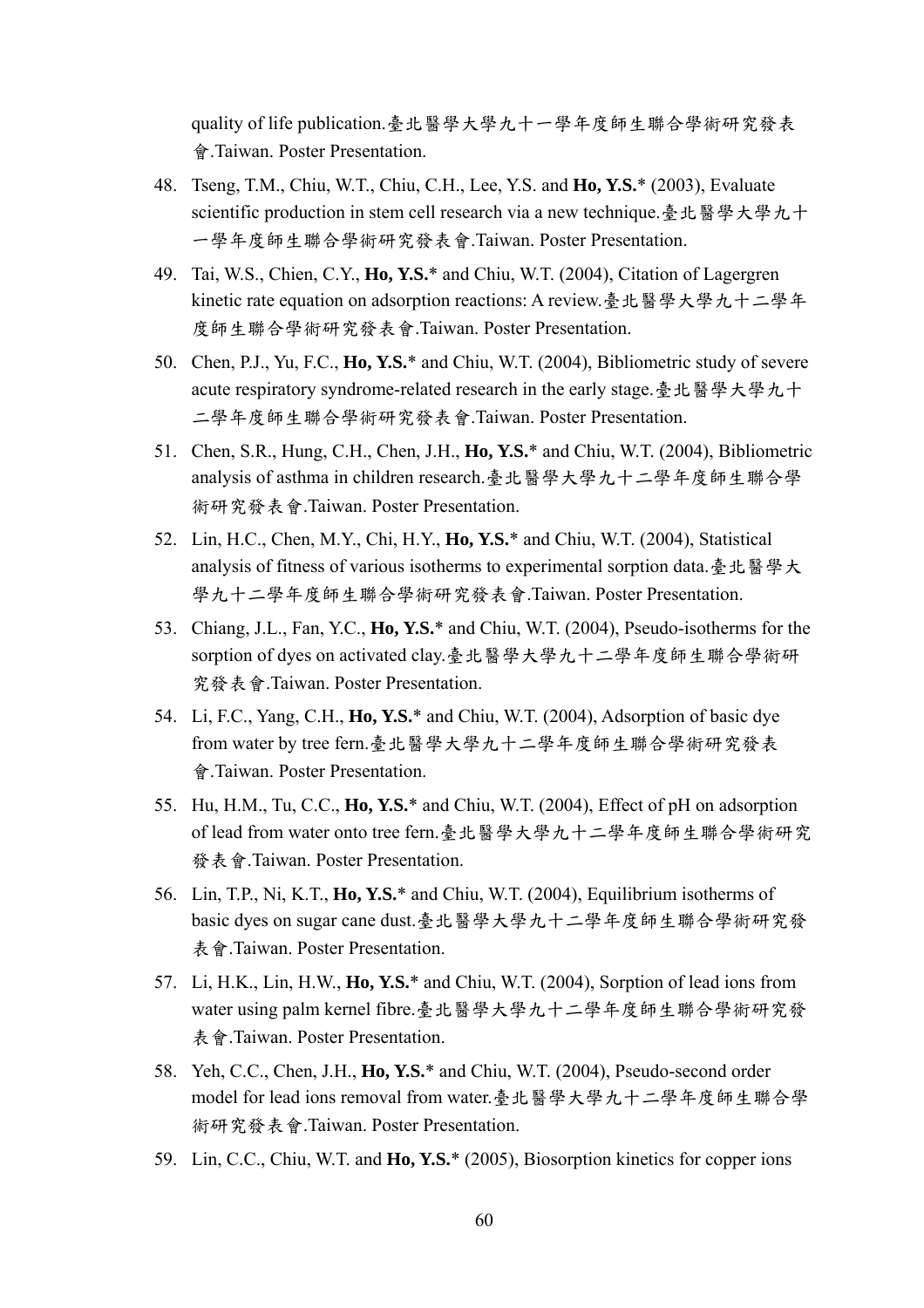removal from aqueous solution using peat.臺北醫學大學九十三學年度師生聯合 學術研究發表會.Taiwan. Poster Presentation.

- 60. Tsai, Y.L., Chiu, W.T. and **Ho, Y.S.**\* (2005), Effect of calcium competition on lead removal from water using palm kernel fibre.臺北醫學大學九十三學年度師生聯 合學術研究發表會.Taiwan. Poster Presentation.
- 61. Tsai, K.Y., Chiu, W.T. and **Ho, Y.S.**\* (2005), Kinetics of a solid-liquid extraction of water-soluble compounds of *Tilia* sapwood.臺北醫學大學九十三學年度師生聯 合學術研究發表會.Taiwan. Poster Presentation.
- 62. Huang, P.C., Chiu, W.T. and **Ho, Y.S.**\* (2005), Removal of lead(II) ions from effluents using immobilized *Pinus sylvestris* sawdust.臺北醫學大學九十三學年度 師生聯合學術研究發表會.Taiwan. Poster Presentation.
- 63. Lee, F.C., Chiu, W.T. and **Ho, Y.S.**\* (2005), Equilibrium studies for the removal of mercury onto ground-up tree fern.臺北醫學大學九十三學年度師生聯合學術研 究發表會.Taiwan. Poster Presentation.
- 64. Tsai, T.C., Chiu, W.T. and **Ho, Y.S.**\* (2005), Pseudo-second-order kinetic model for lead ion removal from aqueous solutions onto palm kernel fiber.臺北醫學大學 九十三學年度師生聯合學術研究發表會.Taiwan. Poster Presentation.
- 65. Teng, S.O., Chiu, W.T. and **Ho, Y.S.**\* (2005), Isotherms for sorption of dye: A comparison of linear and non-linear methods.臺北醫學大學九十三學年度師生聯 合學術研究發表會.Taiwan. Poster Presentation.
- 66. Li, C.C., Chiu, W.T. and **Ho, Y.S.**\* (2005), A history of second-order kinetic models for adsorption systems.臺北醫學大學九十三學年度師生聯合學術研究 發表會.Taiwan. Poster Presentation.
- 67. Lee, S.C., Chiu, W.T. and **Ho, Y.S.**\* (2005), Equilibrium study for removal of Methylene Blue from aqueous solution by orange peel.臺北醫學大學九十三學年 度師生聯合學術研究發表會.Taiwan. Poster Presentation.
- 68. Hsu, S.Y., Chiu, W.T. and **Ho, Y.S.**\* (2005), Kinetic model for the sorption of cadmium: A comparison of linear and non-linear methods.臺北醫學大學九十三學 年度師生聯合學術研究發表會.Taiwan. Poster Presentation.
- 69. Hsiao, C.H., Chiu, W.T. and **Ho, Y.S.**\* (2005), Kinetic study of removal of cadmium by coconut copra meal as biosorbent.臺北醫學大學九十三學年度師生 聯合學術研究發表會.Taiwan. Poster Presentation.
- 70. Lin, C.C., Chiu, W.T. and **Ho, Y.S.**\* (2005), Comparison of linear and non-linear methods on sorption isotherm.臺北醫學大學九十三學年度師生聯合學術研究發 表會.Taiwan. Poster Presentation.
- 71. Tang, V.K., Chiu, W.T. and **Ho, Y.S.**\* (2005), Effect of pH on biosorption of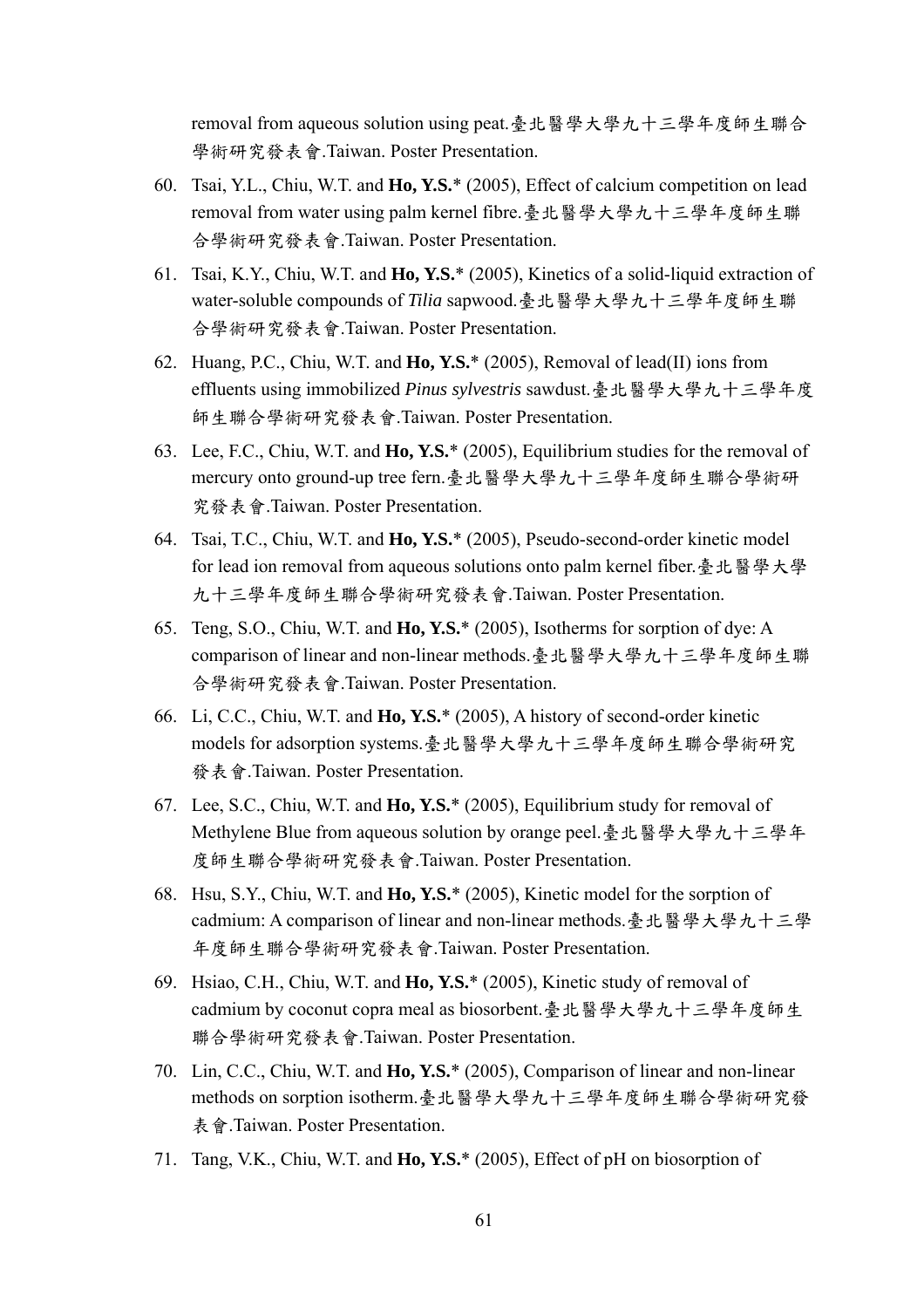cadmium ion from water onto coconut copra meal.臺北醫學大學九十三學年度師 生聯合學術研究發表會.Taiwan. Poster Presentation.

- 72. Chen, M.Y., Chiu, W.T. and **Ho, Y.S.**\* (2005), Quantifying the literature on bioinformatics research during 1991 to 2003.臺北醫學大學九十三學年度師生聯 合學術研究發表會.Taiwan. Poster Presentation.
- 73. Hung, W.Y., Chiu, W.T. and **Ho, Y.S.**\* (2005), Biosorption equilibrium of cadmium on coconut copra meal as biosorbent.臺北醫學大學九十三學年度師生 聯合學術研究發表會.Taiwan. Poster Presentation.
- 74. Ko, C.P., Chiu, W.T. and **Ho, Y.S.**\* (2005), Quantitative assessment of biosorption technology in water treatment research from 1991 to 2004.臺北醫學大學九十三 學年度師生聯合學術研究發表會.Taiwan. Poster Presentation.
- 75. Chen, C.W., Chiu, W.T. and **Ho, Y.S.**\* (2005), Evaluate scientific production of tsunami research.臺北醫學大學九十三學年度師生聯合學術研究發表會.Taiwan. Poster Presentation.
- 76. Lin, C.K., Chen, C.C., Chen, C.N. and **Ho, Y.S.**\* (2005), Bibliometric analysis of herbal medicine publications, 1991 to 2004. *37th Asia-Pacific Academic Consortium for Public Health Conference*, November 19-23, 2005, Taipei, Taiwan. Poster Presentation.
- 77. Ko, C.P., Chiu, W.T., Lin, J.W. and **Ho, Y.S.**\* (2005), Trends in tsunami research: A scientometric study. *37th Asia-Pacific Academic Consortium for Public Health Conference*, November 19-23, 2005, Taipei, Taiwan. Poster Presentation.
- 78. Juang, G.D., Hwang, T.I.S. and **Ho, Y.S.**\* (2005), A systematic review of extracorporeal shock wave lithotripsy research. *37th Asia-Pacific Academic Consortium for Public Health Conference*, November 19-23, 2005, Taipei, Taiwan. Poster Presentation.
- 79. Ng, C.K., Chiu, W.T., Lin, Y.L., Wu, Y.T., Lin T.J. and **Ho, Y.S.**\* (2005), A comparative study of the publication on Alzheimer's disease in Asian Tigers. *37th Asia-Pacific Academic Consortium for Public Health Conference*, November 19-23, 2005, Taipei, Taiwan. Poster Presentation.
- 80. Teng, H.W., Shen, J.A., Chang, C.W., Hong, C.T. and **Ho, Y.S.**\* (2005), Stroke research in Asian Tigers: Literature overview during 1991 to 2004. *37th Asia-Pacific Academic Consortium for Public Health Conference*, November 19-23, 2005, Taipei, Taiwan. Poster Presentation.
- 81. Su, Y.K., Chiu, W.T., Tseng, Y.C., Wu, S.Y., Lin, C.M. and **Ho, Y.S.**\* (2005), An overview of depression-related research in the Asia tigers. *37th Asia-Pacific Academic Consortium for Public Health Conference*, November 19-23, 2005, Taipei, Taiwan. Poster Presentation.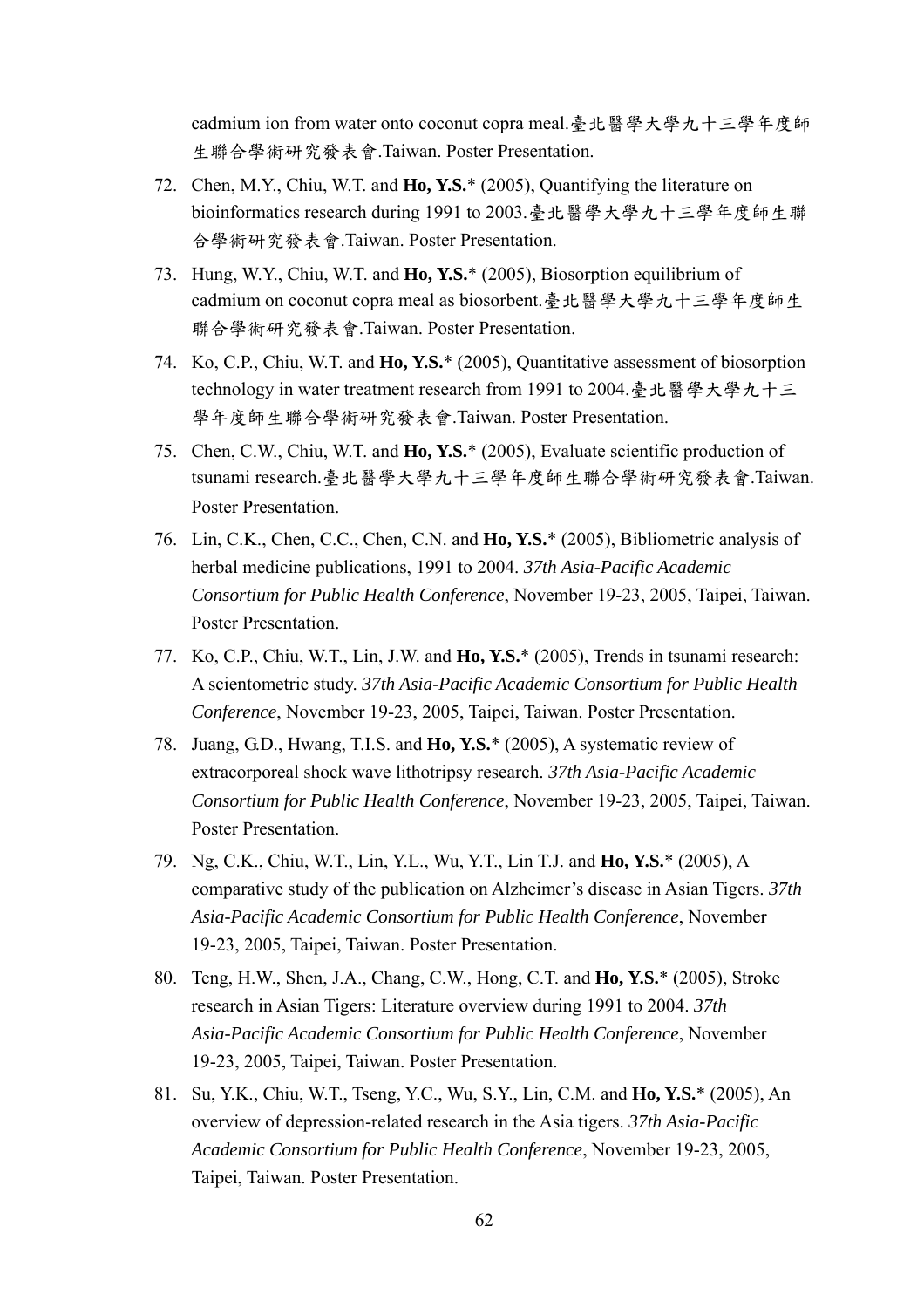- 82. Tsai, K.Y., Chiu, W.T., Chen, K.Y., Huang, Y.S., Hsieh, Y.C. and **Ho, Y.S.**\* (2005), A comparative study of the literature on HIV/AIDS in China and India: A scientometric study. *37th Asia-Pacific Academic Consortium for Public Health Conference*, November 19-23, 2005, Taipei, Taiwan. Poster Presentation.
- 83. Jhou, S.L., Chiu, W.T., Feng, Y.T., Lin, I.H., Su, C.T. and **Ho, Y.S.**\* (2005), A survey of the publication of top ten journals in public, environmental  $\&$ occupational health. *37th Asia-Pacific Academic Consortium for Public Health Conference*, November 19-23, 2005, Taipei, Taiwan. Poster Presentation.
- 84. Chiu, W.T., Hseih, P.F., Cheng, H.J., Tesng, Y.T., Cheng, Y.S. and **Ho, Y.S.**\* (2005), Bibliometric analysis of *Helicobacter Pylori* research in period of 1995 to 2004. *37th Asia-Pacific Academic Consortium for Public Health Conference*, November 19-23, 2005, Taipei, Taiwan. Poster Presentation.
- 85. Cheng, J.Y.S., Chiu, W.T., Lin, I.H., Feng, Y.T., Lin, J.W. and **Ho, Y.S.**\* (2005), Trends in traditional Chinese medicine: A scientometric study. *37th Asia-Pacific Academic Consortium for Public Health Conference*, November 19-23, 2005, Taipei, Taiwan. Poster Presentation.
- 86. Chan, W.P., Chiu, W.T., Lo, W.Y., Yang, H.Y., Tseng, Y.C., Liao, Y.S. and **Ho, Y.S.**\* (2005), An analysis of the publication of osteoporosis research. *37th Asia-Pacific Academic Consortium for Public Health Conference*, November 19-23, 2005, Taipei, Taiwan. Poster Presentation.
- 87. Tzeng, Y.T., Lin, C.K., Chiu, W.T. and **Ho, Y.S.**\* (2005), Bibliometric analysis of acupuncture-related research production. *37th Asia-Pacific Academic Consortium for Public Health Conference*, November 19-23, 2005, Taipei, Taiwan. Poster Presentation.
- 88. Tsai, Y.L., Chiu, W.T., Sun, C.S., Chen, K.S., Chang J.H. and **Ho, Y.S.**\* (2005), Trends in tuberculosis research during the period 2000–2004: A bibliometric approach. *37th Asia-Pacific Academic Consortium for Public Health Conference*, November 19-23, 2005, Taipei, Taiwan. Poster Presentation.
- 89. Huang, Y.K., Hsueh, Y.M. and **Ho, Y.S.**\* (2005), Publication trends of arsenic and cancer research. *37th Asia-Pacific Academic Consortium for Public Health Conference*, November 19-23, 2005, Taipei, Taiwan. Poster Presentation.
- 90. Hung, W.Y., Wang, M.H., Chiu, W.T., Lee, C.N. and **Ho, Y.S.**\* (2005), Bibliometric analysis of publications of bioaerosol research in the SCI (1991-2004). *37th Asia-Pacific Academic Consortium for Public Health Conference*, November 19-23, 2005, Taipei, Taiwan. Poster Presentation.
- 91. Huang, J.H., Chiu, W.T., Yu, M.C. and **Ho, Y.S.**\* (2005), A scientometric study on publications on hyperthermia and cancer research. *37th Asia-Pacific Academic*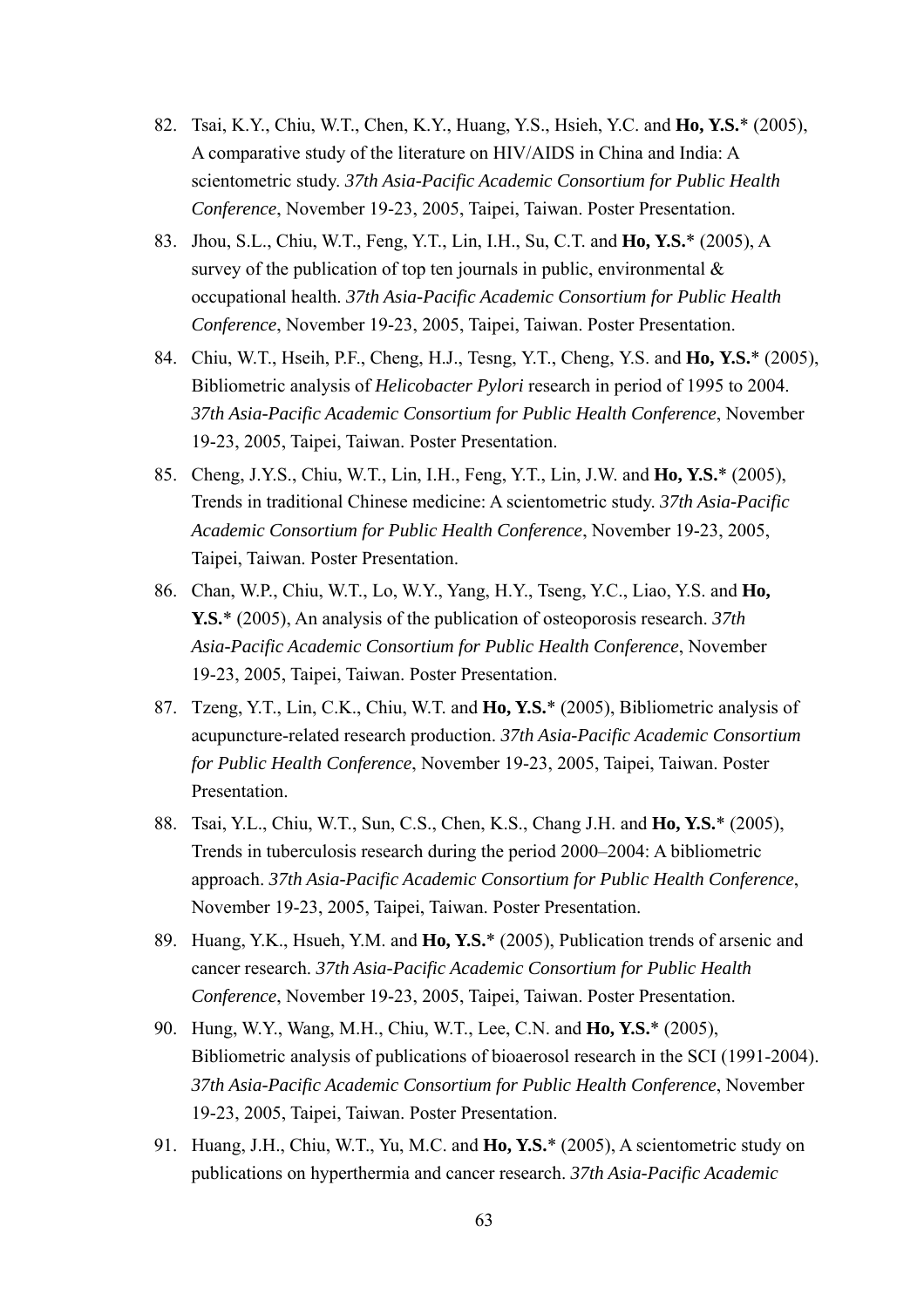*Consortium for Public Health Conference*, November 19-23, 2005, Taipei, Taiwan. Poster Presentation.

- 92. Liou, T.H., Lu, C.Y., Hsieh, M.C. and **Ho, Y.S.**\* (2005), Bibliometric evaluation of obesity research in category of nutrition and dietetics. *37th Asia-Pacific Academic Consortium for Public Health Conference*, November 19-23, 2005, Taipei, Taiwan. Poster Presentation.
- 93. Ko, W.S., Chiu, W.T., Lee, W.S. and **Ho, Y.S.**\* (2005), A systematic review of the literature of risk assessment applications in regulatory toxicology. *37th Asia-Pacific Academic Consortium for Public Health Conference*, November 19-23, 2005, Taipei, Taiwan. Poster Presentation.
- 94. Chung, C.J., Hsueh, Y.M. and **Ho, Y.S.**\* (2005), A worldwide assessment of scientific production in urothelial carcinoma research. *37th Asia-Pacific Academic Consortium for Public Health Conference*, November 19-23, 2005, Taipei, Taiwan. Poster Presentation.
- 95. Huang, C.J., Hsueh, Y.M. and **Ho, Y.S.**\* (2005), Scientometric analysis of cell cycle and cancer research. *37th Asia-Pacific Academic Consortium for Public Health Conference*, November 19-23, 2005, Taipei, Taiwan. Poster Presentation.
- 96. Tseng, Y.T., Chiu, W.T., Lin, C.C., Cheng, Y.J., Cheng, Y.S. and **Ho, Y.S.**\* (2005), A bibliometric analysis of liver cancer publications from Asian Tigers. *37th Asia-Pacific Academic Consortium for Public Health Conference*, November 19-23, 2005, Taipei, Taiwan. Poster Presentation.
- 97. Chiu, W.T. and **Ho, Y.S.**\* (2005), An overview of traumatic brain injury research during the years 1991-2004. *37th Asia-Pacific Academic Consortium for Public Health Conference*, November 19-23, 2005, Taipei, Taiwan. Poster Presentation.
- 98. Hsu, M.I. and **Ho, Y.S.**\* (2005), Bibliometric analysis of global trends for research productivity in PCOS. *37th Asia-Pacific Academic Consortium for Public Health Conference*, November 19-23, 2005, Taipei, Taiwan. Poster Presentation.
- 99. Tsai, W.C., Chiu, W.T. and **Ho, Y.S.**\* (2005), Quantitative evaluation of Taiwanese injury research. *37th Asia-Pacific Academic Consortium for Public Health Conference*, November 19-23, 2005, Taipei, Taiwan. Poster Presentation.
- 100. Chan, W.P. and **Ho, Y.S.**\* (2006), A bibliometric mapping of osteoarthritis research. 中華民國放射線醫學會第五十五次學術研討會 Taiwan. Poster Presentation.
- 101. Li, M.J., **Ho, Y.S.** and Hsu, Y.H.E. (2006), Bibliometric analysis of desflurane research during the period of 1991 to 2005.臺北醫學大學九十四學年度師生聯合 學術研究發表會.Taiwan. Poster Presentation.
- 102. Liao, C.S., **Ho, Y.S.** and Hsu, Y.H.E. (2006), Bibliometric analysis of human papillomavirus research in period of 1991 to 2005.臺北醫學大學九十四學年度師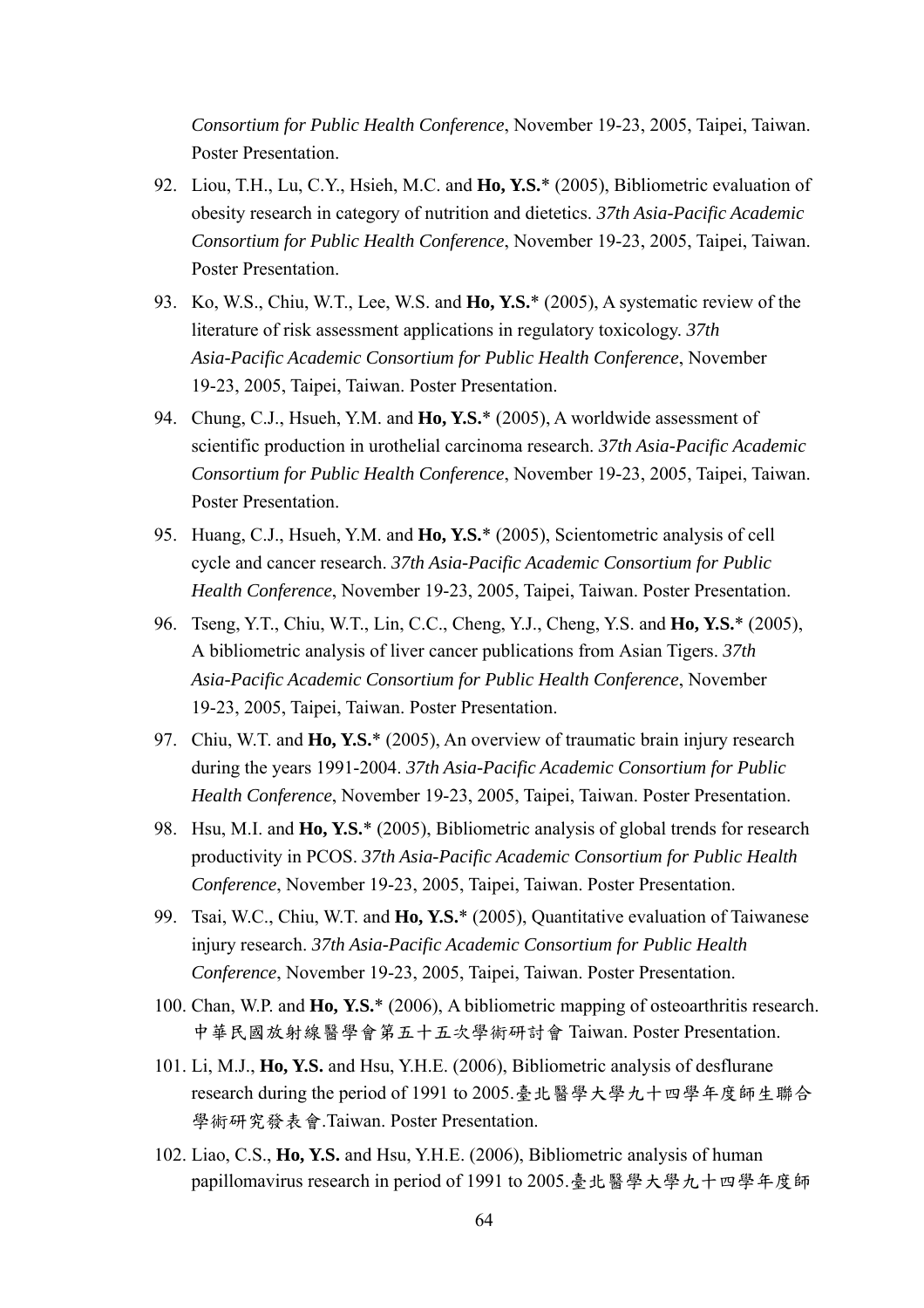生聯合學術研究發表會.Taiwan. Poster Presentation.

- 103. Wang, M.H., Lin, P.Y., Lin, I.H., Feng, Y.T. and **Ho, Y.S.**\* (2006), Two-stage batch adsorber design using pseudo-second-order kinetic model for the adsorption of cadmium ions onto tree fern.臺北醫學大學九十四學年度師生聯合學術研究發 表會.Taiwan. Poster Presentation.
- 104. Lin, I.H., Feng, Y.T., Liang, W.Y. and **Ho, Y.S.**\* (2006), Trends in metabolic syndrome-related research: A Scientometric study.臺北醫學大學九十四學年度師 生聯合學術研究發表會.Taiwan. Poster Presentation.
- 105. Wang, M.H., Lin, P.Y., Chiu, W.T. and **Ho, Y.S.**\* (2006), Kinetic studies of adsorption of copper ion from aqueous solution by palm kernel fibre.臺北醫學大 學九十四學年度師生聯合學術研究發表會.Taiwan. Poster Presentation.
- 106. Feng, Y.T., Wang, M.H., Chiu, W.T. and **Ho, Y.S.**\* (2006), The kinetics of sorption of lead ion onto palm kernel fiber.臺北醫學大學九十四學年度師生聯合學術研 究發表會.Taiwan. Poster Presentation.
- 107. Lin, I.H., Lin, P.Y., Chiu, W.T. and **Ho, Y.S.**\* (2006), Kinetic models for the adsorption of ammonium onto zeolite.臺北醫學大學九十四學年度師生聯合學術 研究發表會.Taiwan. Poster Presentation.
- 108. Lin, P.Y., Feng, Y.T., Chiu, W.T. and **Ho, Y.S.**\* (2006), Bibliometric analysis of drinking water-related research.臺北醫學大學九十四學年度師生聯合學術研究 發表會.Taiwan. Poster Presentation.
- 109. Lin, P.Y., Wang, M.H., Chiu, W.T. and **Ho, Y.S.**\* (2006), Isotherm parameters for lead onto peat: Comparison of linear and non-linear methods.臺北醫學大學九十 四學年度師生聯合學術研究發表會.Taiwan. Poster Presentation.
- 110. Lin, I.H., Wang, M.H., Lin, P.Y., Feng, Y.T. and **Ho, Y.S.**\* (2006), Two-stage batch adsorber design using pseudo-second-order kinetic model for the adsorption of Basic Blue 69 dye onto peat.臺北醫學大學九十四學年度師生聯合學術研究發 表會.Taiwan. Poster Presentation.
- 111. Feng, Y.T., Lin, P.Y., Wang, M.H., Lin, I.H. and **Ho, Y.S.**\* (2006), A two-stage batch adsorption optimised design for Basic Blue 69 dye removal to minimum contact time.臺北醫學大學九十四學年度師生聯合學術研究發表會.Taiwan. Poster Presentation.
- 112. Lin, P.Y., Wang, M.H., Feng, Y.T., Lin, I.H. and **Ho, Y.S.**\* (2006), Two-stage batch adsorber design using pseudo-second-order kinetic model for the adsorption of Acid Blue 25 dye onto peat.臺北醫學大學九十四學年度師生聯合學術研究發表 會.Taiwan. Poster Presentation.
- 113. Feng, Y.T., Lin, I.H., Chiu, W.T. and **Ho, Y.S.**\* (2006), Performance of cancer research in Taiwan.臺北醫學大學九十四學年度師生聯合學術研究發表